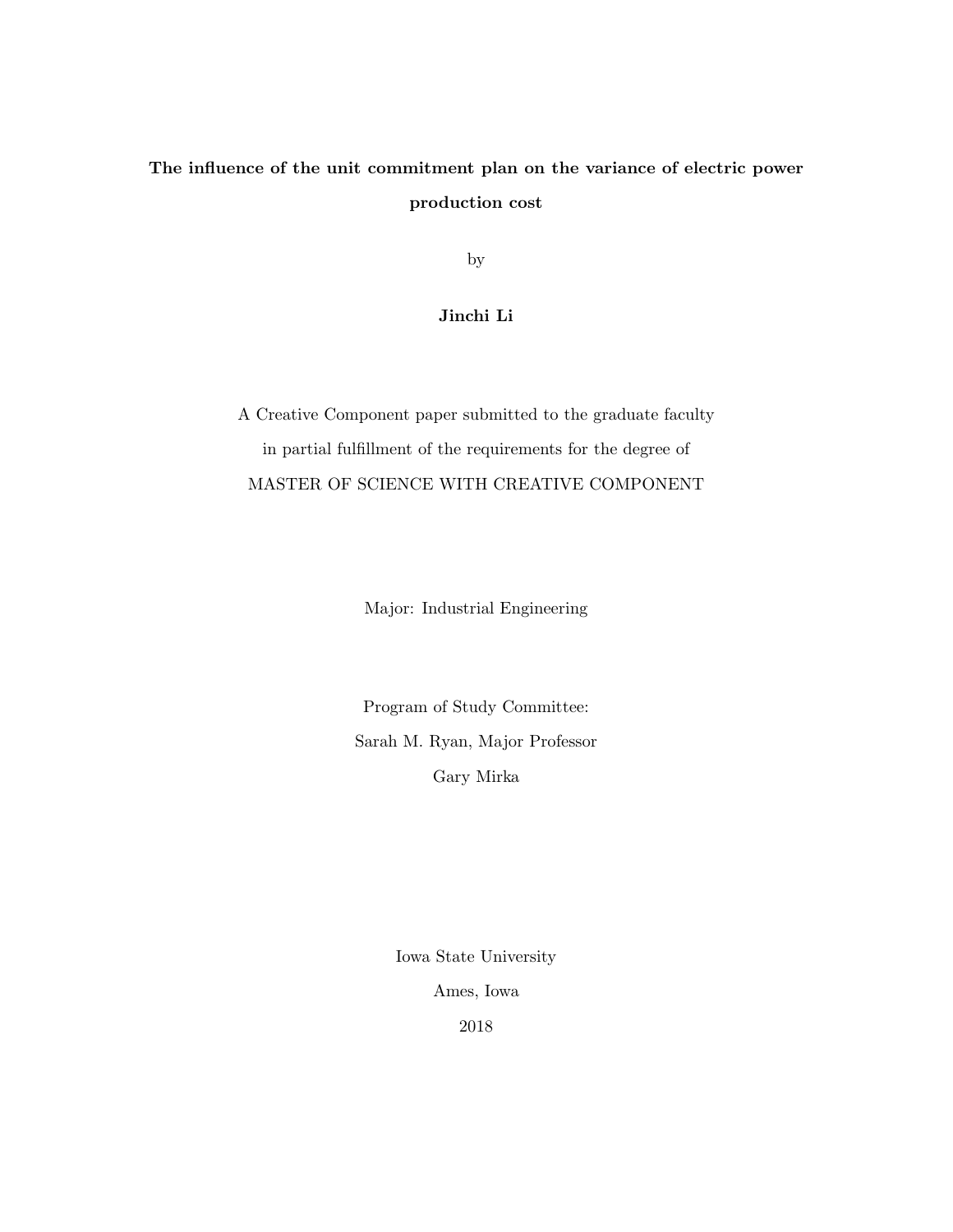# TABLE OF CONTENTS

|              |       |                                                                                             | vi               |  |  |  |  |  |  |
|--------------|-------|---------------------------------------------------------------------------------------------|------------------|--|--|--|--|--|--|
| $\mathbf{1}$ |       |                                                                                             |                  |  |  |  |  |  |  |
| 1.1          |       |                                                                                             | $\mathbf{1}$     |  |  |  |  |  |  |
| 1.2          |       |                                                                                             | $\overline{2}$   |  |  |  |  |  |  |
| 1.3          |       |                                                                                             | $\overline{2}$   |  |  |  |  |  |  |
| 1.4          |       |                                                                                             | 3                |  |  |  |  |  |  |
| 1.5          |       |                                                                                             | $\overline{4}$   |  |  |  |  |  |  |
|              |       |                                                                                             | $6\phantom{.}6$  |  |  |  |  |  |  |
| 2.1          |       |                                                                                             | $\boldsymbol{6}$ |  |  |  |  |  |  |
| 2.2          |       |                                                                                             | 8                |  |  |  |  |  |  |
|              | 2.2.1 |                                                                                             | 8                |  |  |  |  |  |  |
|              | 2.2.2 |                                                                                             | 8                |  |  |  |  |  |  |
|              | 2.2.3 |                                                                                             | -11              |  |  |  |  |  |  |
|              | 2.2.4 |                                                                                             | <sup>12</sup>    |  |  |  |  |  |  |
|              | 2.2.5 |                                                                                             | 13               |  |  |  |  |  |  |
|              |       | CHAPTER 3. APPROXIMATION BASED ON RENEWAL REWARD PROCESS                                    | 21               |  |  |  |  |  |  |
| 3.1          |       |                                                                                             | 21               |  |  |  |  |  |  |
| 3.2          |       |                                                                                             | 21               |  |  |  |  |  |  |
|              | 3.2.1 | The expected renewal cycle length $\ldots \ldots \ldots \ldots \ldots \ldots \ldots \ldots$ | 22               |  |  |  |  |  |  |
|              | 3.2.2 | The expected cost associated with a single renewal cycle $\dots \dots \dots \dots$          | 23               |  |  |  |  |  |  |
|              | 3.2.3 |                                                                                             | 24               |  |  |  |  |  |  |
|              | 3.2.4 |                                                                                             | <b>25</b>        |  |  |  |  |  |  |
| 3.3          |       |                                                                                             | <b>26</b>        |  |  |  |  |  |  |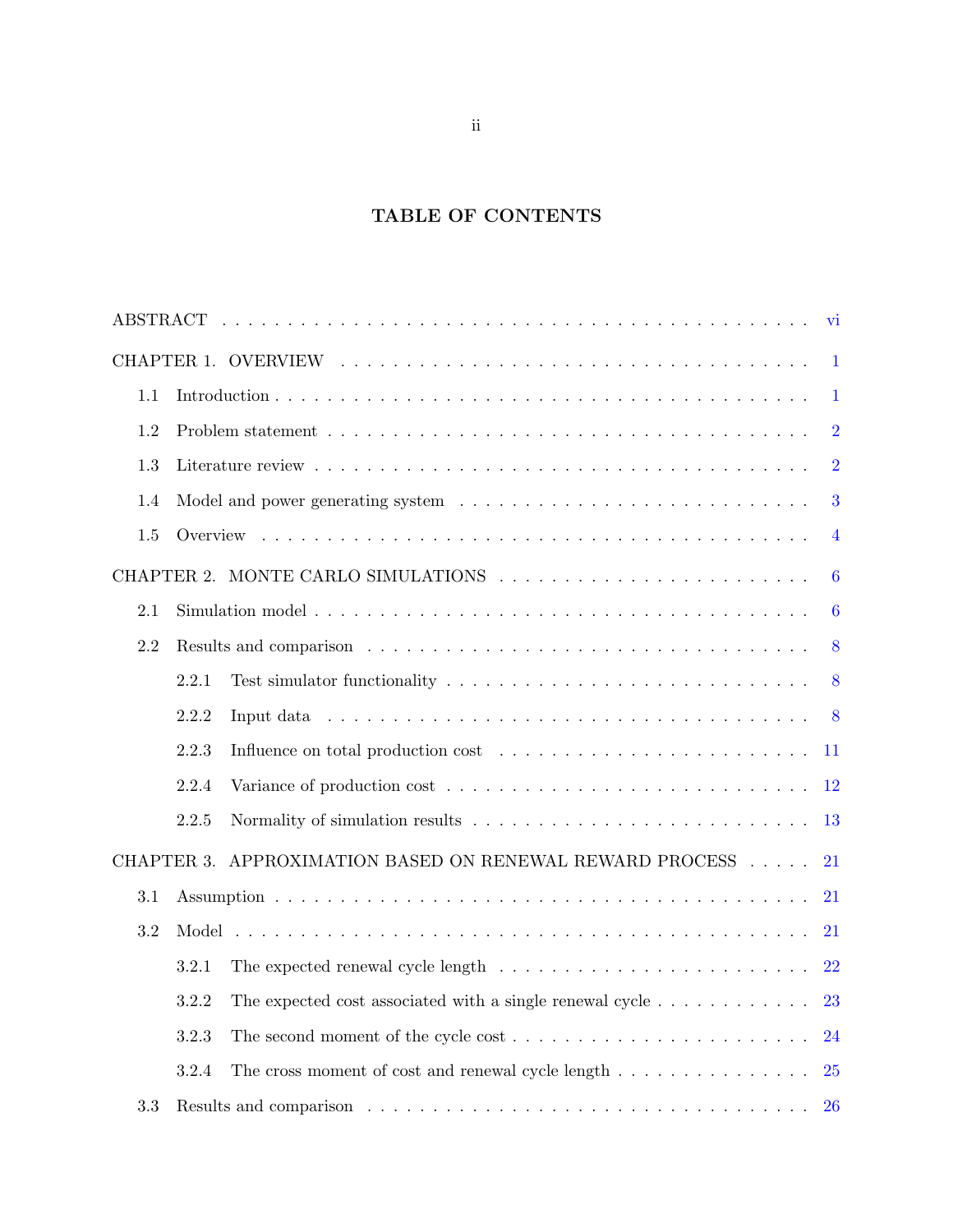| 3.3.1 | Discussion of test case $\ldots \ldots \ldots \ldots \ldots \ldots \ldots \ldots \ldots \ldots \ldots 26$ |
|-------|-----------------------------------------------------------------------------------------------------------|
| 3.3.2 | Compare with simulation without two assumptions $\dots \dots \dots \dots \dots$ 26                        |
| 3.3.3 |                                                                                                           |
| 3.3.4 |                                                                                                           |
|       |                                                                                                           |
| 4.1   | The influence of the unit commitment plan on the variance of total cost $\dots \dots$ 32                  |
| 4.2   |                                                                                                           |
| 4.2.1 |                                                                                                           |
| 4.2.2 | A generalized approach to the simplified model 33                                                         |
|       |                                                                                                           |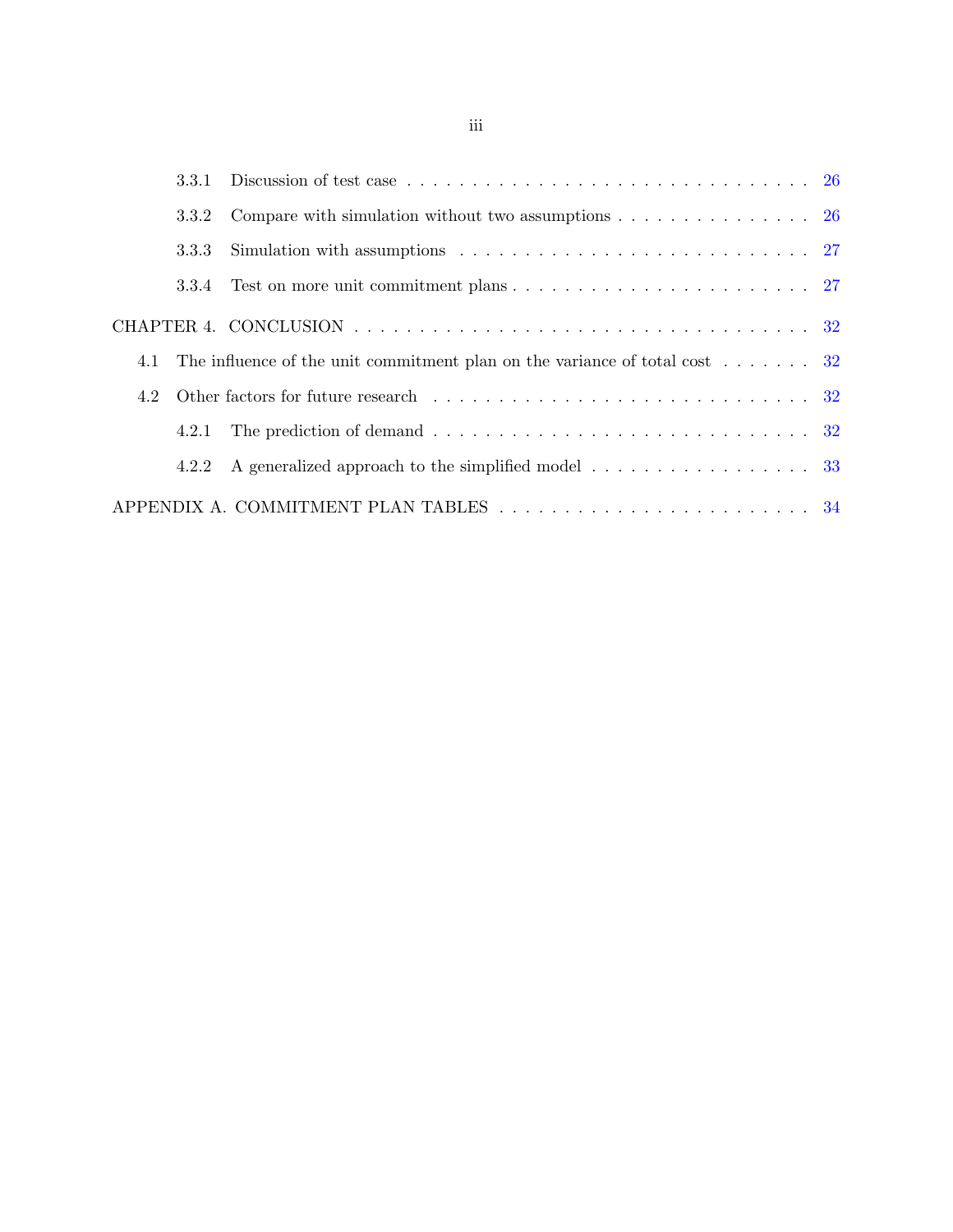# LIST OF TABLES

| 2.1       | Comparison of results listed in Ryan (1997) and results from this simulator                              | 8         |
|-----------|----------------------------------------------------------------------------------------------------------|-----------|
| $2.2\,$   | Net load (highest probability) $\ldots \ldots \ldots \ldots \ldots \ldots \ldots \ldots$                 | <b>10</b> |
| 2.3       |                                                                                                          | <b>16</b> |
| $2.4\,$   | Mean of total production cost $(\text{\$})$ from simulation 17                                           |           |
| $2.5\,$   | Total production cost variance $(\frac{2}{3})$ from simulation 17                                        |           |
| $2.6\,$   | Production cost variance slopes $\left(\frac{\sigma^2}{TL}\right)$ from simulation 17                    |           |
| 3.1       | Calculation results for proportion of time that one specific unit failed $(FP1_i)$                       | 30        |
| $\!3.2\!$ |                                                                                                          | 30        |
| 3.3       | Variance estimates from simulation with and without assumptions $(\$^2)$ .                               | 31        |
| A.1       |                                                                                                          |           |
| A.2       |                                                                                                          |           |
| A.3       |                                                                                                          | 36        |
| A.4       | Commitment plan from $RO_U1_01 \ldots \ldots \ldots \ldots \ldots \ldots \ldots$                         | 37        |
| A.5       |                                                                                                          | 38        |
| A.6       | Commitment plan from RO_U1_10 $\ldots \ldots \ldots \ldots \ldots \ldots \ldots \ldots \ldots \ldots$ 39 |           |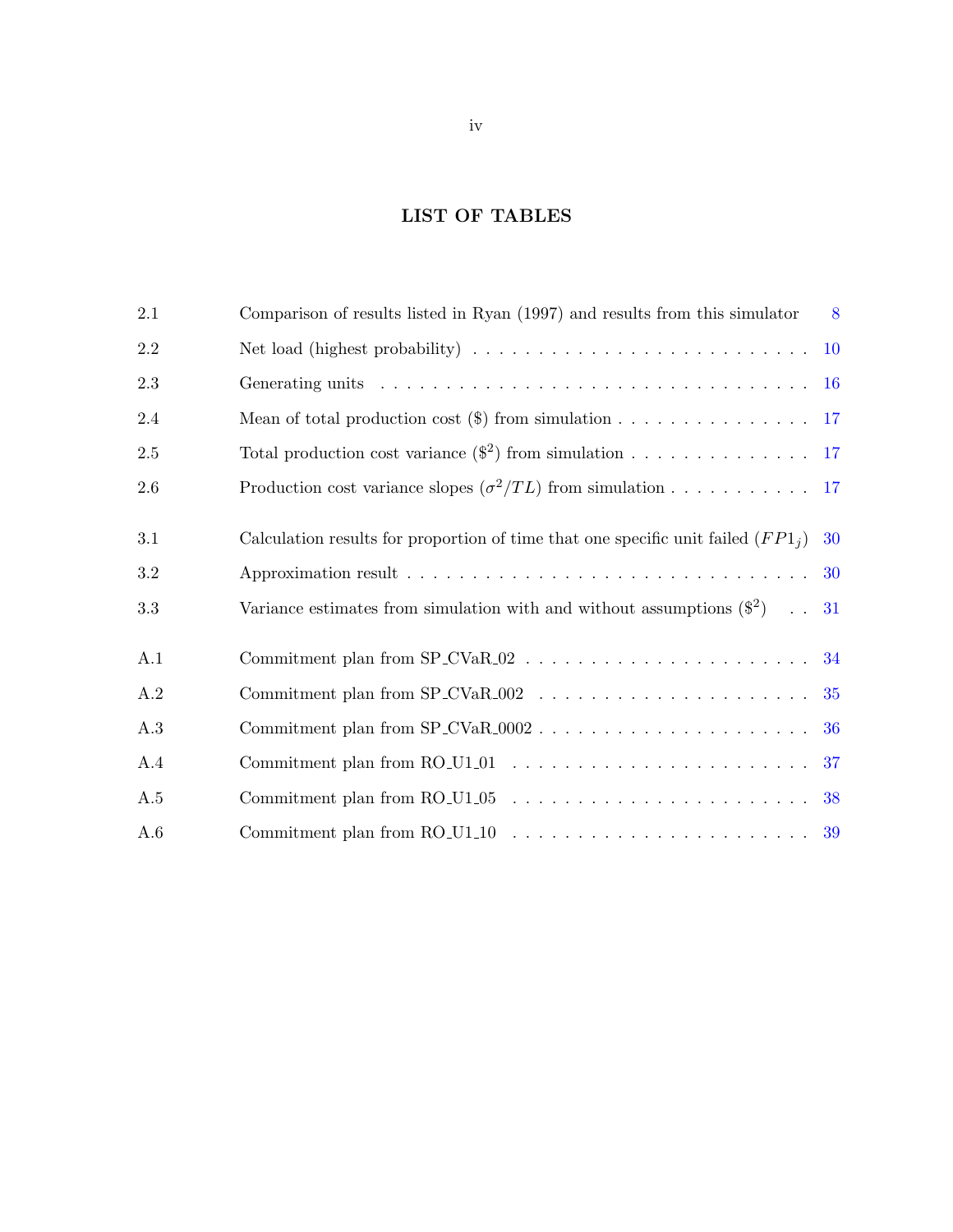# LIST OF FIGURES

<span id="page-4-0"></span>

| $2.1\,$  |                                                                                                      |    |
|----------|------------------------------------------------------------------------------------------------------|----|
| $2.2\,$  | Net load cycle (high-probability scenario) $\ldots \ldots \ldots \ldots \ldots$                      |    |
| $2.3\,$  | Net load and total capacity committed for different commitment plans 11                              |    |
| $2.4\,$  | The minimal dispatch cost(without failure) from SP_CVaR and RO_U1 $\dots$ 12                         |    |
| $2.5\,$  | Simulation results: mean cost comparison $\ldots \ldots \ldots \ldots \ldots \ldots$ 13              |    |
| $2.6\,$  | Simulation result: histogram of production cost $(2016 \text{ hr})$ 14                               |    |
| $2.7\,$  | Simulation result: histogram of production cost $(6048 \text{ hr})$ 15                               |    |
| $2.8\,$  | Simulation result: histogram of production cost $(8064 \text{ hr})$ 18                               |    |
| $2.9\,$  | Simulation result: histogram of production cost $(10080 \text{ hr})$ 19                              |    |
| $2.10\,$ | Simulation result: histogram of production cost $(12096 \text{ hr})$ 20                              |    |
| 3.1      | A renewal cycle $\ldots \ldots \ldots \ldots \ldots \ldots \ldots \ldots \ldots \ldots \ldots$       |    |
| 3.2      | A time segment $\ldots \ldots \ldots \ldots \ldots \ldots \ldots \ldots \ldots \ldots \ldots \ldots$ |    |
| $\!3.3$  | Simulation results for other unit commitment plans $\dots \dots \dots \dots \dots$                   | 28 |
| 3.4      | Simulation results for other unit commitment plans (with confidence intervals) 29                    |    |
| $3.5\,$  | Approximation results for other unit commitment plans $\ldots \ldots \ldots$ 29                      |    |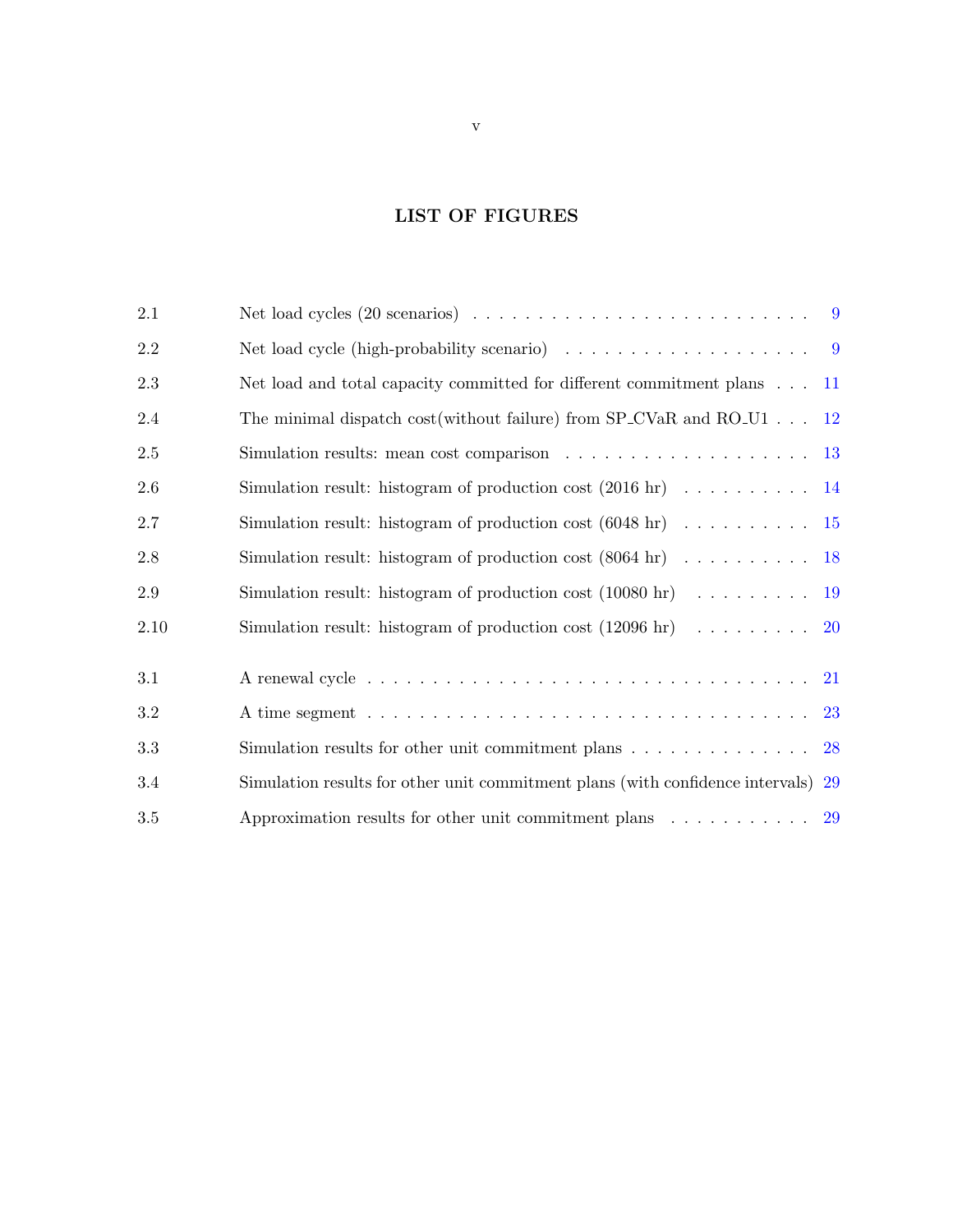# ABSTRACT

In electricity production systems, generating unit failures will result in higher electricity production cost. For a system operator, the variance of production cost is an important factor for choosing the proper commitment plan, because generating unit failures require a much more expensive unit to replace their electricity production task. Unit Commitment (UC) seeks a thermal generator commitment schedule that meets the net electricity demand in the most cost-effective way while satisfying operational constraints on both transmission and generation systems. The unexpected, extremely high operational cost is undesirable for system operators. The production cost variance could be helpful when decision makers try to select a commitment plan with low risk in its operational cost. In this project, we focus on the behavior of production cost variance for different commitment plans under a simplified model of an electric production system. In the simplified system, the warm up and shut down periods of generating units are ignored. First, a simulation model and an approximation method are built to estimate the production cost variance of this simplified system. Then, the influence of the commitment plan is observed based on simulation results. After that, the performance of both estimation approaches is tested using commitment plan data. The contribution of this project is that we incorporate the influence of the commitment plan into the production cost variance calculation and propose a potential approach for commitment plan evaluation. In the proposed approach, the decision makers could use the approximation method to select some good commitment plans from a large set of commitment plans and use the simulation method to select the best commitment plan from those good commitment plans.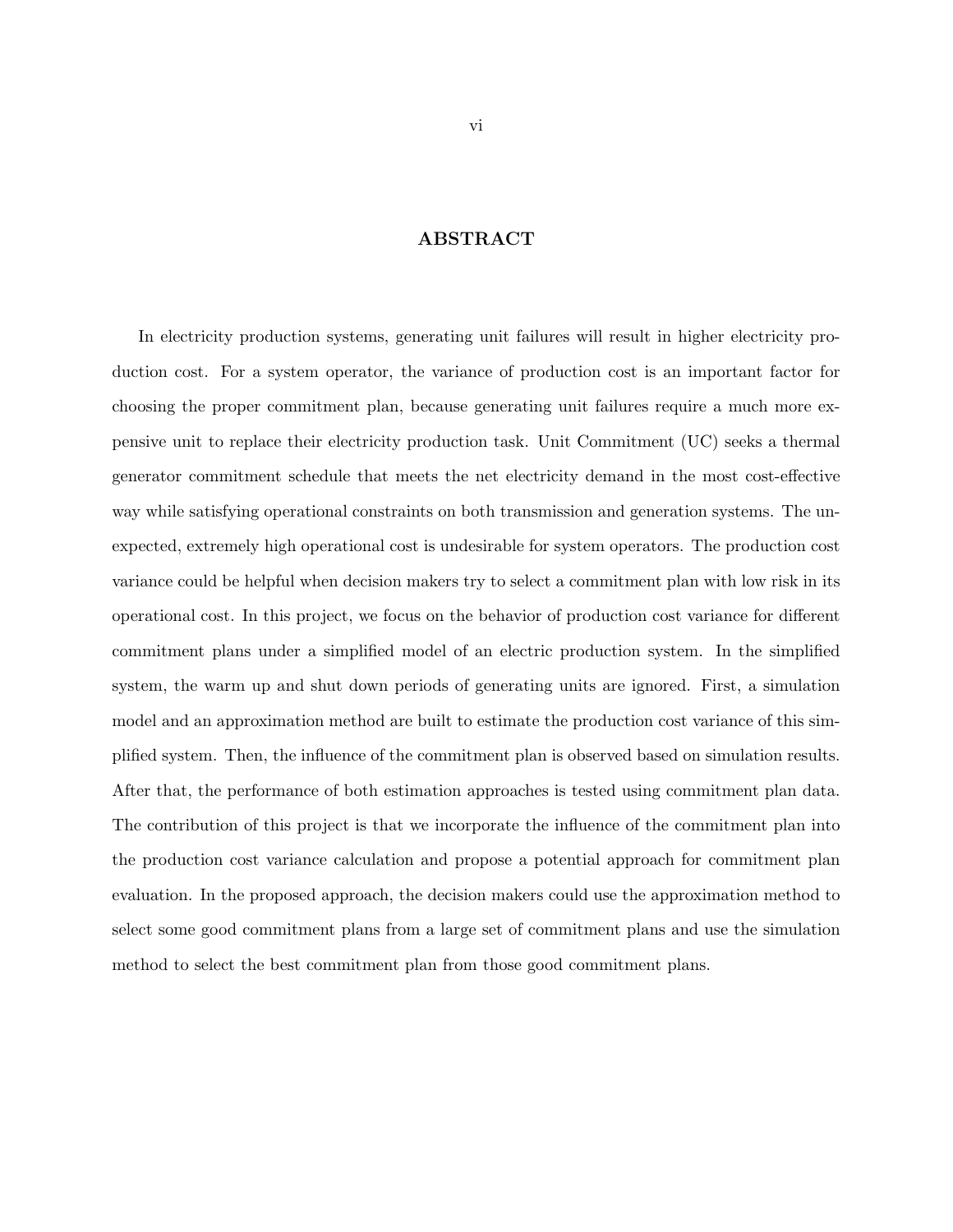## CHAPTER 1. OVERVIEW

### 1.1 Introduction

<span id="page-6-0"></span>The deepening penetration of renewable energy helps society to solve the problems of limited quantities of fossil fuel and carbon dioxide emissions. However, it also brings a new problem, as most of the renewable energy sources are associated with high variability in energy production. For example, the wind power can be very high on some days but very low on the next days, or solar power can be high on a sunny day but low when it is raining. The International Energy Outlook 2017 from U.S Energy Information Administration (EIA) predicts the growth of electricity consumption and the growing share of renewable energy in the next 23 years [\[1\]](#page-45-0). To deal with the variability in electricity supply, people could increase the electricity storage units. However, an important property of electricity is that it cannot be stored easily. Large-scale storage of electricity is very expensive. So, electricity system operators should try to meet the current net load as much as they can. Net load is defined as the difference between the electricity demand and the output of renewable energy production. If there is a generating unit failure at the same time as high net load, then the system operator needs to increase production from expensive generators or to use expensive storage units. In those extreme situations, the production cost will skyrocket. Those high costs threaten the daily operation of electricity production systems. This concern can be addressed by considering and evaluating the risk associated with a given unit commitment plan. Unit commitment seeks for generator commitment schedules (unit commitment plans) that meet the net electricity load in the most cost-effective way while satisfying operational constraints on both the transmission and the generation system.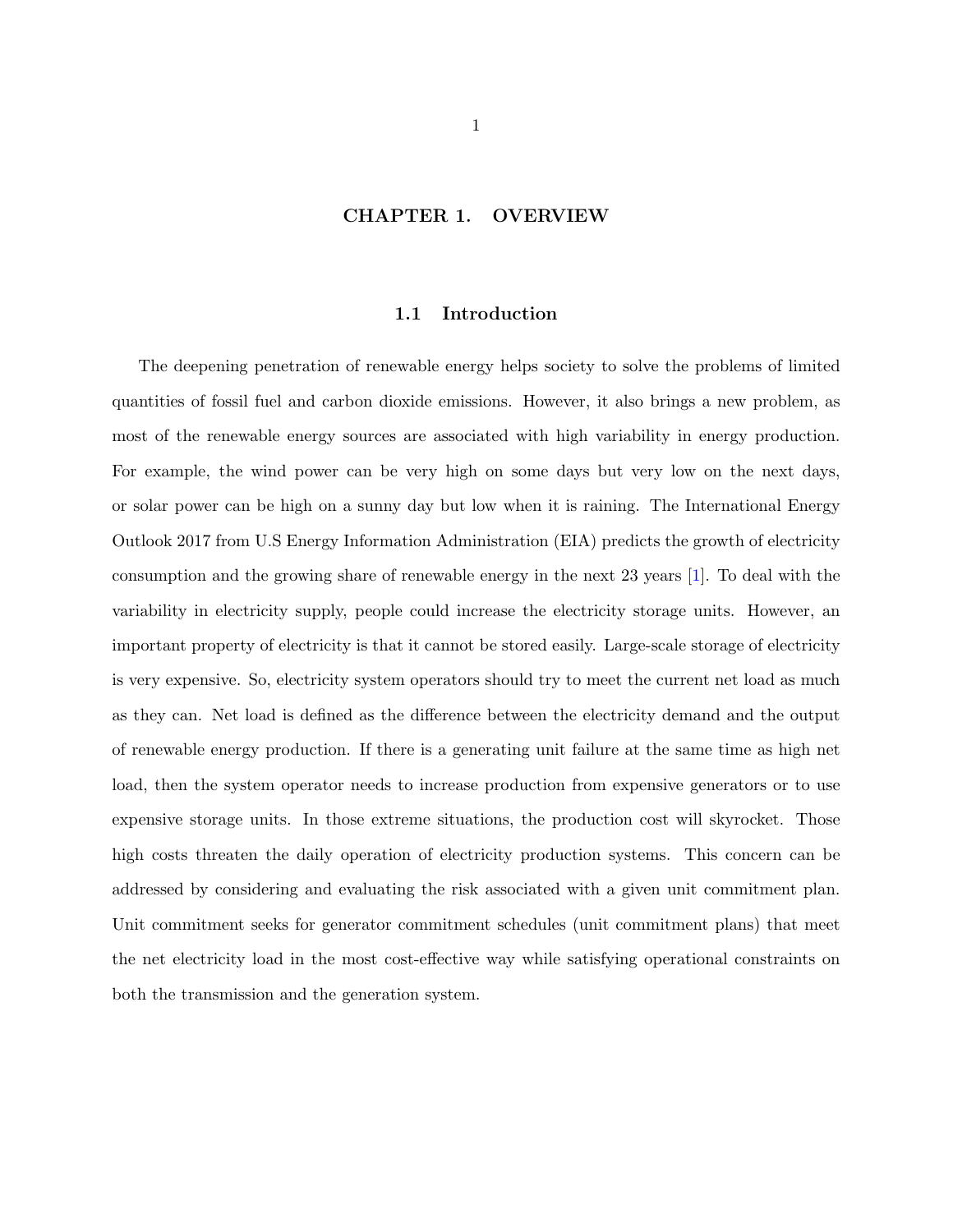### 1.2 Problem statement

<span id="page-7-0"></span>The risk of a unit commitment plan is evaluated by estimating the production cost of an electricity generation system following this unit commitment plan in unexpected situations. An unexpected situation could be a failure of scheduled generating units in the production system. Different unit commitment plans will react differently in those unexpected situations. Evaluating the performance of some unit commitment plans would be helpful to select one with acceptable operation costs in those situations. To assess the risk numerically, the variance of the production cost for a given unit commitment plan is the focus of this project.

### 1.3 Literature review

There already exist several numerical measures of risk which are used in UC. Loss of Load Probability (LOLP), Value at Risk (VaR) and Conditional Value at Risk (CVaR) are three different risk measures. LOLP is the most widely used measure for evaluating system-wide risk. However, LOLP also requires significant computational power. On the other hand, those measures like CVaR, which have been introduced more recently, are more computationally efficient. CVaR is the expected loss (cost) for the worst cases with probability lower than a given threshold value. More detail about these different risk measures can be found in Zheng's review of unit commitment [\[2\]](#page-45-0). Compared with CVaR, variance is describing production cost from a more general perspective, and variance along with the mean can also be used to calculate the CVaR of a normally distributed random variable. Over a long time period, the production cost is asymptotically normal according to central limit theory.

There are some previous researches about the variance associated with electricity production systems. In 1995, Shih verified the asymptotic behavior of electric power generation cost using simulation [\[3\]](#page-45-0) and Shih et al. also developed a method to utilize the state space of Markov chain to calculate the asymptotic mean and variance of production cost [\[4\]](#page-45-0). In 1997, Ryan presented an approximation method for variance of electric power production cost based on renewal reward theory [\[5\]](#page-45-0). In 2000, Valenzuela and Muzumdar further explored the relationship between generat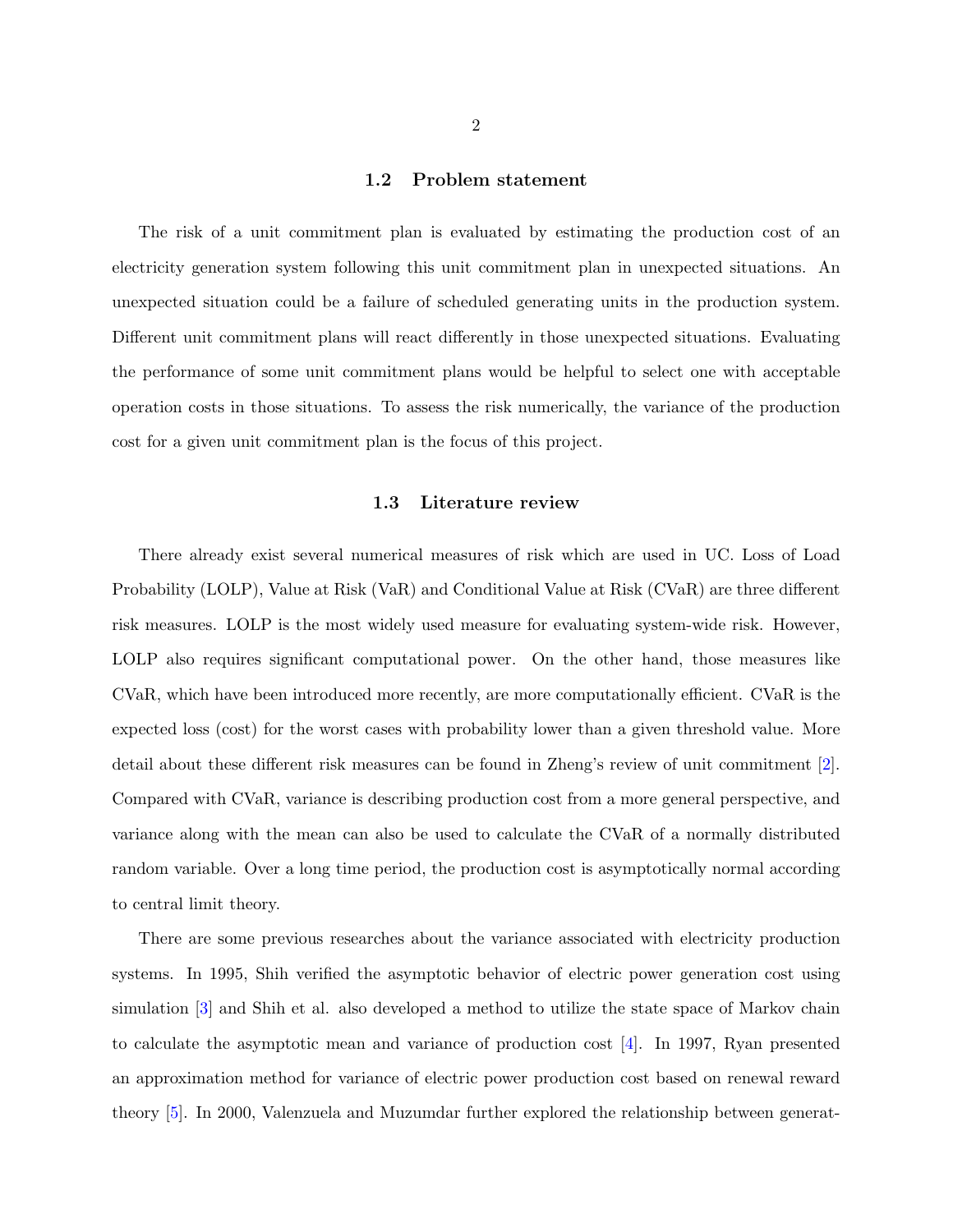<span id="page-8-0"></span>ing units and electric demand by incorporating time series analysis for electric demand and Monte Carlo simulation of the generating units' availability [\[6\]](#page-45-0). Their research suggested that the load variability plays an important role in the variation of production cost. In 2016, Kazemzadeh's research applied the approximation method from Ryan to the estimation of CVaR [\[7\]](#page-45-0). The approximation method for CVaR introduced in Kazemzadeh's research can be used when asymptotic assumption is appropriate. However, those previous studies did not examine the influence of the unit commitment plan to the production cost variance.

## 1.4 Model and power generating system

Assume there are n generators (generating units) in a given electric generation system. For each generation unit j there is a capacity  $c_j$  (in MW) and a variable production cost  $d_j$  (in \$/MW) h) associated with it. The list of units is ordered as  $d_1 \leq d_2... \leq d_n$ . The times between unit state changes are modeled as exponentially distributed random variables with failure rate  $\lambda_i$  and repair rate  $\mu_j$ . The minimum up and down time of the generating units are ignored in this model, but they are considered in the unit commitment problem. The minimum cost to satisfy a given electricity demand (net load) is obtained by dispatching the least expensive unit available first. Dispatching means to assign total load to generation units.

The variation from electricity demand and the uncertainty of generating unit availability are two important factors in estimating electricity production cost variance. To capture the variation in electricity demand, the estimation of the generation system's net electricity demand (DLE), also called the net load for the system, is used. The net load estimation seeks to predict the future load from historical data. In these predictions, the historical data is not just about the electricity demand. Weather data is also used in many net load estimation models. Net load estimation is a hard task because of the complexity of the electricity market. To capture the variation in the production system, the estimation of the state of a production system (SPE) is developed. In time t, the state of generating unit j reflects whether unit j is available for production at that instant. The state of the system is a big set which includes the state of each generation units. The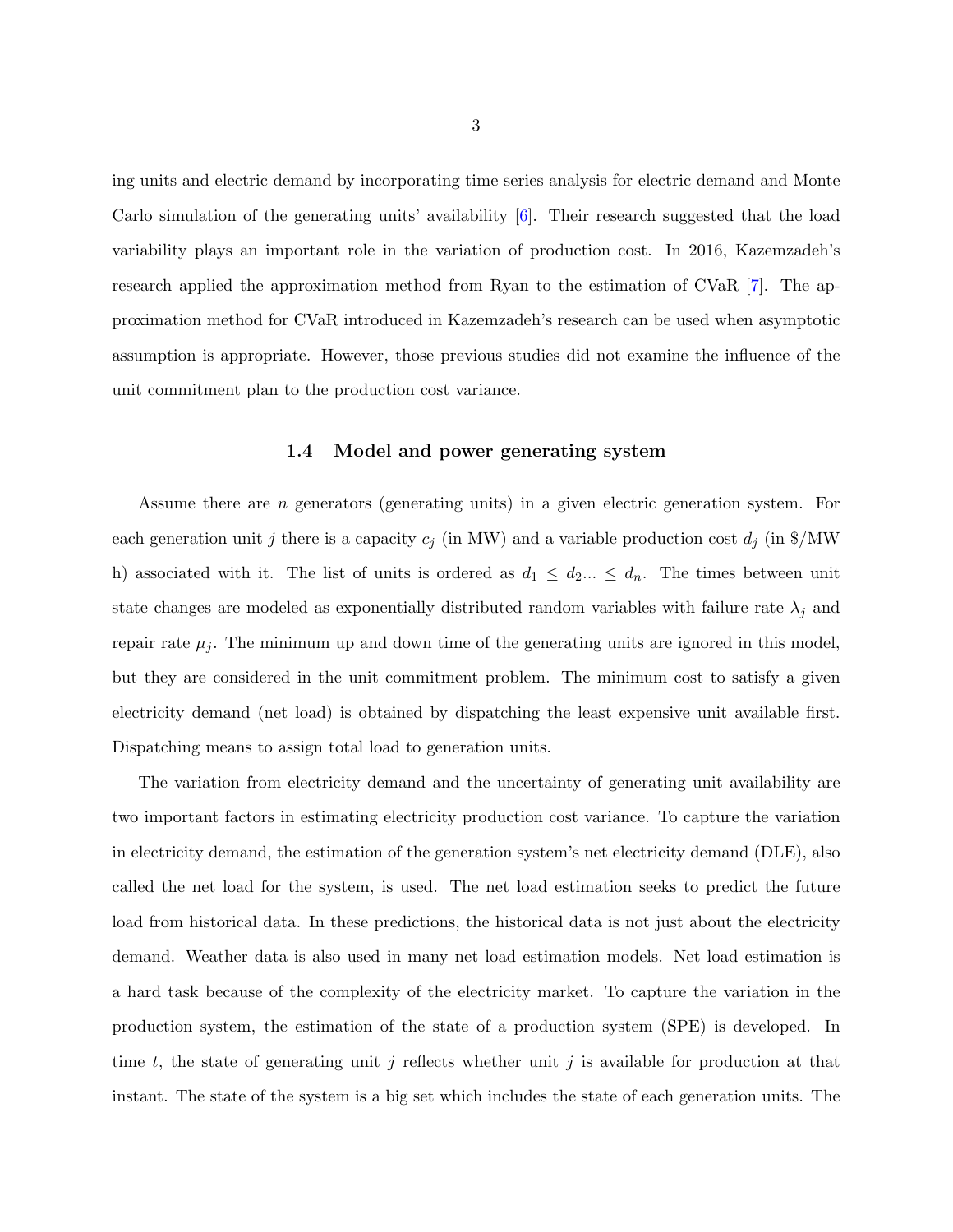<span id="page-9-0"></span>state estimation of a production system is dealing with the combination of both the deterministic schedule and the stochastic availability of generation units. A vector  $S$  is used to represent the state of the production system at time t (hr). A variable  $S_j$  in this vector will be zero if either unit j is scheduled to be down or is failed. On the other hand, a vector I is used to represent only the condition of generating units in the system. A variable  $I_j$  is zero if unit j is failed and one otherwise.

By combining DLE and SPE, a production cost is estimated. For a given DLE and SPE in a time period, the corresponding part of the production cost is calculated by assigning load to units following the unit selection rule discussed previously in this section. For simplification purposes, the failure of the generator unit can be treated as independent of the unit's operational status. With this simplification, the demand side of system will not influence the failure of a generator unit in our model. Thus DLE and SPE can be done separately. The unit commitment plan will directly influence the state of the production system in a given time period. For some time periods, the old version of cost effective dispatch solutions which do not consider the unit commitment plan will be no longer feasible. In those time periods, the system has to dispatch more electricity production on more expensive units compared with the old version. As a result, this increases the total production cost as well.

## 1.5 Overview

To estimate the variance of electricity production with unit commitment plans, both the Monte Carlo simulation approach and an approximation approach based on renewal reward processes are considered in this project. Some of the results also appear in [\[8\]](#page-45-0). This paper will go over those procedures considered in simulation after the introduction to the input data of simulation in Chapter 2. The approximation method adapted from Ryan's method will be discussed with the derivation process in Chapter 3. The dataset from Kazemzadeh will be used as a test case to compare these two approaches. The result for a test case from both the simulation approach and the approximation approach will be listed in their sections of this paper. Finally, a conclusion will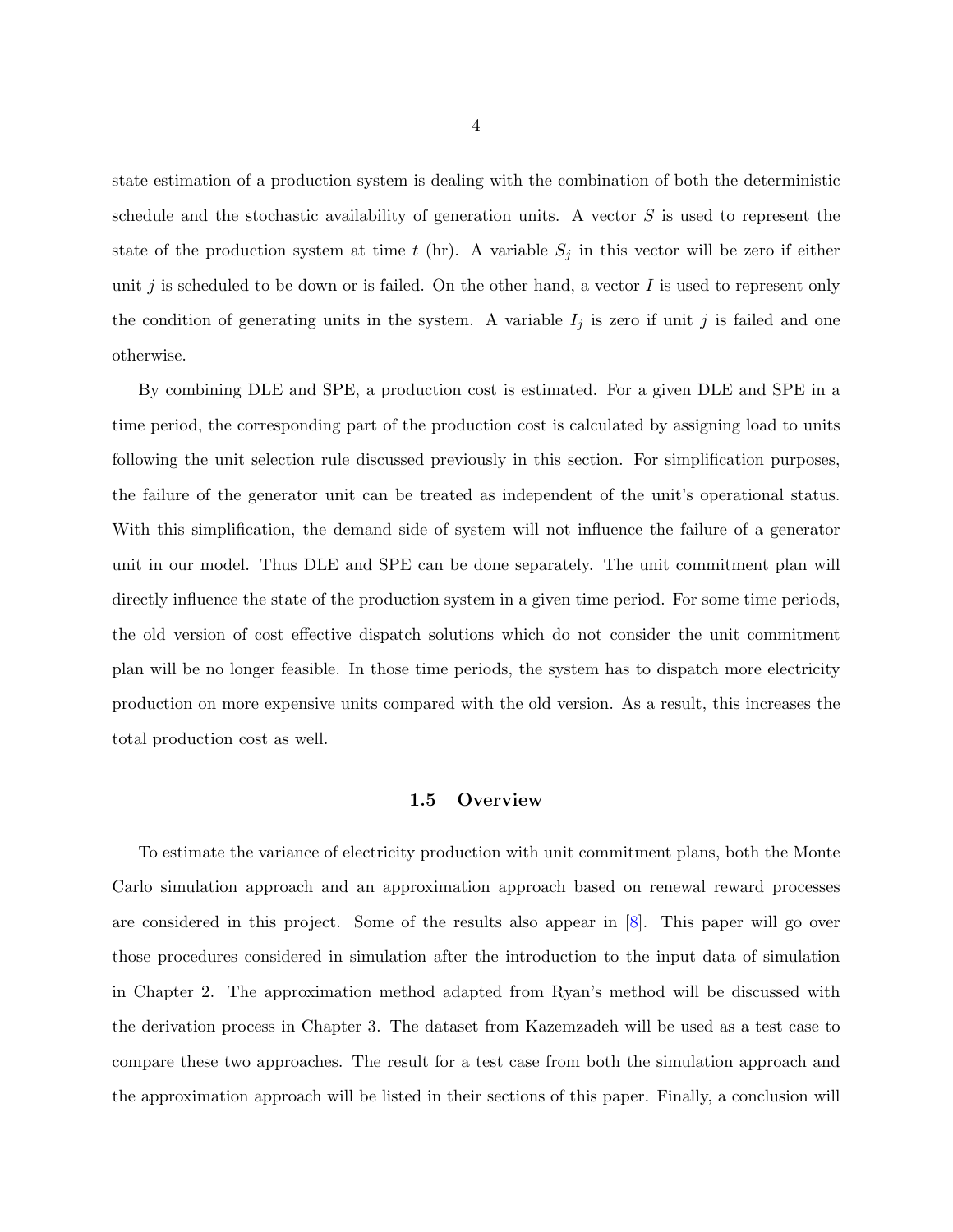be given in Chapter 4 as well as some potential topics which interest us throughout the research process.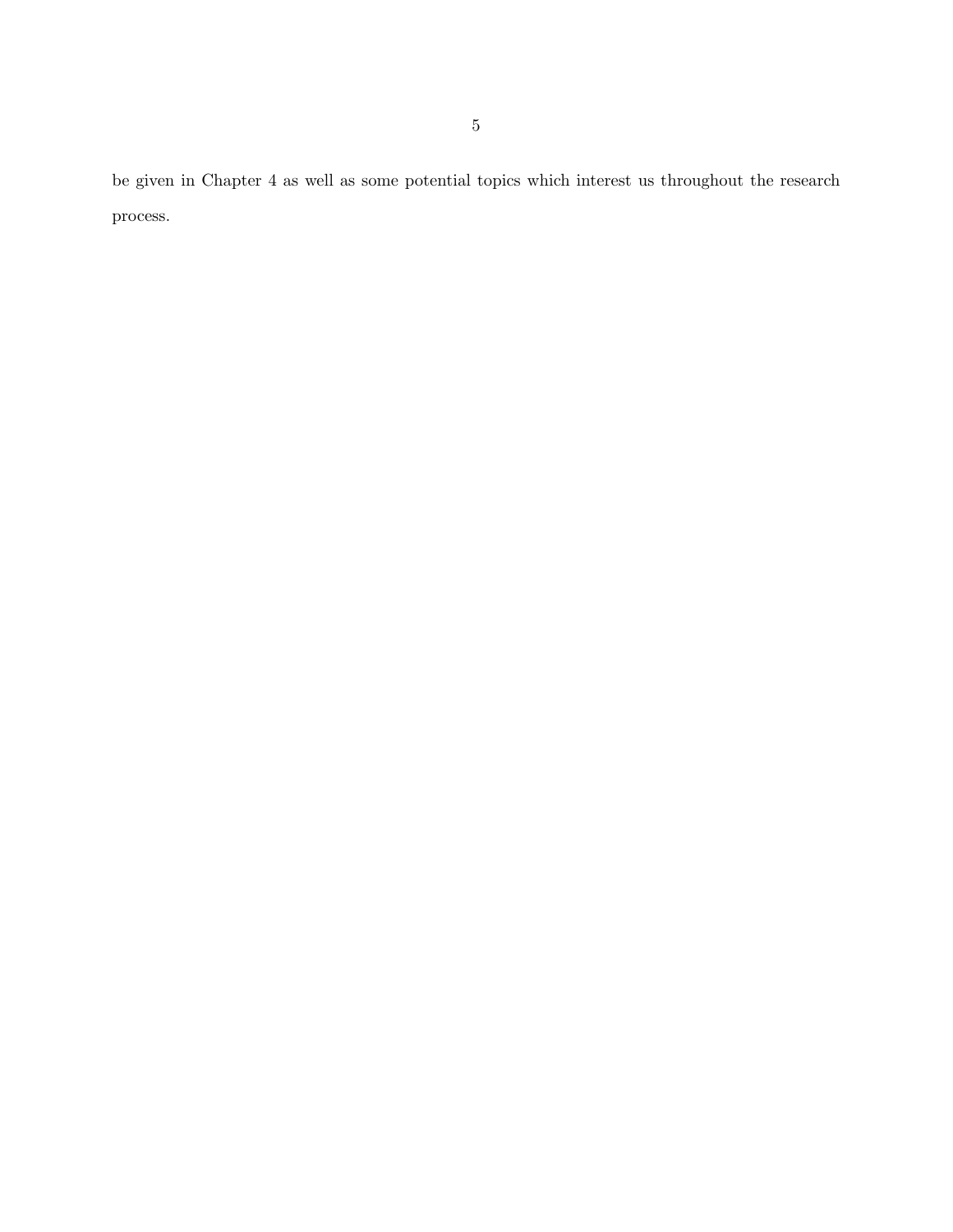# <span id="page-11-0"></span>CHAPTER 2. MONTE CARLO SIMULATIONS

### 2.1 Simulation model

The result from a simulation program built in MATLAB was used to test the influence of unit commitment plan on electricity production cost variance and the hypothesis of normal distribution. The normal distribution is a crucial factor for the connection between variance and CVaR. Since the failure of a generating unit does not happen very often, it is very likely that for many runs there will be no failure of any unit. However, the time generating units is failed is the time that we want to focus on. To deal with this, the time horizon for simulation was extended by repeating the new load patter of a given day multiple times.

The input parameters for the simulation include: the new load profile; unit commitment (UC); time horizon considered (TL); repair rate ( $\mu$ ) and failure rate ( $\lambda$ ); the capacity (c) and variable cost (d) of the generating units; and a penalty cost for not satisfying net load. The warm-up and shut-down times for the generating units were ignored in our model, but they have been taken care of in the UC. The program will output the expected value and standard deviation for electricity production cost for the given electricity production system. In addition, the a goodness-of-fit test result will also be provided for the hypothesis that production cost is normally distributed.

The way to decompose the problem discussed in the previous section can be treated as a guideline for the simulation. The initial state of the power generation system is determined by the forced outage rate of each unit  $p_j$ . The forced outage rate can be calculated by  $\lambda_j/(\lambda_j + \mu_j)$ which represents the long-run proportion of time that unit  $i$  is unavailable due to the unexpected failure of the unit itself. Then, the program generates a time point for each generating unit when will change its state from failure rate and repair rate. The state of a generating unit represents whether it is ready to generate electricity power. At the same time, the system state will change as any generating unit state changes. There are system state changes due to failure of generating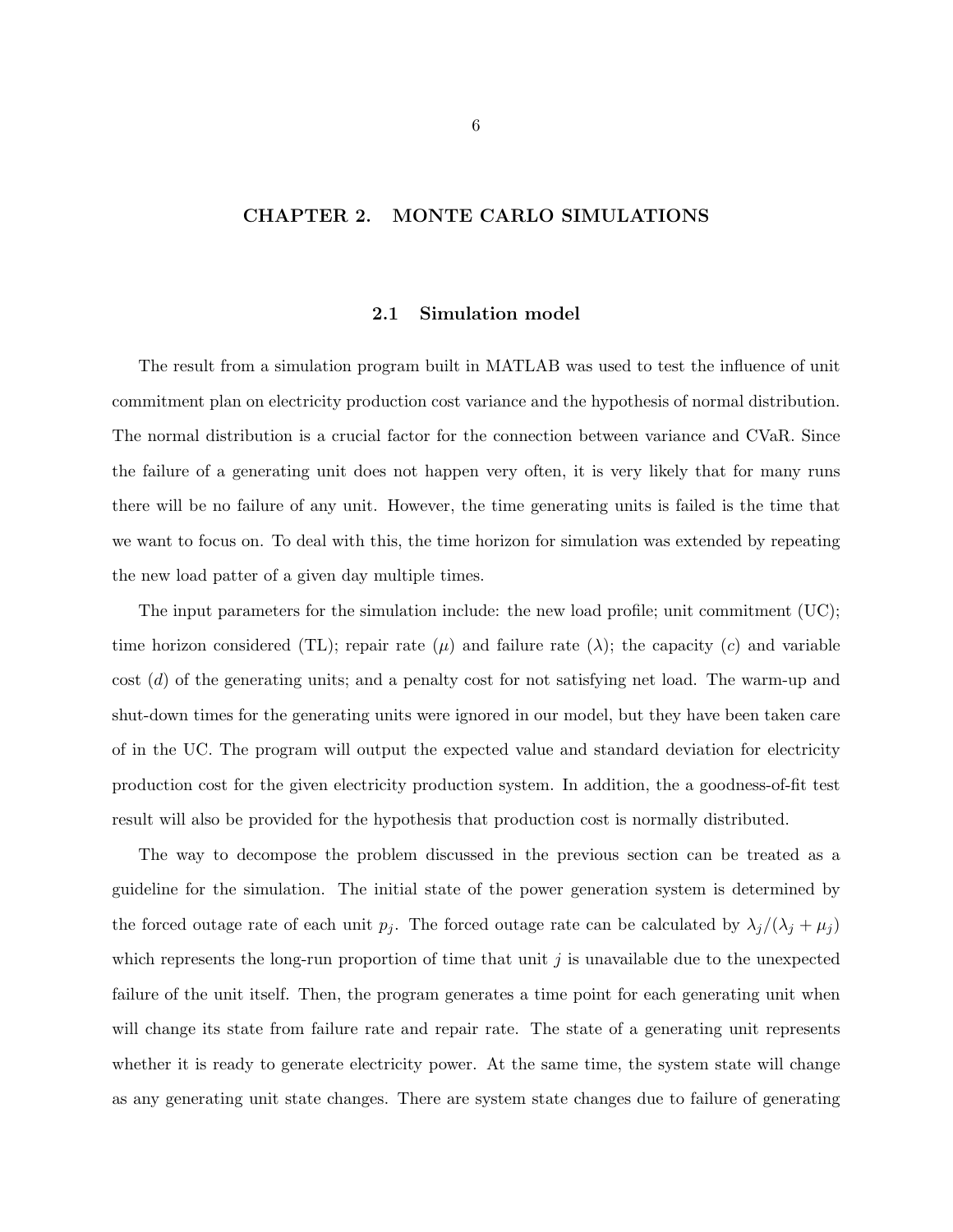units (SCF). The unit commitment plan can cause system state changes as well. Different from the changes due to generating units, those system state changes due to the unit commitment plan (SCP) are predetermined. In our simulation process, the SCF is captured by the simulation of generators' failures while the SCP is embedded in the calculation of production cost for each time segment. In our model, the net load has been considered as a value that varies only hourly. This pattern is consistent with those unit commitment plans which schedule the generators (generating units) every hour.

In our simulation model, the time point that a generating unit's failure happens is marked as SCFT. The time points that the system state changes due to the unit commitment plan (SCPT) are at the beginning of every demand hour. Both SCPT and SCFT are considered as the time points in which the system change its state (CT). From a simulation point of view, CT determines when the production cost calculation will be different. The simulation is all about figuring out the next CT and calculating the cost between two CTs. Those steps are also listed in Algorithm 1.

| Algorithm 1 Monte Carlo Simulation                                                                           |                                                |
|--------------------------------------------------------------------------------------------------------------|------------------------------------------------|
| while $n <$ total number of trials [TS] do                                                                   | $\triangleright$ Do simulation multiple trials |
| Step 1. Initialize two variables: $t = 0$ , $Cost = 0$                                                       |                                                |
| Step 2. Generate initial value for I according to their force outage rate $(p)$                              |                                                |
| while $t \geq T L$ do                                                                                        | $\triangleright$ Simulate until reach end time |
| Step 3. Generate a time $(t^*)$ for each machine when it changes state (repairing finishes or                |                                                |
| failure happens) according to $I$ .                                                                          |                                                |
| Step 4. Set $t_{next}$ = the closest next time point where a machine state will change or the                |                                                |
| demand will change.                                                                                          | $\triangleright$ Figure out next CT            |
| Step 5. Calculate the cost between $(t, t_{next})$ and add it to Cost. $\triangleright$ Calculate cost in CT |                                                |
| Step 6. Change I according to step 4, and update $t = t_{next}$                                              |                                                |
| end while                                                                                                    |                                                |
| Step 7. Record the <i>Cost</i> for this trial                                                                |                                                |
| end while                                                                                                    |                                                |
| Step 8. Calculate variance and mean for all the Cost and perform K-S test                                    |                                                |
| return the statistic result from Step 8                                                                      | $\triangleright$ Output from simulation        |

When testing the normality of the simulation result for production cost, both Pearson's chisquare test and the Kolmogorove-Smirnov (K-S) test are commonly used methods. However, the Pearson's chi-square test requires one to pool the results from different trials into several groups.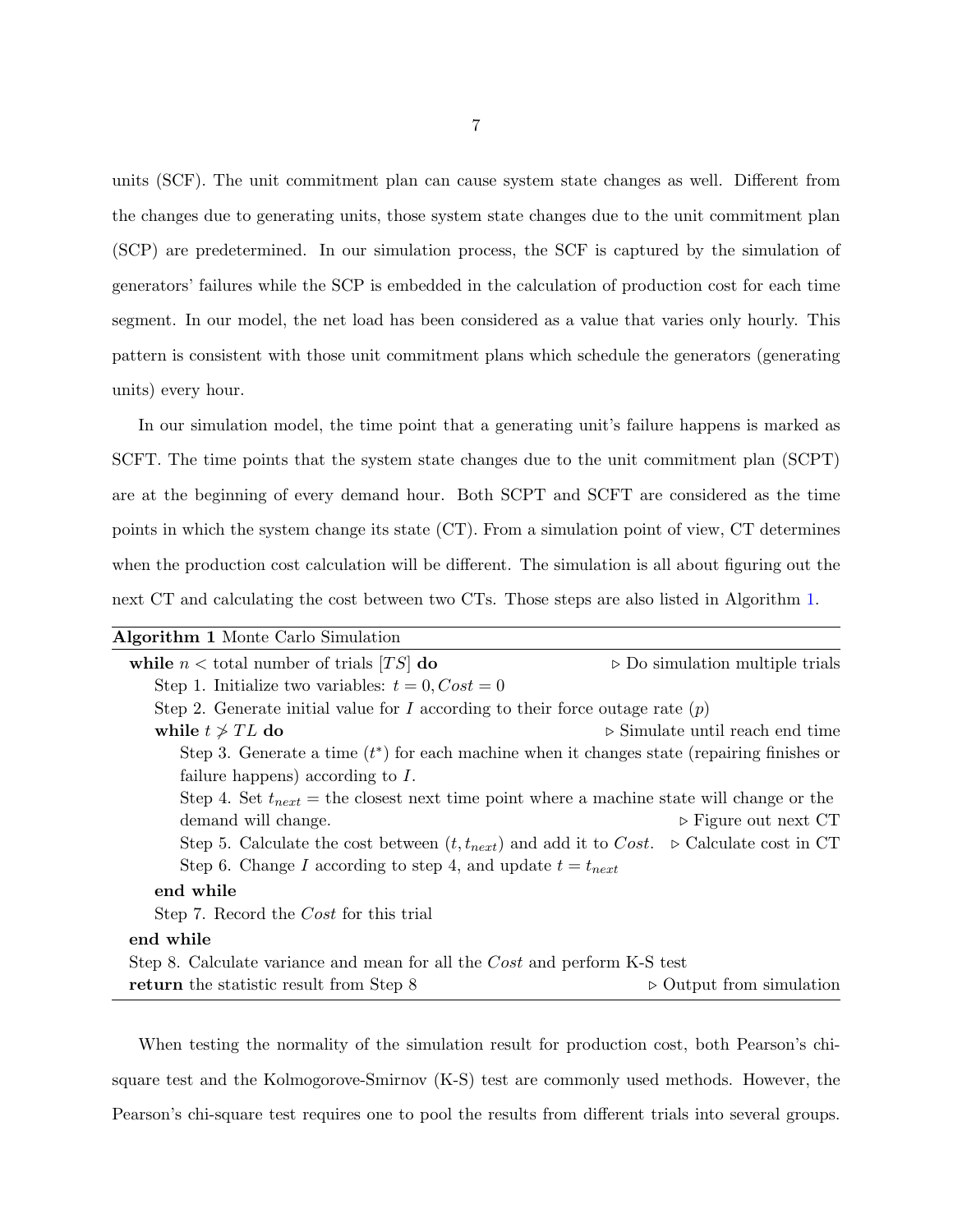<span id="page-13-0"></span>The number of groups,  $g$ , is a crucial factor for the result of this test, but choosing a good  $g$  is very hard. Thus, the K-S test is the one used as our criterion to determine the normality of the simulation result. The Kolmogorov-Smirnov test in statistics is used to test the null hypothesis that the empirical Cumulative Distribution Function (CDF) is close to the hypothesized CDF. Its test statistic is based on the maximum absolute difference between the two CDFs.

## 2.2 Results and comparison

### 2.2.1 Test simulator functionality

The functionality of the simulator was tested on the data set from Ryan's paper [\[5\]](#page-45-0). Since the model in [\[5\]](#page-45-0) did not incorporate a UC plan, a unit commitment plan which schedules every unit to be available at all time periods was used in this subsection. For each TL value, the simulator simulated and recorded results 1000 times. The mean and standard deviation (square root of variance) for the simulation results are calculated and shown in Table 2.1. In this testing, the standard deviation was used to be consistent with the result format in [\[5\]](#page-45-0). As shown in Table 2.1, this simulator gets results close to the results in [\[5\]](#page-45-0) when using same dataset.

|  | Table 2.1 Comparison of results listed in Ryan (1997) and results from this simulator |  |  |  |  |  |  |  |  |  |
|--|---------------------------------------------------------------------------------------|--|--|--|--|--|--|--|--|--|
|--|---------------------------------------------------------------------------------------|--|--|--|--|--|--|--|--|--|

|        |               | mean $(\$)$    | standard deviation $(\$)$ |                |  |
|--------|---------------|----------------|---------------------------|----------------|--|
| TL(hr) | Ryan          | this simulator | Ryan                      | this simulator |  |
| 168    | $9.300E + 06$ | $9.32E + 06$   | $2.600E + 06$             | $2.501E + 06$  |  |
| 672    | $3.720E + 07$ | $3.720E + 07$  | $6.400E + 06$             | $6.490E + 06$  |  |
| 2016   | $1.120E + 08$ | $1.113E + 08$  | $1.200E + 07$             | $1.212E + 07$  |  |

After testing simulator functionality, this simulator is ready for the test case from Kazemzadeh's paper [\[7\]](#page-45-0).

# 2.2.2 Input data

The numerical experiments are based on Kazemzadeh's calculation for net load in [\[7\]](#page-45-0). Kazemzadeh used the load data and units from the modified 24-bus IEEE RTS-96 system with 32 generators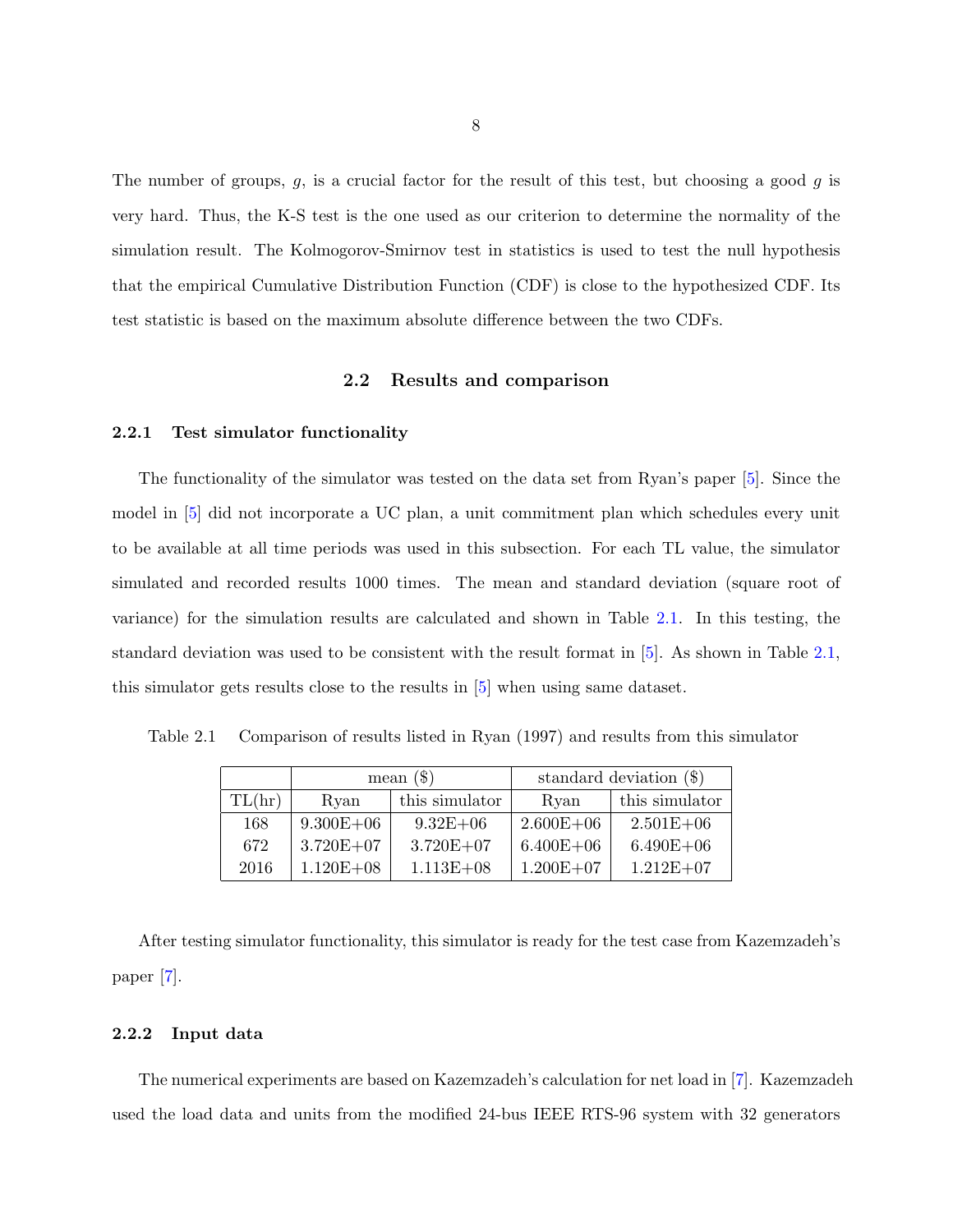<span id="page-14-0"></span>and 38 transmission lines [\[9\]](#page-45-0). In [\[7\]](#page-45-0), there are 20 scenarios which are constructed from 365 scenarios using the fast forward selection algorithm as shown in Figure 2.1. The 20 scenarios include one with a probability of 0.58 and three with probabilities of 0.09, 0.11, and 0.13, and the remainder with probability lower than 0.05. They correspond to the High-, Medium- and Low- probability in Figure 2.1.



Figure 2.1 Net load cycles (20 scenarios)

For simplification purposes, the numerical testing is focused on the net demand of the Highprobability scenario (Figure 2.2). The numerical values for this net load data are provided in Table [2.2.](#page-15-0)



Figure 2.2 Net load cycle (high-probability scenario)

The data for production system is in Table [2.3.](#page-21-0)

The simulation tests two kinds of different unit commitment plan results from Kazemzadeh's paper. These unit commitment plans are generated from a stochastic program model with CVaR (SP CVaR in short) and the Robust Optimization with uncertainty set (RO U1). Kazemzadeh tried three different parameter settings for both methods. In this paper, the SP CVaR without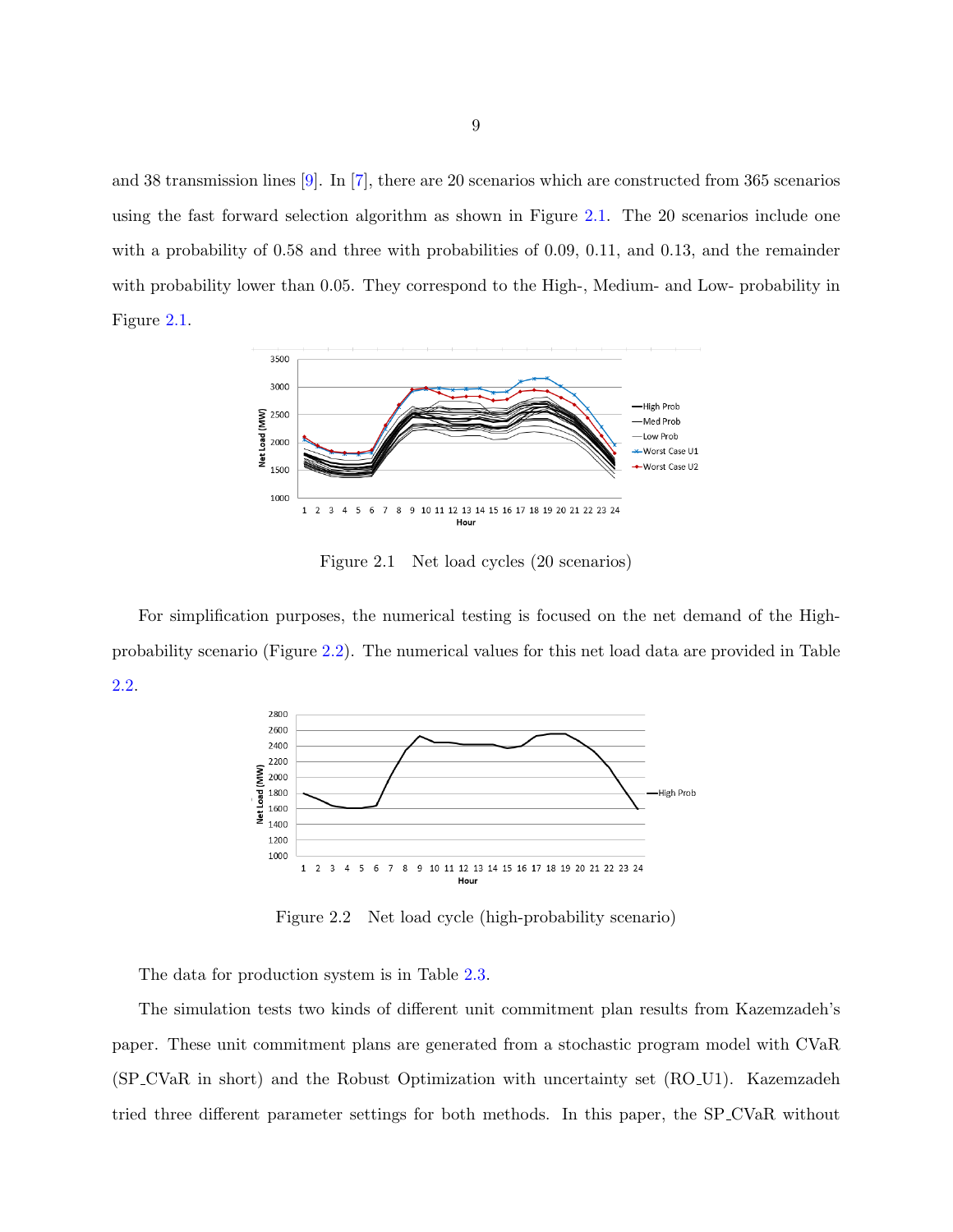| Period           | Net load required $(MWh)$ |
|------------------|---------------------------|
| $\mathbf 1$      | 1800                      |
| $\overline{2}$   | 1722                      |
| 3                | 1637                      |
| $\overline{4}$   | 1608                      |
| $\bf 5$          | 1608                      |
| $\boldsymbol{6}$ | 1637                      |
| $\overline{7}$   | 2028                      |
| 8                | 2337                      |
| $\overline{9}$   | 2526                      |
| 10               | 2446                      |
| 11               | 2448                      |
| 12               | 2421                      |
| 13               | 2422                      |
| 14               | 2420                      |
| 15               | 2371                      |
| 16               | 2396                      |
| 17               | 2529                      |
| 18               | 2556                      |
| 19               | 2558                      |
| 20               | 2452                      |
| 21               | 2324                      |
| 22               | 2123                      |
| 23               | 1862                      |
| 24               | 1596                      |

<span id="page-15-0"></span>Table 2.2 Net load (highest probability)

specification refers to SP\_CVaR with gamma=0.002 (SP\_CVaR\_002) and RO\_U1 refers to RO\_U1 with delta=0.05 (RO\_U1\_05). The section where all six unit commitment plans is discussed will be using the same format to name those unit commitment plans. The case without considering the unit commitment plan is called the default plan. In the default plan, every generating unit is scheduled to be available in every hour. The default plan is considered in order to figure out the influence of introducing the unit commitment plan. The unit commitment plans can be founded in APPENDIX A.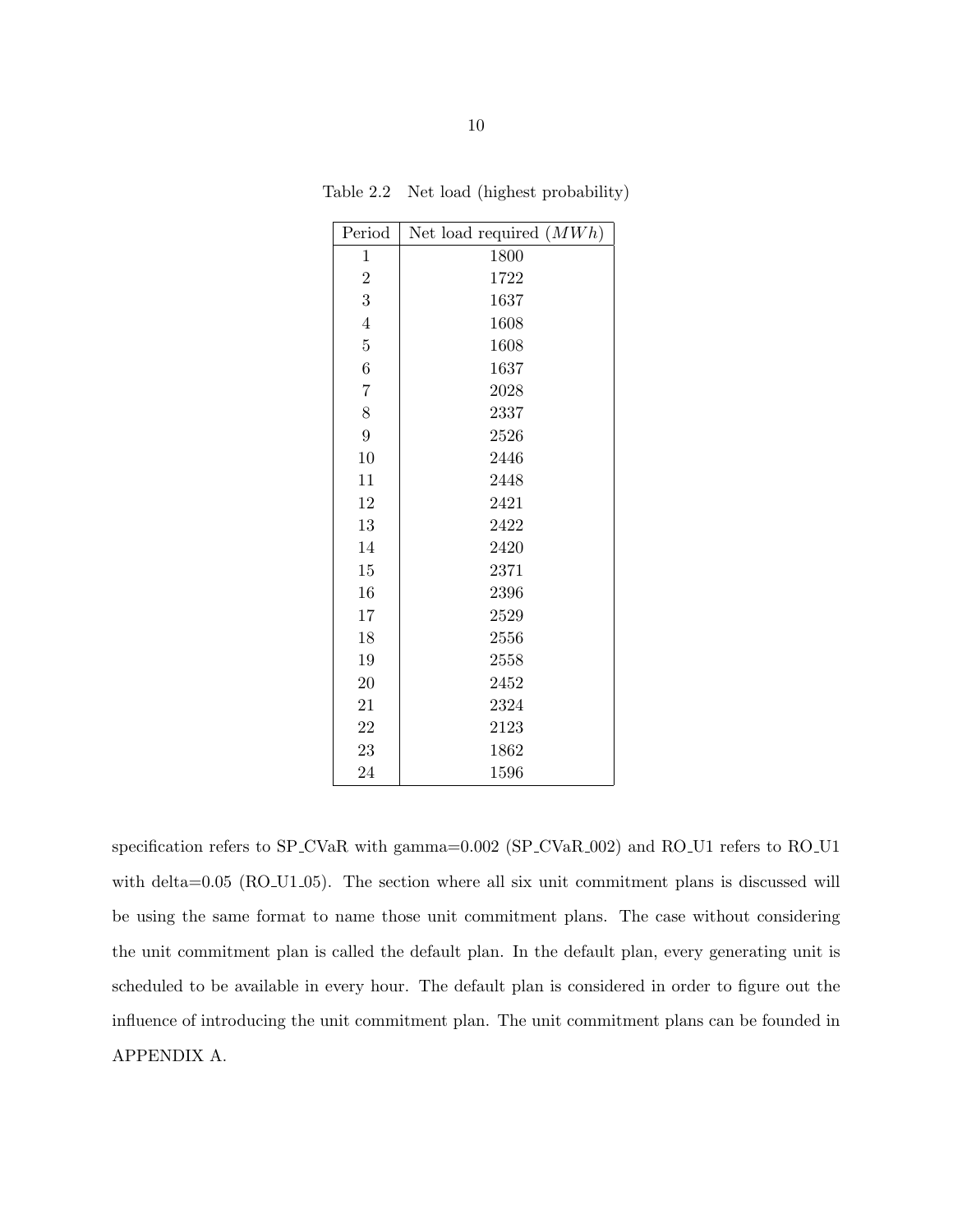<span id="page-16-0"></span>

Figure 2.3 Net load and total capacity committed for different commitment plans

The total capacity unit committed for every hour is plotted in Figure 2.3. It is clear that the RO U1 unit commitment plan schedules generators with much higher total capacity between hours eight and fifteen. This coincides with the property of two unit commitment plans described in Kazemzadeh's paper where the Robust Optimization method tries to guarantee the performance of the system in the worst scenario. The minimal dispatch cost for every unit commitment plans (assuming no failure) is shown in Figure [2.4.](#page-17-0) From this figure, the total production cost of two unit commitment plans should not have much difference in the long run.

## 2.2.3 Influence on total production cost

The expected production cost with a unit commitment plan should be higher than with the default plan. The reduced number of units available for a given hour will potentially require using more expensive units than with the default plan to satisfy net demand. This is the case when the model only captures the production costs and ignores the operational costs required for keeping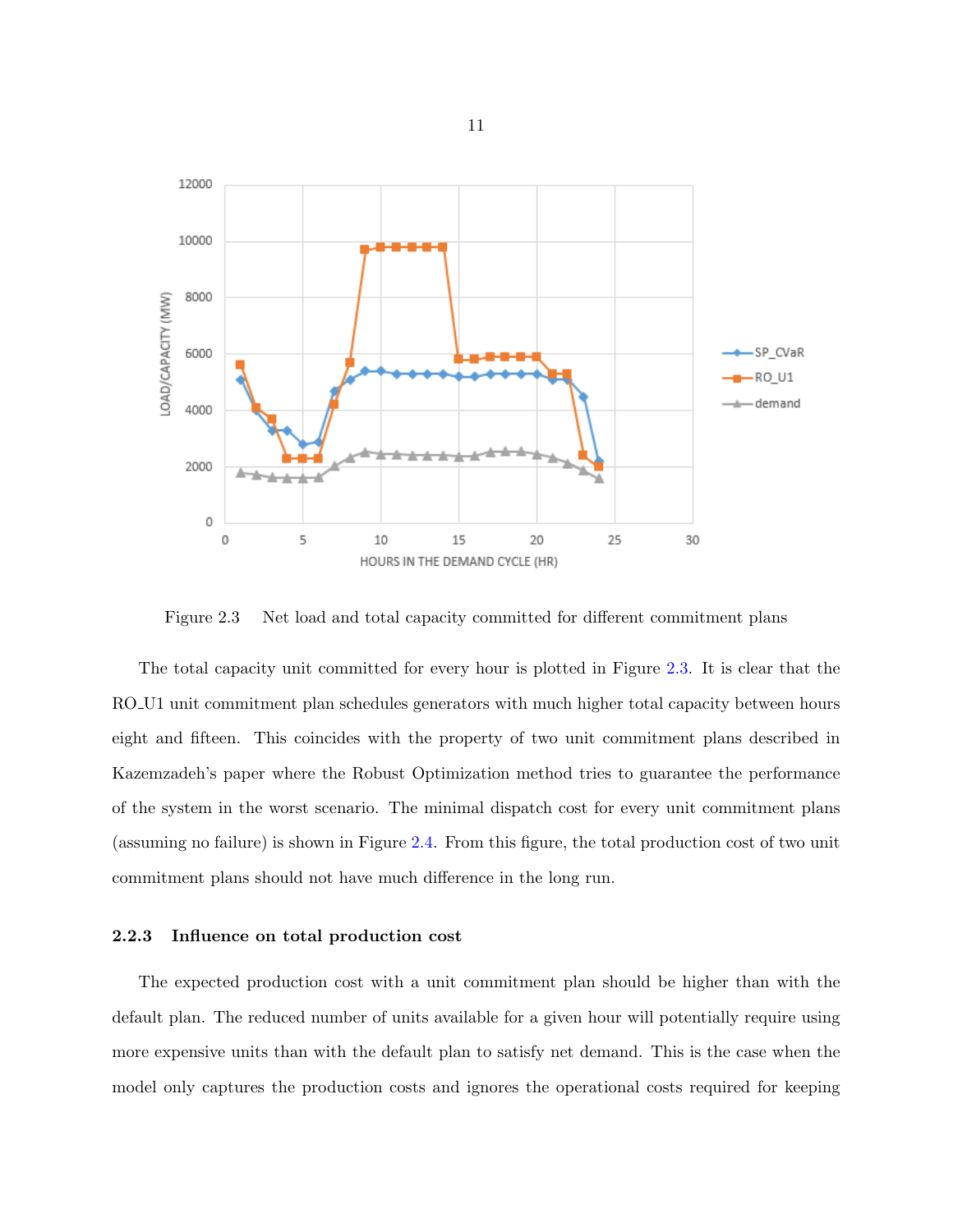<span id="page-17-0"></span>

Figure 2.4 The minimal dispatch cost (without failure) from SP\_CVaR and RO\_U1

generating units ready for production. The cost required for keeping generating units available is deterministic for a given commitment plan. Our goal is to compare the variance of production cost; we choose to ignore those deterministic parts for now.

Figure [2.5](#page-18-0) shows the linear relationship between expected cost and time length in consideration. Table [2.4](#page-22-0) shows the mean of total production cost that results from the simulation. Just as what was expected, the expected production costs are about the same for  $SP_CVaR$  and  $RO_U1$ .

### 2.2.4 Variance of production cost

The simulation results show that the increase in variance tends to have the constant slope over the long run. The slope of variance is estimated by dividing TL into variance. This coincides with the simulation experiment result from Shih [\[3\]](#page-45-0). At the same time, both SP CVaR and RO U1 commitment plan have greater variance than the default plan. The variance slope of RO U1 is about six times of the variance slope of SP CVaR.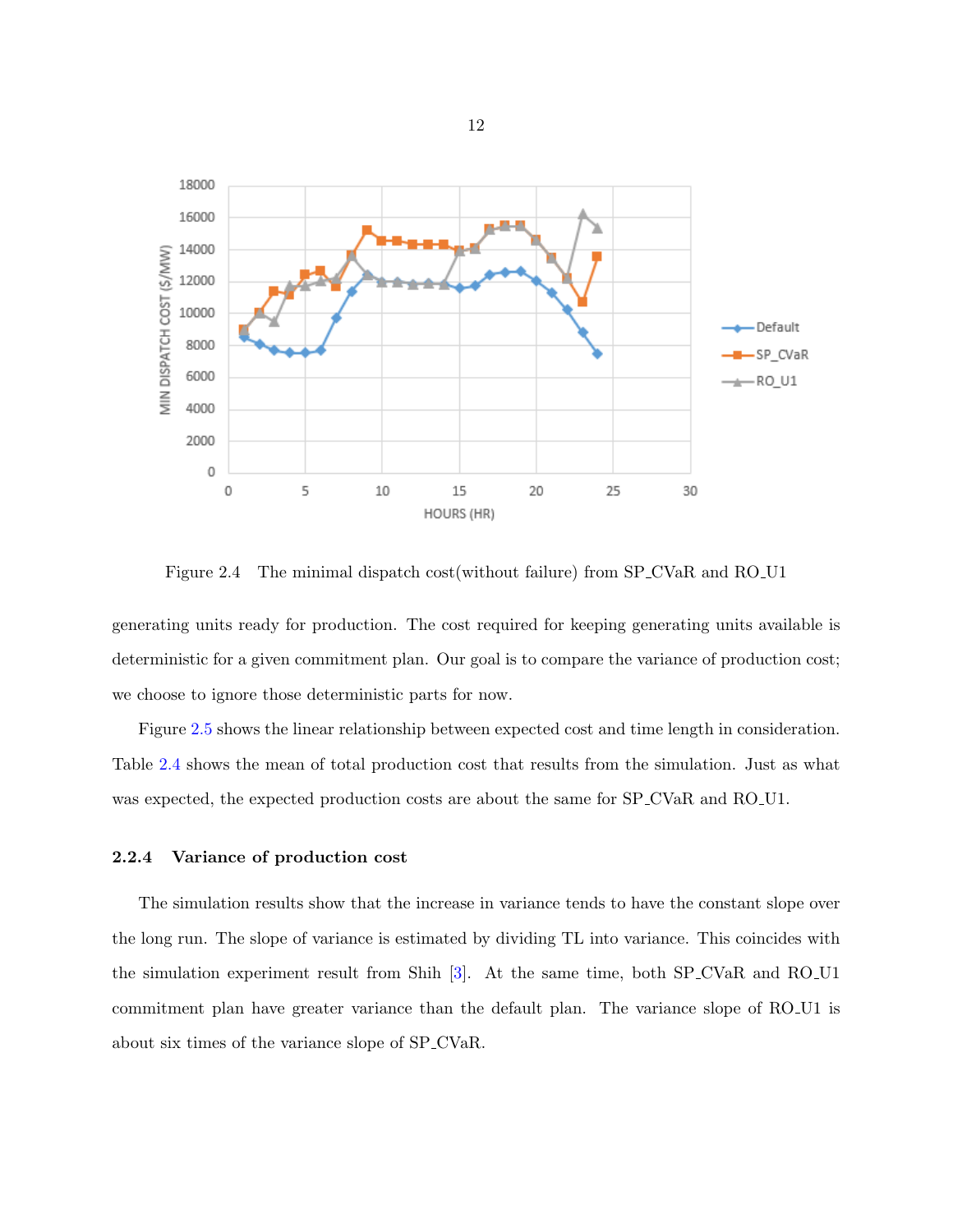<span id="page-18-0"></span>

Figure 2.5 Simulation results: mean cost comparison

## 2.2.5 Normality of simulation results

When applying the simulation method with  $TS = 1000$  and  $TL = 12096$  hrs, running a unit commitment simulation takes more than half an hour. The simulation method would require much more computation power and increase the time to finish computation when the size of the focused system increased. The approximation method could be a good approach to handle those more complex systems. The approximation methods from both Shih  $[4]$  and Ryan  $[5]$  make the assumption about the asymptotic property of the total cost. Thus, we need to test if this assumption is appropriate for our system. Before running any tests for normality, the histogram of the default unit commitment plan was studied to explore how the shape of the production cost distribution is changing with TL. Figures [2.6,](#page-19-0) [2.7,](#page-20-0) [2.8,](#page-23-0) [2.9](#page-24-0) and [2.10](#page-25-0) show how the distribution of total production cost approaches a normal distribution as TL increases.

Instead of looking at the histogram of those simulation results one by one, the K-S test is used for testing the normality for all the simulation results. With a significant value of 5%, the hypothesis test result for the K-S test from simulation shows that those results with the default unit commitment plan pass the test when TL reaches 12096 hrs; those results with SP CVaR pass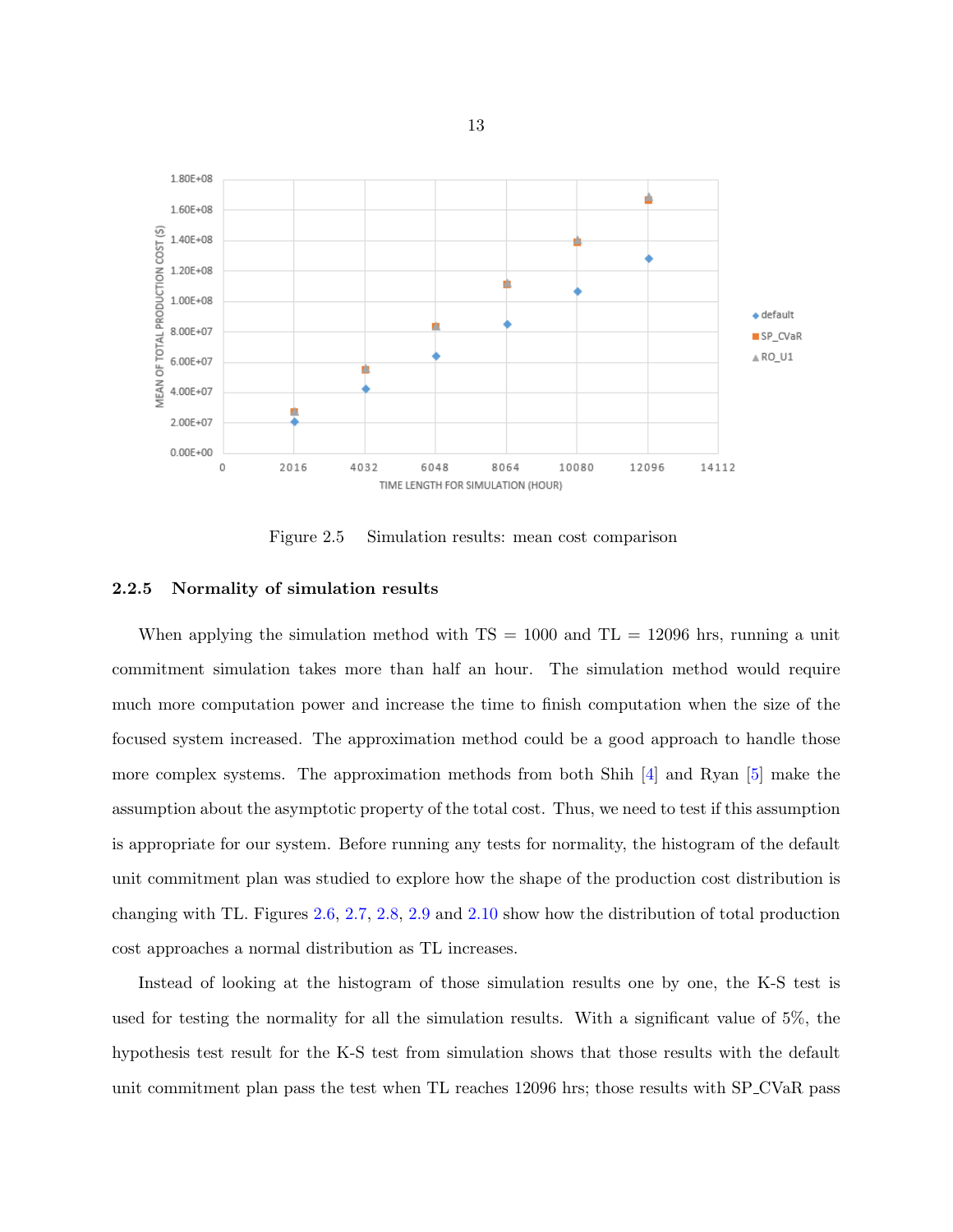<span id="page-19-0"></span>

Figure 2.6 Simulation result: histogram of production cost (2016 hr)

the test when the time horizon reaches 4032 hr, but those results with RO U1 fail to pass the K-S test even when TL reaches 12096 hr. Thus, those unit commitment plans can influence the time required for total production cost to approach a normal distribution.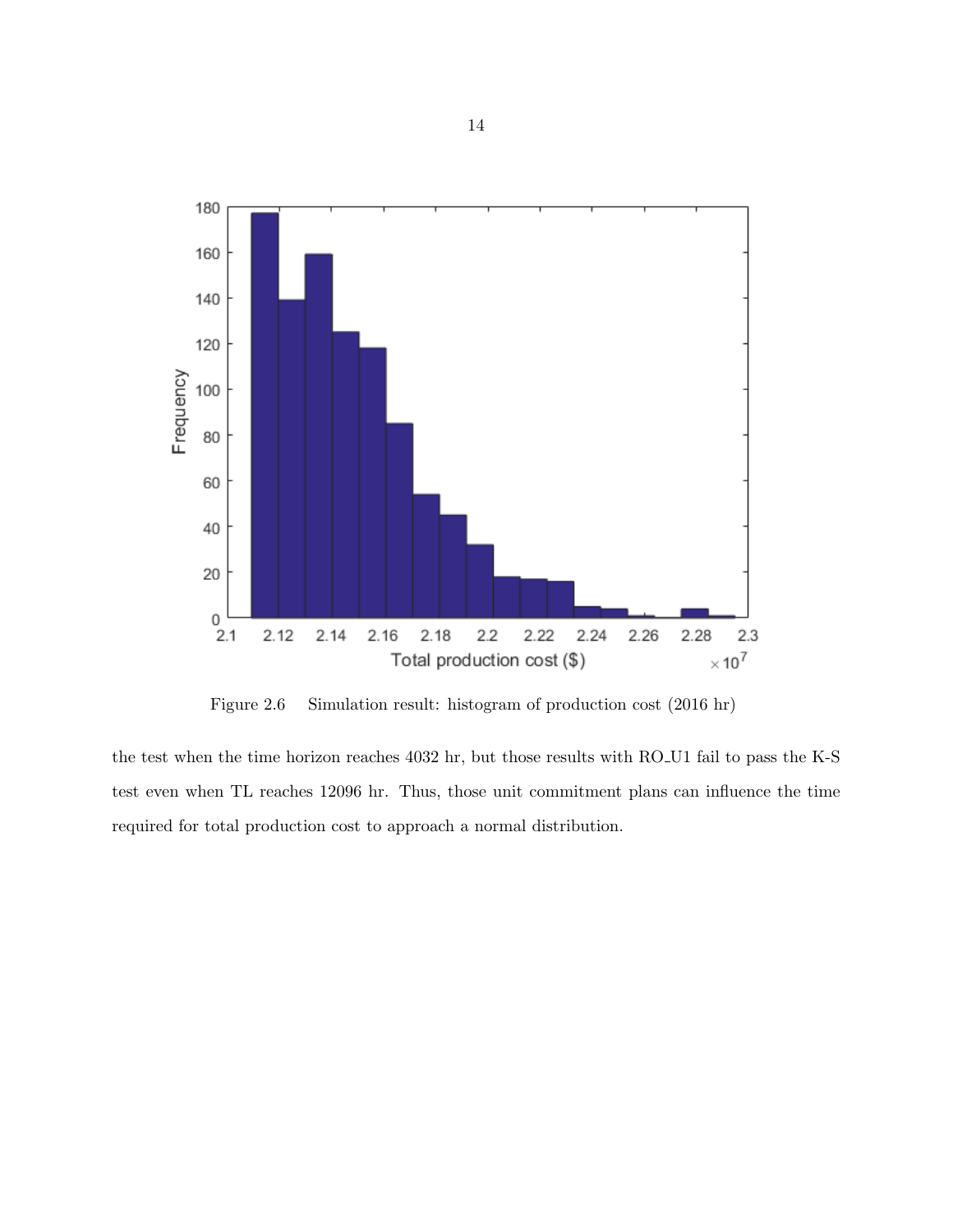<span id="page-20-0"></span>

Figure 2.7 Simulation result: histogram of production cost (6048 hr)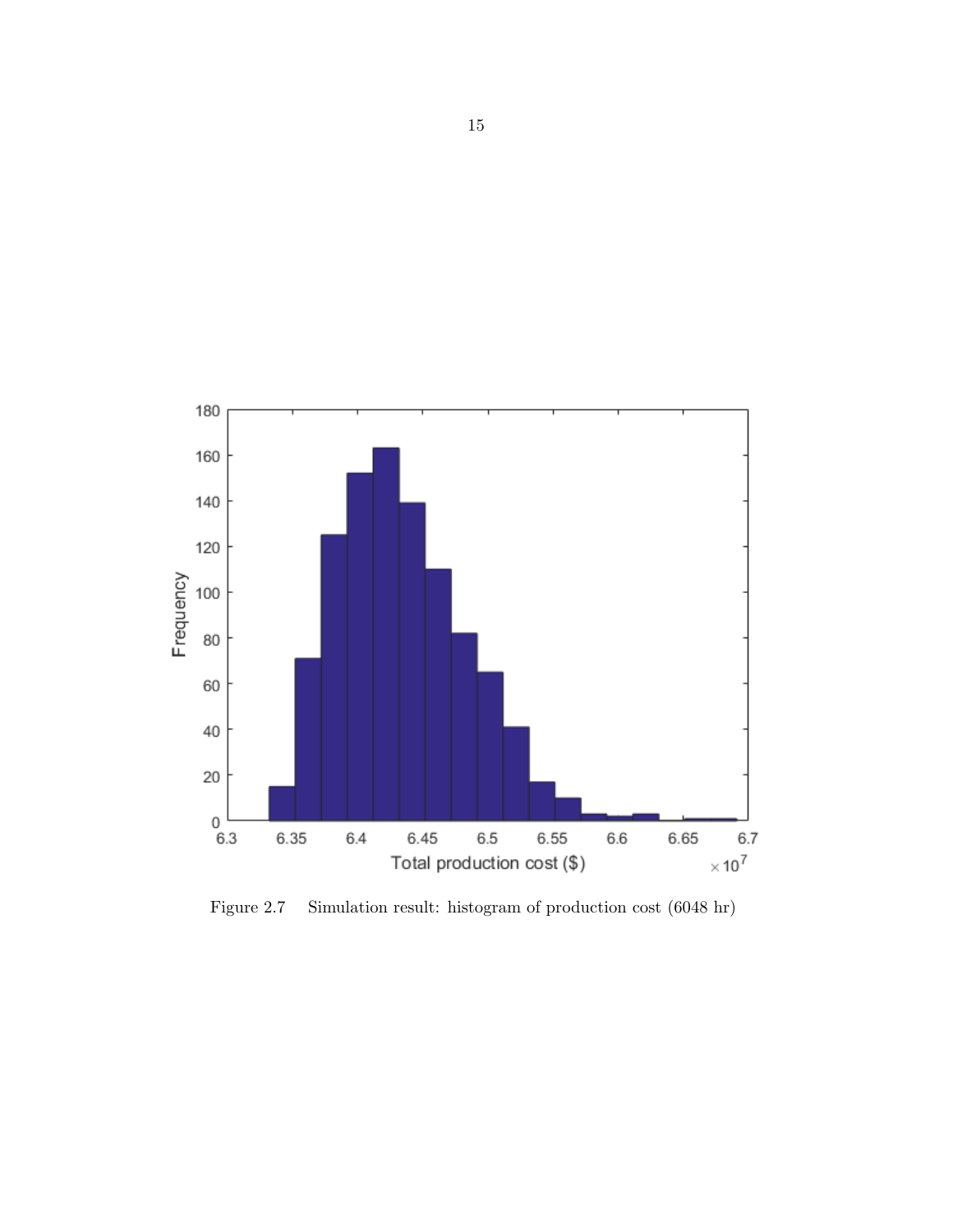<span id="page-21-0"></span>

| unit              | capacity $(MW)$ | MTTF (hours) | MTTR (hours) | $d \left( \frac{\$}{MWh} \right)$ |
|-------------------|-----------------|--------------|--------------|-----------------------------------|
| $\,1\,$           | 1000            | 1440         | 160          | $4.5\,$                           |
| $\overline{2}$    | 900             | 1300         | 150          | $\bf 5$                           |
| 3                 | 700             | 1200         | 130          | 5.5                               |
| $\,4\,$           | 600             | 1100         | 110          | 5.75                              |
| $\bf 5$           | 600             | 1100         | 110          | 5.75                              |
| $\,6$             | 500             | 1150         | 110          | $\,6$                             |
| 7                 | 500             | 1150         | 110          | $\overline{6}$                    |
| 8                 | 500             | 1150         | 110          | $\overline{6}$                    |
| 9                 | 400             | 1100         | 90           | 8.5                               |
| $10\,$            | 400             | 1100         | 90           | 8.5                               |
| 11                | 400             | 1100         | 90           | $8.5\,$                           |
| $12\,$            | 400             | 1100         | 90           | $8.5\,$                           |
| $13\,$            | 400             | 1100         | 90           | 8.5                               |
| $14\,$            | 300             | 1000         | 70           | $10\,$                            |
| $15\,$            | 200             | 850          | 48           | 14.5                              |
| $16\,$            | $200\,$         | 850          | 48           | 14.5                              |
| $17\,$            | 200             | 850          | 48           | 14.5                              |
| 18                | $200\,$         | 850          | 48           | 14.5                              |
| $19\,$            | 200             | 850          | 48           | 14.5                              |
| $20\,$            | 100             | 600          | 48           | 22.5                              |
| $21\,$            | 100             | 600          | 48           | 22.5                              |
| $22\,$            | 100             | 600          | 48           | 22.5                              |
| $23\,$            | 100             | 600          | 48           | $22.5\,$                          |
| $24\,$            | 100             | 600          | 48           | $22.5\,$                          |
| $25\,$            | 100             | 600          | 48           | $22.5\,$                          |
| $26\,$            | 100             | 600          | 48           | 22.5                              |
| $27\,$            | 100             | 350          | 12           | 44                                |
| $\ensuremath{28}$ | 100             | $350\,$      | $12\,$       | 44                                |
| $\,29$            | 100             | 350          | 12           | $44\,$                            |
| 31                | 100             | 350          | 12           | 44                                |
| $32\,$            | 100             | 350          | 12           | 44                                |

Table 2.3 Generating units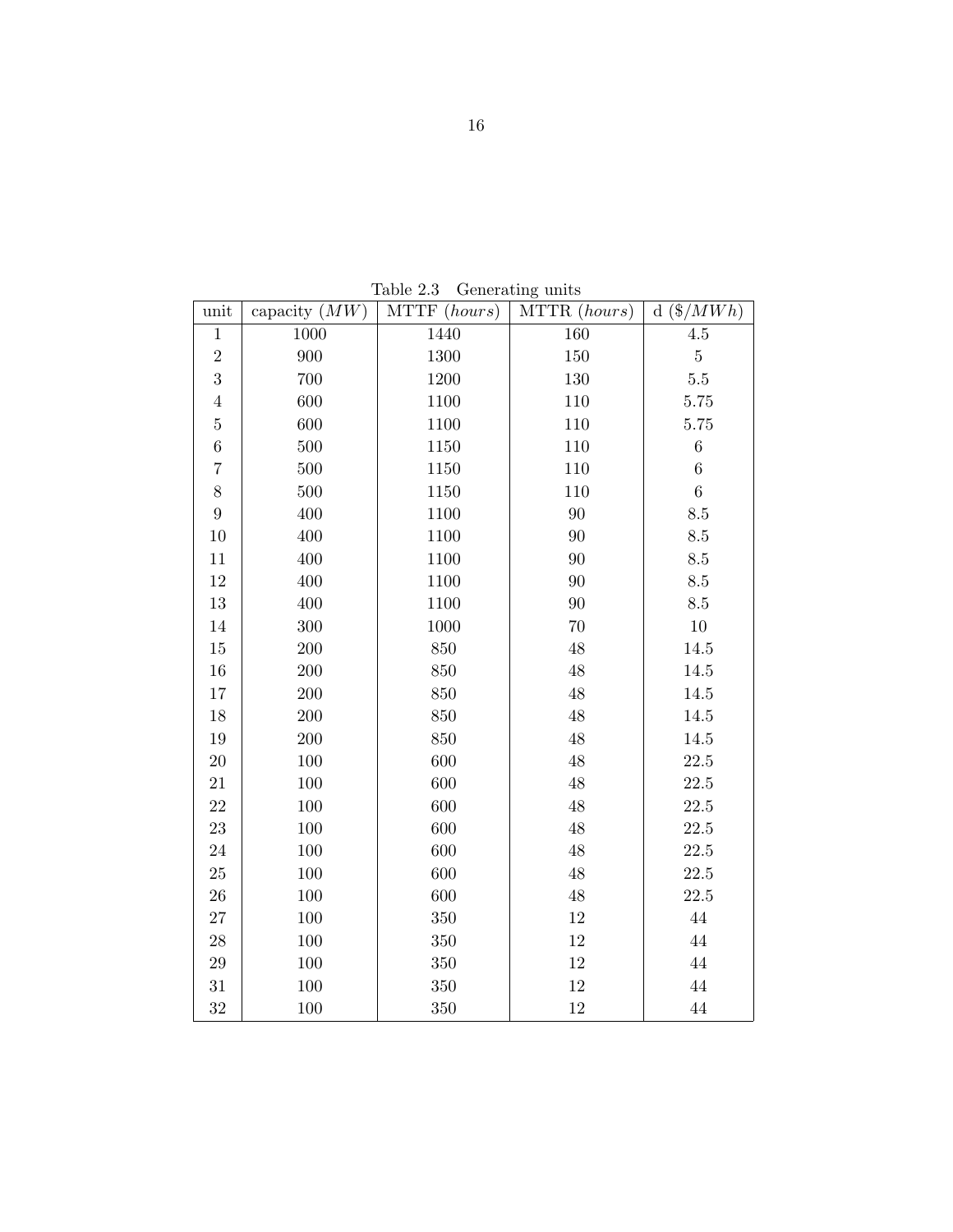| TL(hr) | default      | $SP_CVaR$    | $RO$ <sub>-<math>U</math>1</sub> |
|--------|--------------|--------------|----------------------------------|
| 2016   | $2.15E + 07$ | $2.78E + 07$ | $2.83E + 07$                     |
| 4032   | $4.29E + 07$ | $5.56E + 07$ | $5.64E + 07$                     |
| 6048   | $6.44E + 07$ | $8.34E + 07$ | $8.46E + 07$                     |
| 8064   | $8.58E + 07$ | $1.11E + 08$ | $1.13E + 08$                     |
| 10080  | $1.07E + 08$ | $1.39E + 08$ | $1.41E + 08$                     |
| 12096  | $1.29E + 08$ | $1.67E + 08$ | $1.69E + 08$                     |

<span id="page-22-0"></span>Table 2.4 Mean of total production cost (\$) from simulation

Table 2.5 Total production cost variance  $(\$^2)$  from simulation

| TL(hr) | default      | $SP_CVaR$    | $RO$ <sub>-<math>U</math>1</sub> |
|--------|--------------|--------------|----------------------------------|
| 2016   | $9.55E + 10$ | $2.75E + 11$ | $1.84E + 12$                     |
| 4032   | $1.61E + 11$ | $4.88E + 11$ | $3.14E + 12$                     |
| 6048   | $2.58E + 11$ | $8.51E + 11$ | $5.24E + 12$                     |
| 8064   | $3.41E + 11$ | $1.10E + 12$ | $6.89E + 12$                     |
| 10080  | $4.25E + 11$ | $1.38E + 12$ | $8.97E + 12$                     |
| 12096  | $5.31E + 11$ | $1.67E + 12$ | $9.81E + 12$                     |

Table 2.6 Production cost variance slopes  $(\sigma^2/TL)$  from simulation

| TL(hr) | default      | $SP_CVaR$    | $RO_U1$      |
|--------|--------------|--------------|--------------|
| 2016   | $4.74E + 07$ | $1.36E + 08$ | $9.12E + 08$ |
| 4032   | $4.00E + 07$ | $1.21E + 08$ | $7.78E + 08$ |
| 6048   | $4.26E + 07$ | $1.41E + 08$ | $8.66E + 08$ |
| 8064   | $4.23E + 07$ | $1.37E + 08$ | $8.54E + 08$ |
| 10080  | $4.22E + 07$ | $1.36E + 08$ | $8.90E + 08$ |
| 12096  | $4.39E + 07$ | $1.38E + 08$ | $8.11E + 08$ |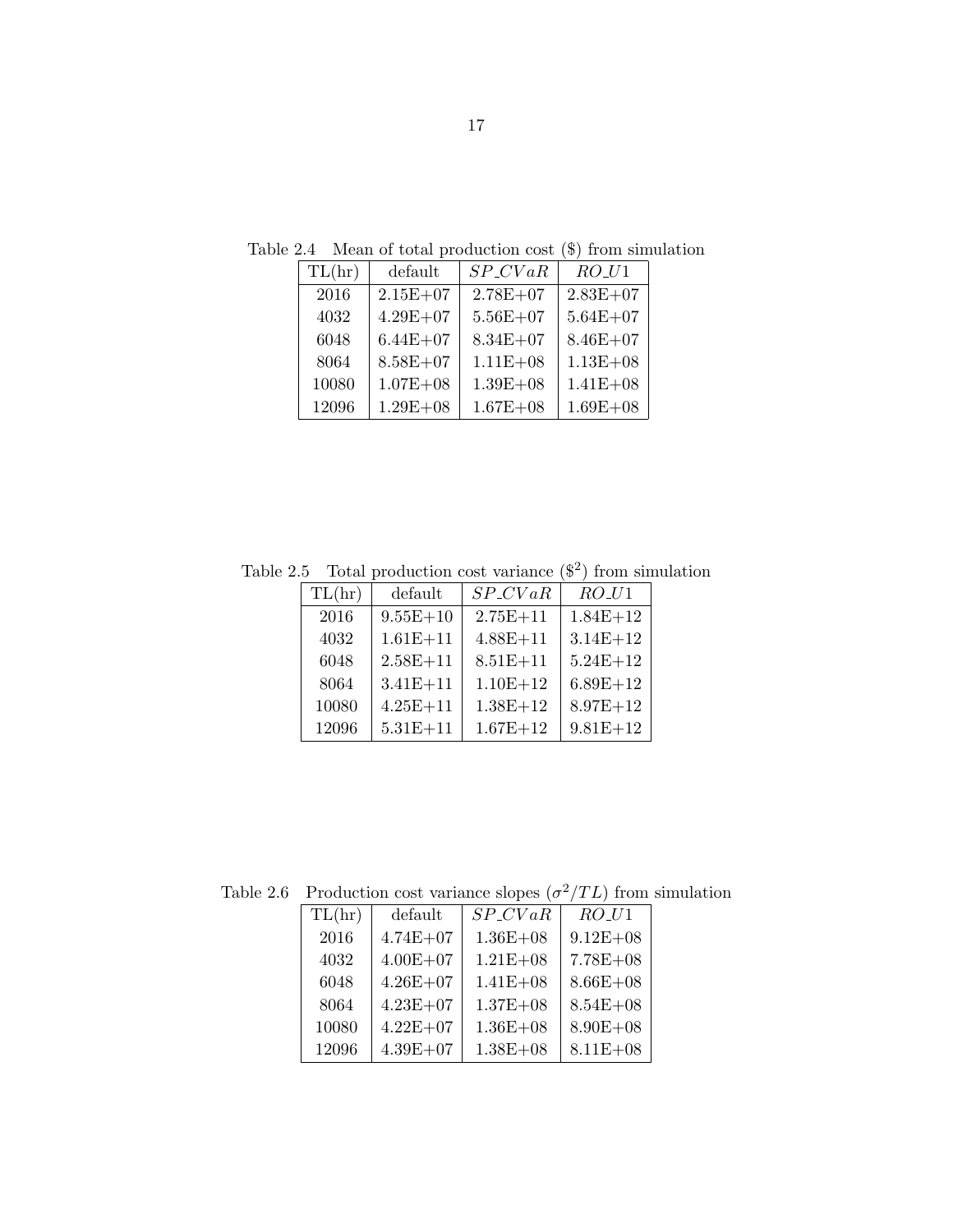<span id="page-23-0"></span>

Figure 2.8 Simulation result: histogram of production cost (8064 hr)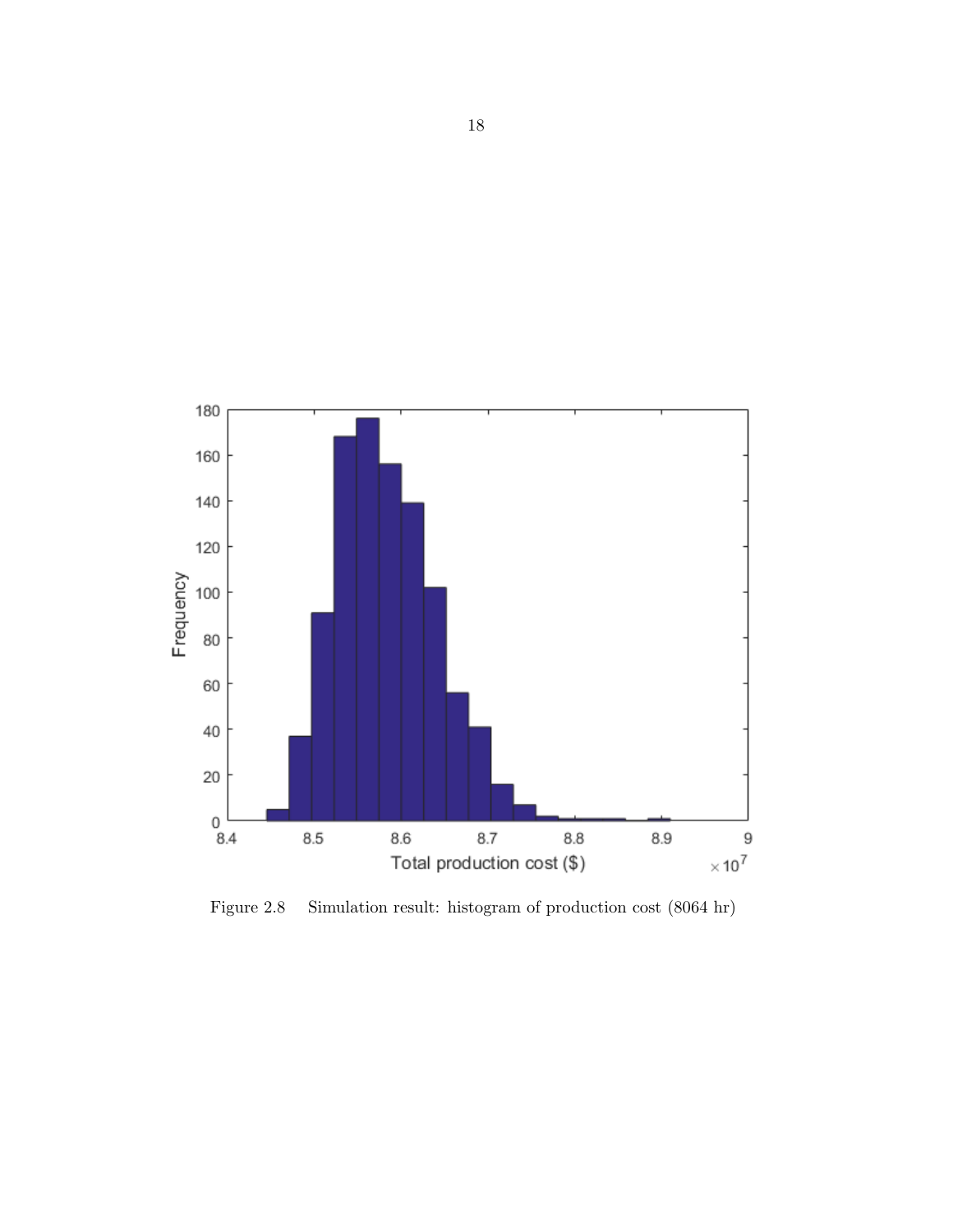<span id="page-24-0"></span>

Figure 2.9 Simulation result: histogram of production cost (10080 hr)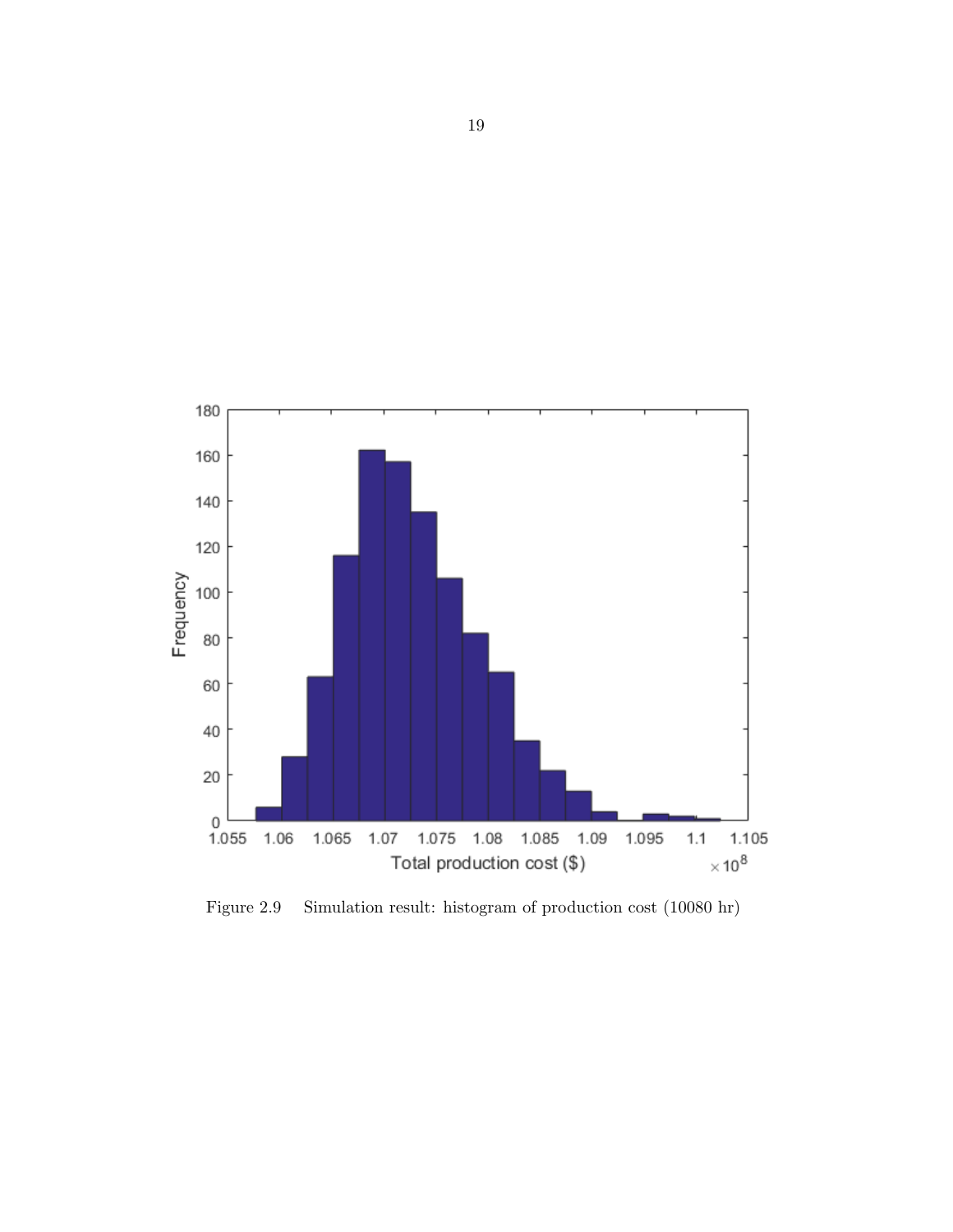<span id="page-25-0"></span>

Figure 2.10 Simulation result: histogram of production cost (12096 hr)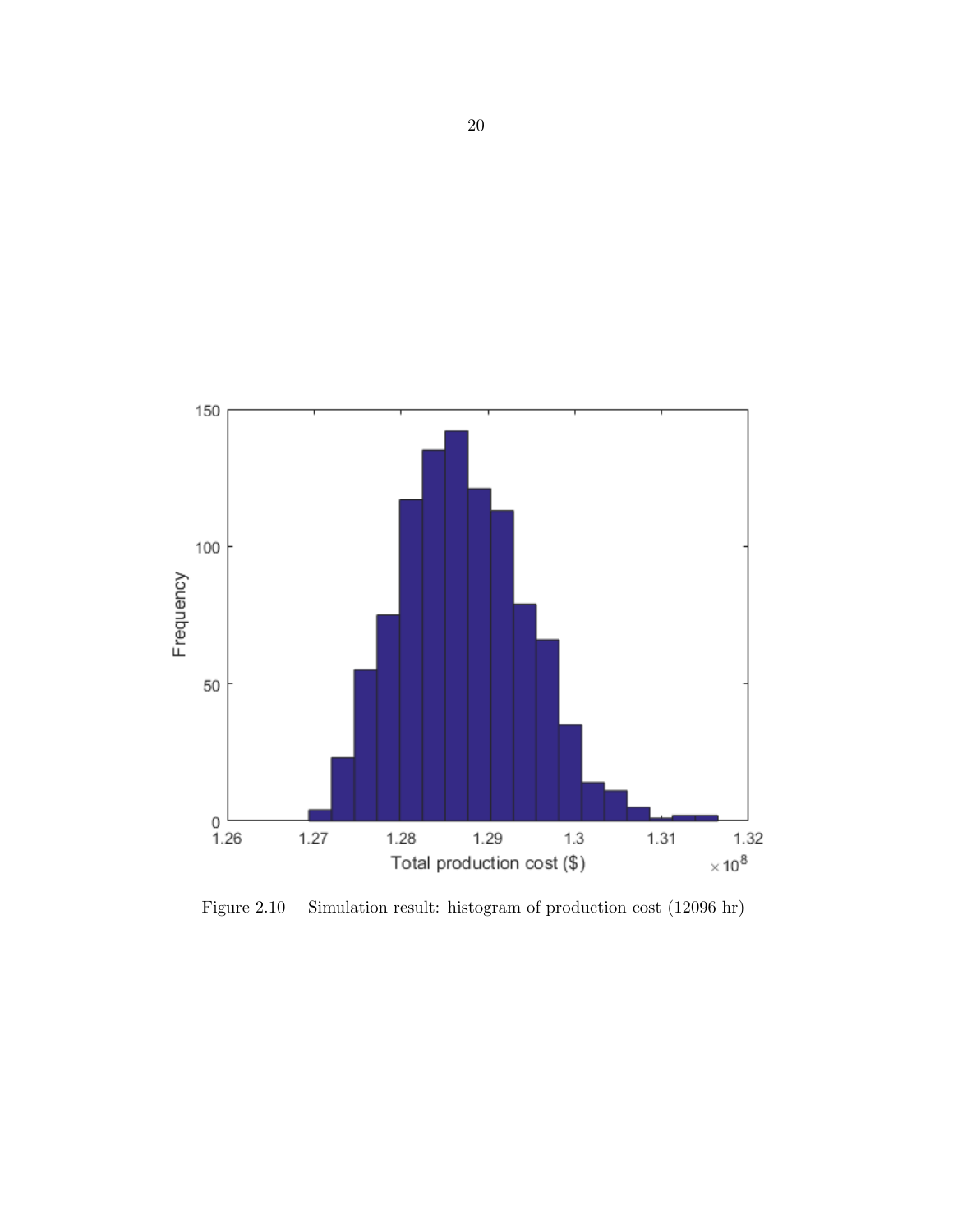# <span id="page-26-0"></span>CHAPTER 3. APPROXIMATION BASED ON RENEWAL REWARD PROCESS

# 3.1 Assumption

Different from the system simulated, Ryan's approximation method [\[5\]](#page-45-0) was built with two more assumptions. The assumptions will be listed below with some explanation.

Assumption one: No more than one scheduled generating unit will fail at one time period. With this assumption, the changing of the generating unit availability state  $(I)$  is a renewal process. In probability theory, a counting process with  $i.i.d$  times between successive events is called a renewal process.

Assumption two: The failure happens at the beginning of a load cycle.

With this assumption, the calculation of production cost associated with a given time segment is simplified.

### 3.2 Model

In this approximation method, the total production cost in TL is calculated based on the production cost of renewal cycles. Figure 3.1 shows a single renewal cycle with length T.



Figure 3.1 A renewal cycle

In time segment  $X$ , all the production units scheduled are available and total cost corresponding to this segment is U. For any instant of time t in X, the cost function  $u(t)$  is used to represent the cost for that instant  $t$ . On the other hand, the time segment  $Y$  represents the time in a renewal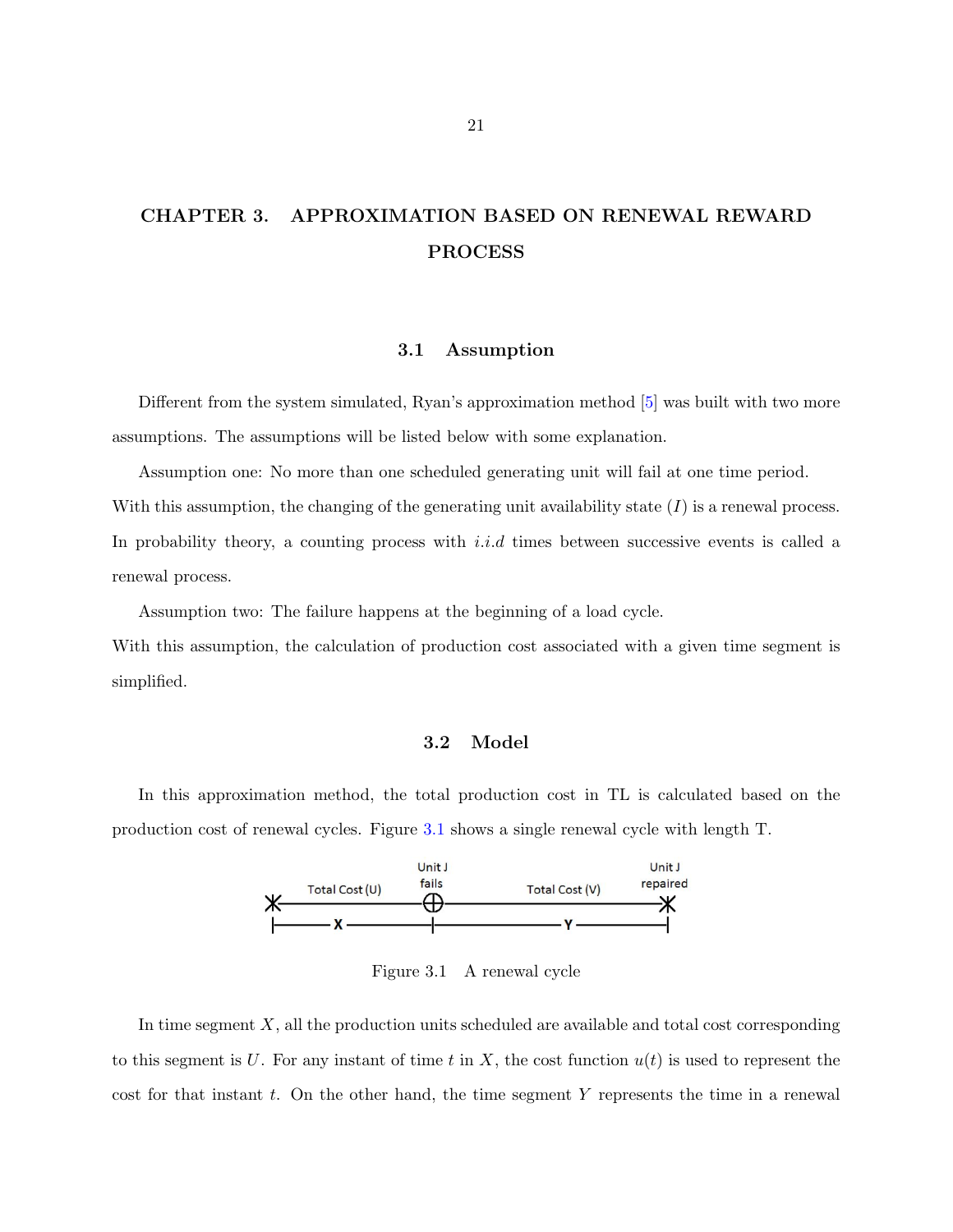<span id="page-27-0"></span>cycle where one generating unit  $j$  is unavailable and the cost for this period is  $V$ . In the same manner, the cost function  $v_i(t)$  is used to represent the cost for instant t in Y when generating unit j is unavailable. We use  $Z$  to represent the total cost associated with a single renewal cycle, where  $Z = U + V.$ 

Based on previous research, the increase of production cost variance is in proportion to the increase of TL. In the long run, how fast the variance increases as TL increases (also called the slope of the variance) will dominate the total variance. To estimate the variance of total production cost, the slope of the variance  $(a)$  is our main focus. A study from Brown and Solomon [\[10\]](#page-46-0) shows that the variance's slope of the total reward can be separated into three parts. The formula shown below is the equation for parameter a written in the form of parameters related to a renewal cycle from  $[5]$ .

$$
a = \frac{E(T^2)E(Z)^2}{E(T)^3} - \frac{2E(ZT)E(Z)}{E(T)^2} + \frac{E(Z^2)}{E(T)}
$$

The next few subsections will focus on calculations for all the parameters needed for this formula. Most of these equations used are coming from [\[5\]](#page-45-0). In this paper, some extra explanation and deviations are added to make it easier to understand.

### 3.2.1 The expected renewal cycle length

This section focuses on the expected length of a renewal cycle  $E(T)$  and the expected length squared of a renewal cycle  $E(T^2)$ . Since the length of Y is independent of the length of X, we can write the equations below:

$$
E(T) = E(X) + E(Y)
$$
  

$$
E(T^{2}) = E(X^{2}) + 2E(X)E(Y) + E(Y^{2})
$$

By the property of exponential distribution, X is exponentially distributed with parameter  $\Lambda =$  $\sum_j \lambda_j$  and Y is exponentially distributed with  $\mu_j$  accordingly. When a generator fails, it happens to be machine j with probability  $\lambda_j/\Lambda$ . So, the expected values for X and Y can be found by following equations: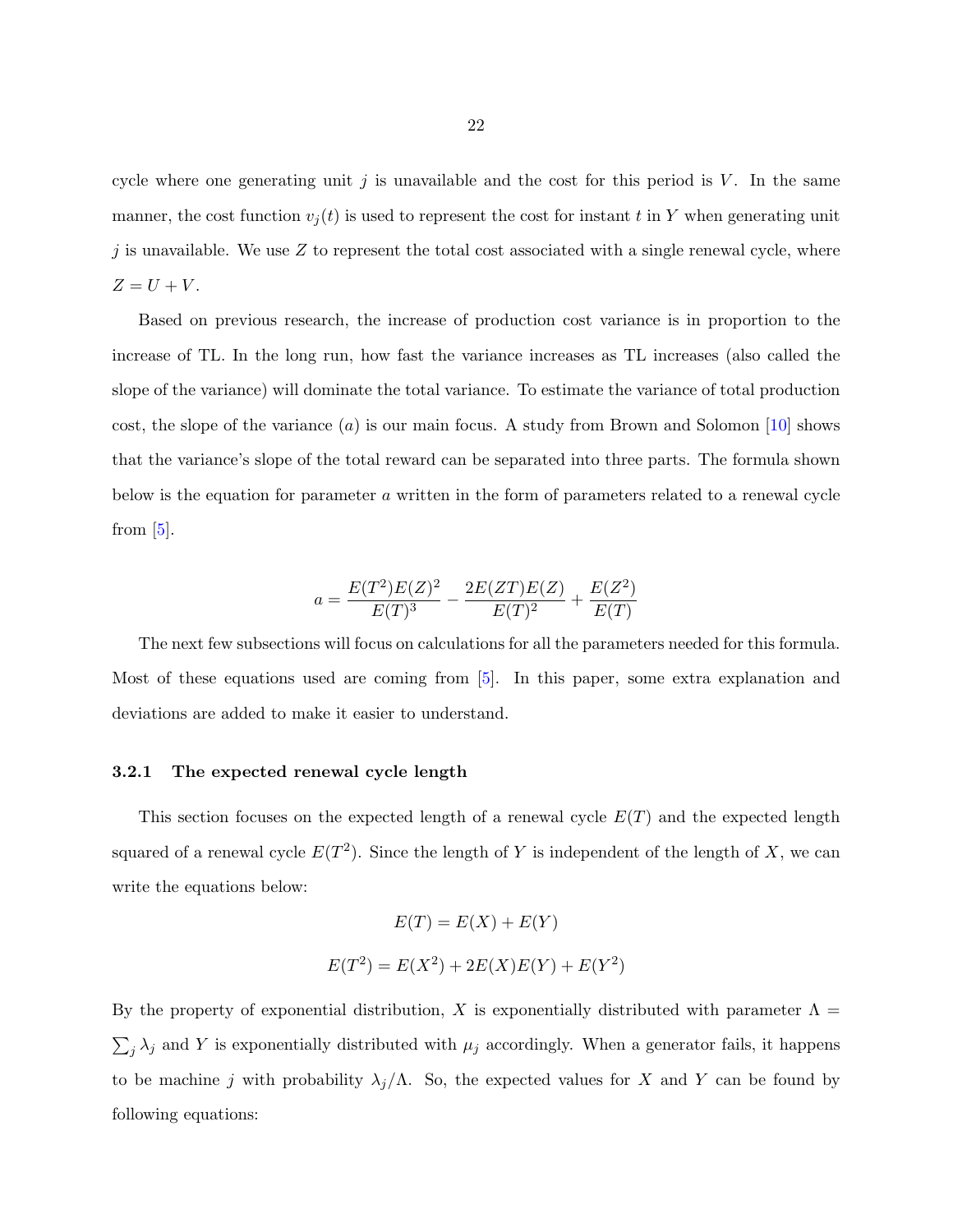<span id="page-28-0"></span>
$$
E(X) = 1/\Lambda \qquad E(X^2) = 2/\Lambda^2 \qquad E(Y) = \sum_j \frac{\lambda_j}{\Lambda \mu_j} \qquad E(Y^2) = E_J[E(Y^2|J)] = \sum_j \frac{2\lambda_j}{\mu_j^2 \Lambda}
$$

# 3.2.2 The expected cost associated with a single renewal cycle

This section focuses on the calculation related to the expected cost when all scheduled generators are available,  $E[U]$ , and the expected cost when one machine is failed,  $E[V]$ , in a single renewal cycle. For computational convenience, time segments  $X$  and  $Y$  are treated as the combination of several demand cycles with length  $\Delta$  and a remainder part with length R, where  $X = R + K\Delta$  and  $Y = R_j + K_j \Delta$ . Figure 3.2 shows how a time segment is divided into  $\Delta$  and  $R$ .



Figure 3.2 A time segment

By some derivations based on the exponential distribution, the expected number of load cycles is  $E[K] = \frac{e^{-\Lambda \Delta}}{1 - e^{-\Lambda \Delta}}$  and the density function of R is  $f(r) = \frac{\Lambda e^{-\Lambda r}}{1 - e^{-\Lambda \Delta}}$  $\frac{11}{1 - e^{-\Lambda\Delta}}$  when no generator is failed.  $E[U]$  can be written in the formula shown below:

$$
E[U] = E[K]E[U|T = \Delta] + E[U|T = R] = \frac{e^{-\Lambda\Delta}}{1 - e^{-\Lambda\Delta}} \int_0^{\Delta} u(t)dt + E\left[\int_0^R u(t)dt\right]
$$

The term  $E\left[\int^R$ 0  $u(t)dt$  can be treated as a cumulative conditional expected value. Using  $U_i$ to represent  $\int_0^i$ 0  $u(t)dt$ , the term  $E\left[\int^R$ 0  $u(t)dt$  can be written as follows:

$$
E\left[\int_{0}^{R} u(t)dt\right] = \int_{0}^{\Delta} \int_{0}^{r} u(t)dt f(r)dr
$$
  
= 
$$
\sum_{0}^{\Delta-1} \int_{i}^{i+1} \int_{0}^{r} u(t)dt f(r)dr
$$
  
= 
$$
\sum_{0}^{\Delta-1} \int_{i}^{i+1} (u_{i+1}(r-i) + U_{i}) \frac{\Lambda e^{-\Lambda r}}{1 - e^{-\Lambda \Delta}} dr
$$
 (3.1)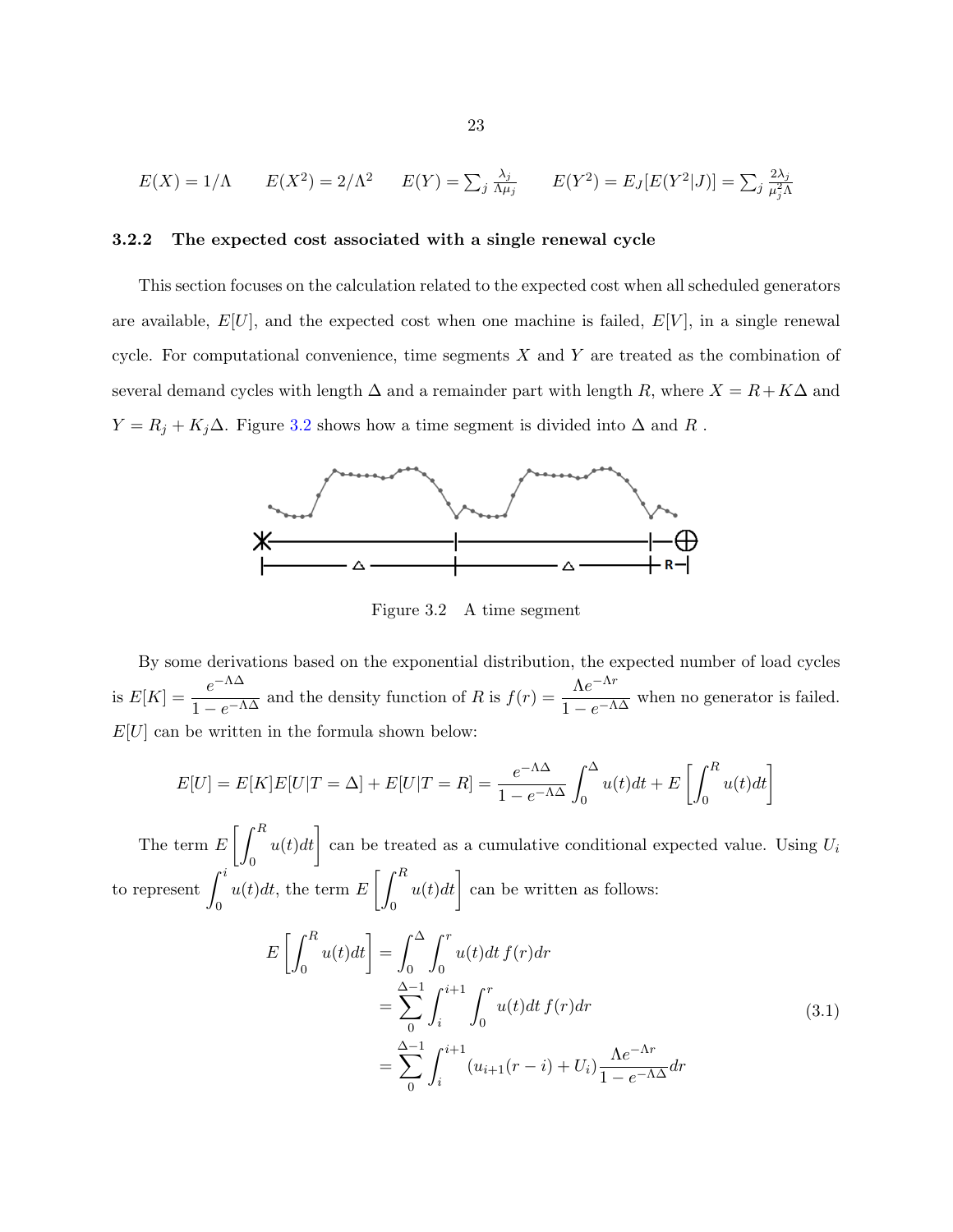<span id="page-29-0"></span>Similarly, the calculation for  $E[V]$  has the same structure:

$$
E[V] = P(J = j)E[V|J = j] = \frac{\lambda_j}{\Lambda} \left\{ \frac{e^{-\mu_j \Delta}}{1 - e^{-\mu_j \Delta}} \int_0^{\Delta} v_j(t)dt + E\left[\int_0^{R_j} v_j(t)dt\right] \right\}
$$
(3.2)

Using  $V_{j,i}$  to represent  $\int_i^i$ 0  $v_j(t)dt$ , the  $E\left[\int^{R_j}$ 0  $v_j(t)dt$  can be written as follows:

$$
E\left[\int_{0}^{R_{j}} v_{j}(t)dt\right] = \int_{0}^{\Delta} \int_{0}^{r} v_{j}(t)dt f_{j}(r)dr
$$
  
\n
$$
= \sum_{0}^{\Delta-1} \int_{i}^{i+1} \int_{0}^{r} v_{j}(t)dt f_{j}(r)dr
$$
  
\n
$$
= \sum_{0}^{\Delta-1} \int_{i}^{i+1} (v_{j,i+1}(r-i) + V_{j,i}) \frac{\mu_{j}e^{-\mu_{j}r}}{1 - e^{-\mu_{j}\Delta}} dr
$$
\n(3.3)

The expected cost associated with single renewal cycle can be calculated by adding those two expectations together  $E(Z) = E[U] + E[V]$ .

# 3.2.3 The second moment of the cycle cost

To compute  $E(Z^2)$ , the missing part is just  $Var(Z)$  according to the equation below:

$$
E(Z^2) = Var(Z) + E[Z]^2
$$

$$
Var(Z) = Var(U) + Var(V)
$$

$$
Var(U) = Var(K) \left[ \int_0^{\Delta} u(t)dt \right]^2 + Var \left[ \int_0^R u(t)dt \right]
$$

Since K is geometrically distributed,  $Var[K] = \frac{e^{-\Lambda \Delta}}{4}$  $\frac{c}{(1 - e^{-\Lambda \Delta})^2}$  and

$$
Var\left[\int_0^R u(t)dt\right] = E\left[\int_0^R u(t)dt^2\right] - E\left[\int_0^R u(t)dt\right]^2,
$$

where:

$$
E\left[\int_{0}^{R} u(t)dt^{2}\right] = \int_{0}^{\Delta} \left[\int_{0}^{r} u(t)dt\right]^{2} f(r) dr
$$
  
=  $\sum_{0}^{\Delta-1} \int_{i}^{i+1} \int_{0}^{r} u(t)dt^{2} f(r) dr$   
=  $\sum_{0}^{\Delta-1} \int_{i}^{i+1} \left[u_{i+1}(r-i) + \sum_{k=0}^{i} u_{k}\right]^{2} \frac{\Lambda e^{-\Lambda r}}{1 - e^{-\Lambda \Delta}} dr$  (3.4)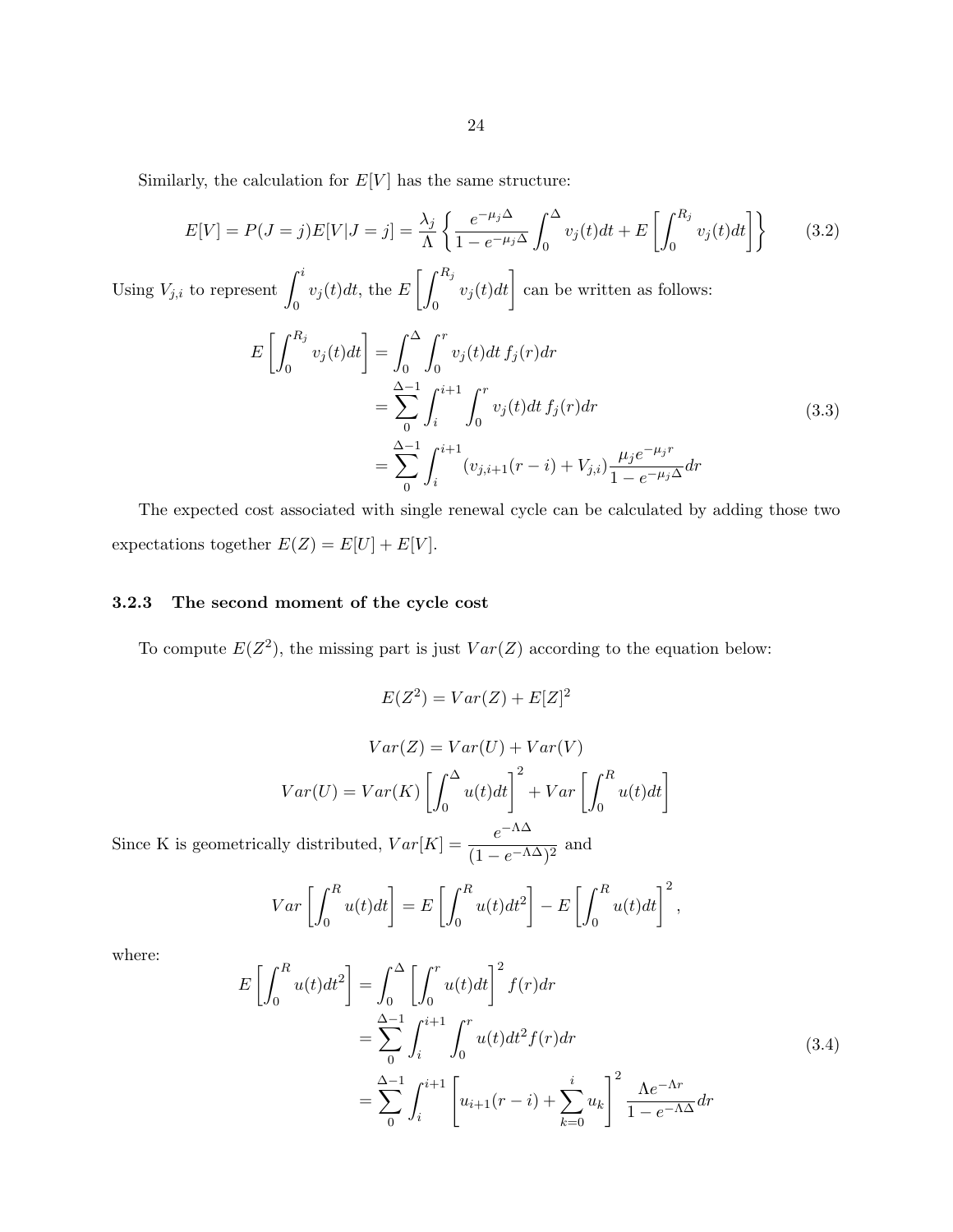<span id="page-30-0"></span>The calculation for  $Var(V)$  follows the same structure:

$$
Var(V) = E_j \left[ Var(V|J) \right] + Var_j \left[ E(V|J) \right]
$$

$$
E_j \left[ Var(V|J) \right] = \sum_j \frac{\lambda_j}{\Lambda} \left\{ Var(K_j) \left[ \int_0^{\Delta} v_j(t) dt \right]^2 + Var \left[ \int_0^{R_j} v_j(t) dt \right] \right\}, \tag{3.5}
$$

where:

$$
Var(K_j) = \frac{e^{-\mu_j \Delta}}{(1 - e^{-\mu_j \Delta})^2}
$$
  
\n
$$
Var\left[\int_0^{R_j} v_j(t)dt\right] = E\left[\int_0^{R_j} v_j^2(t)dt\right] - E\left[\int_0^{R_j} v_j(t)dt\right]^2
$$
  
\n
$$
E\left[\int_0^{R_j} v_j^2(t)dt\right] = \int_0^{\Delta} \int_0^r v_j(t)^2 dt f_j(r) dr
$$
  
\n
$$
= \sum_{j=1}^{\Delta-1} \int_i^{i+1} \int_0^r v_j(t)^2 dt f_j(r) dr
$$
  
\n
$$
= \sum_{j=1}^{\Delta-1} \int_i^{i+1} (v_{j,i+1}^2(r-i) + \sum_{k=0}^i v_{j,k}^2) \frac{\mu_j e^{-\mu_j r}}{1 - e^{-\mu_j \Delta}} dr
$$
  
\n
$$
Var_j[E(V|J)] = \sum_{j=1}^n \frac{\lambda_j}{\Lambda} E(V|J=j)^2 - \left[\sum_{j=1}^n \frac{\lambda_j}{\Lambda} E(V|J=j)\right]^2
$$
 (3.6)

# 3.2.4 The cross moment of cost and renewal cycle length

The expected product of  $Z$  and  $T$  is:

$$
E(ZT) = E(UX) + E(U)E(Y) + E(VY) + E(U)E(X)
$$
  
\n
$$
E(UX) = \left[\Delta E(K^2) + E(K)E(R)\right] \int_0^{\Delta} u(t)dt + \Delta E(K)E\left[\int_0^R u(t)dt\right] + E\left[R\int_0^R u(t)dt\right],
$$
  
\nwhere  $E[K^2] = \frac{e^{-\Lambda\Delta}(1 + e^{-\Lambda\Delta})}{(1 - e^{-\Lambda\Delta})^2}, E[R] = \frac{\left[1 - (\Lambda\Delta + 1)e^{-\Lambda\Delta}\right]}{\Lambda(1 - e^{-\Lambda\Delta})}$  and  
\n
$$
E\left[R\int_0^R u(t)dt\right] = \sum_{0}^{\Delta-1} \int_i^{i+1} \int_0^r ru(t)dt f(r)dr
$$
  
\n
$$
= \sum_{0}^{\Delta-1} \int_i^{i+1} (u_{i+1}(r^2 - ir) + U_i r) \frac{\Lambda e^{-\Lambda r}}{1 - e^{-\Lambda\Delta}} dr
$$
\n(3.7)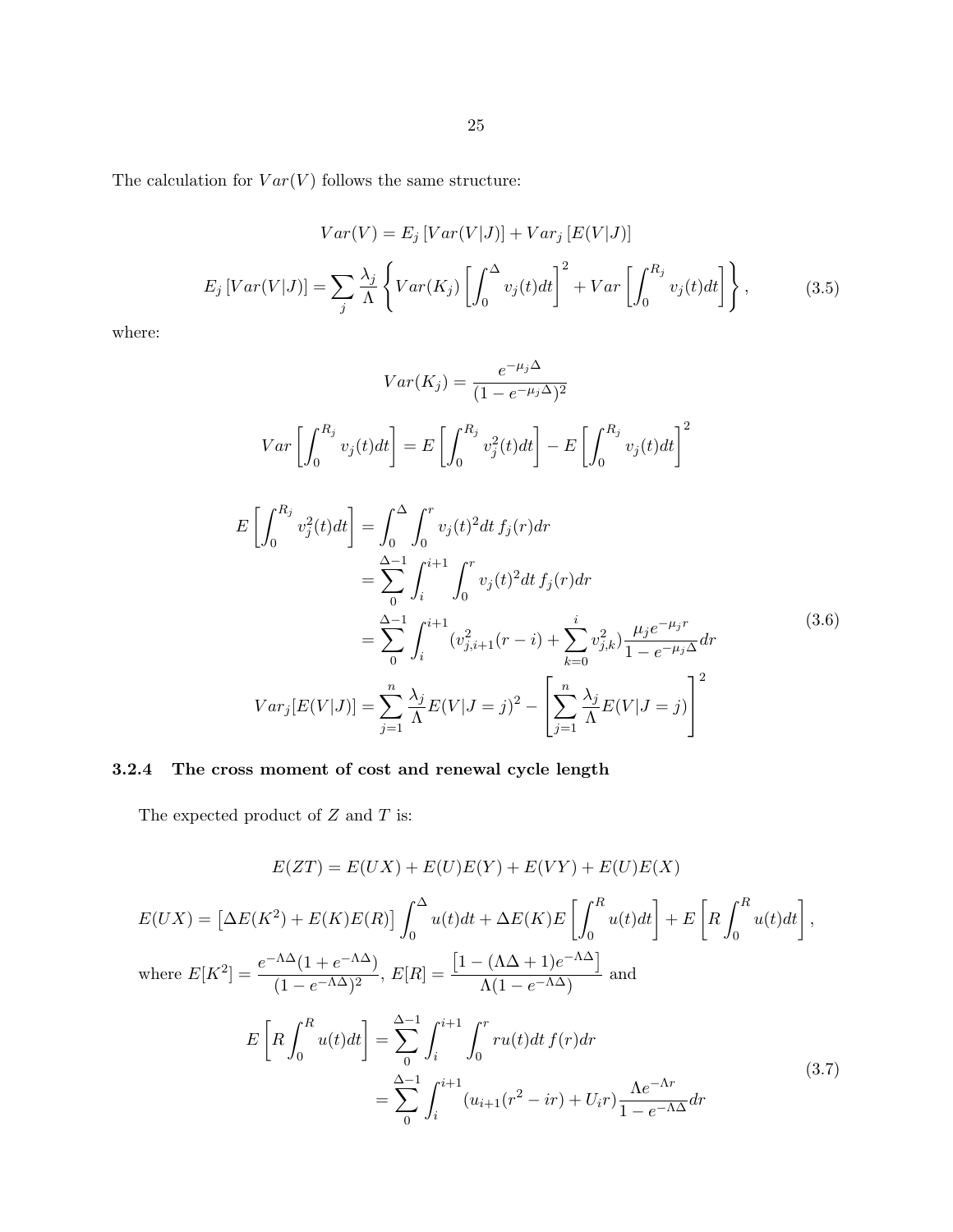<span id="page-31-0"></span>Similarly,  $E(VY)$  can be found, using  $E[K_j^2] = \frac{e^{-\mu_j \Delta}(1 + e^{-\mu_j \Delta})}{(1 - e^{-\mu_j \Delta})^2}$  $\frac{(1-e^{-\mu_j\Delta})^2}{(1-e^{-\mu_j\Delta})^2}$  and  $E[R_j]=$  $\left[1 - (\mu_j \Delta + 1)e^{-\mu_j \Delta}\right]$  $\frac{\mu_j(1-e^{-\mu_j\Delta})}{\mu_j(1-e^{-\mu_j\Delta})},$ as

$$
E(VY|j = J) = \left[\Delta E(K_j^2) + E(K_j)E(R_j)\right] \int_0^{\Delta} v_j(t)dt + \Delta E(K_j)E\left[\int_0^{R_j} v_j(t)dt\right] + E\left[R_j \int_0^{R_j} v_j(t)dt\right]
$$

### 3.3 Results and comparison

### 3.3.1 Discussion of test case

In this results section, the approximated method will be applied to the same test case as in Section 2.2. Before applying the approximated method, we check if assumption one is appropriate for this case. The forced outage rate  $p$  is used to calculate the total proportion of time for one unit failed  $(FP1)$  or no unit failed  $(FP0)$ .  $FP1<sub>j</sub>$  is the proportion of time when only unit j is failed. The formulas for  $FP1, FP1_j$  and  $FP0$  are listed below:

$$
FP0 = \prod_{j=1}^{n} (1 - p_j) ; FP1 = \sum_{j=1}^{n} p_j \prod_{i \neq j} (1 - p_i) ; FP1_j = p_j \prod_{i \neq j} (1 - p_i)
$$

In our test case, the FP0 value is 0.104494. This means there is at least one unit failed most of the time. The calculation results for  $FP1_j$  are shown in Table [3.1.](#page-35-0)  $FP1_j$  is the proportion of time for only unit j is failed. Summing up the proportion of time for each unit gives  $FP1 = 0.2455$ . Thus, this approximation method seems not well suited for this test case. However, we still apply this approximation method to see the impact of violating this assumption.

Assumption two is discussed in Section 3.3.3.

### 3.3.2 Compare with simulation without two assumptions

The approximation approach has been implemented in MATLAB. The calculation result in Table 3.2 has expected total production which is very close to the mean cost from the simulation approach. Different from the simulation result without those two assumptions, the approximation approach has a ratio between the slope of  $\sigma^2$  from RO\_U1 and SP\_CVaR at about 2.4. In other words, the assumptions considered have different impacts on the two unit commitment plans we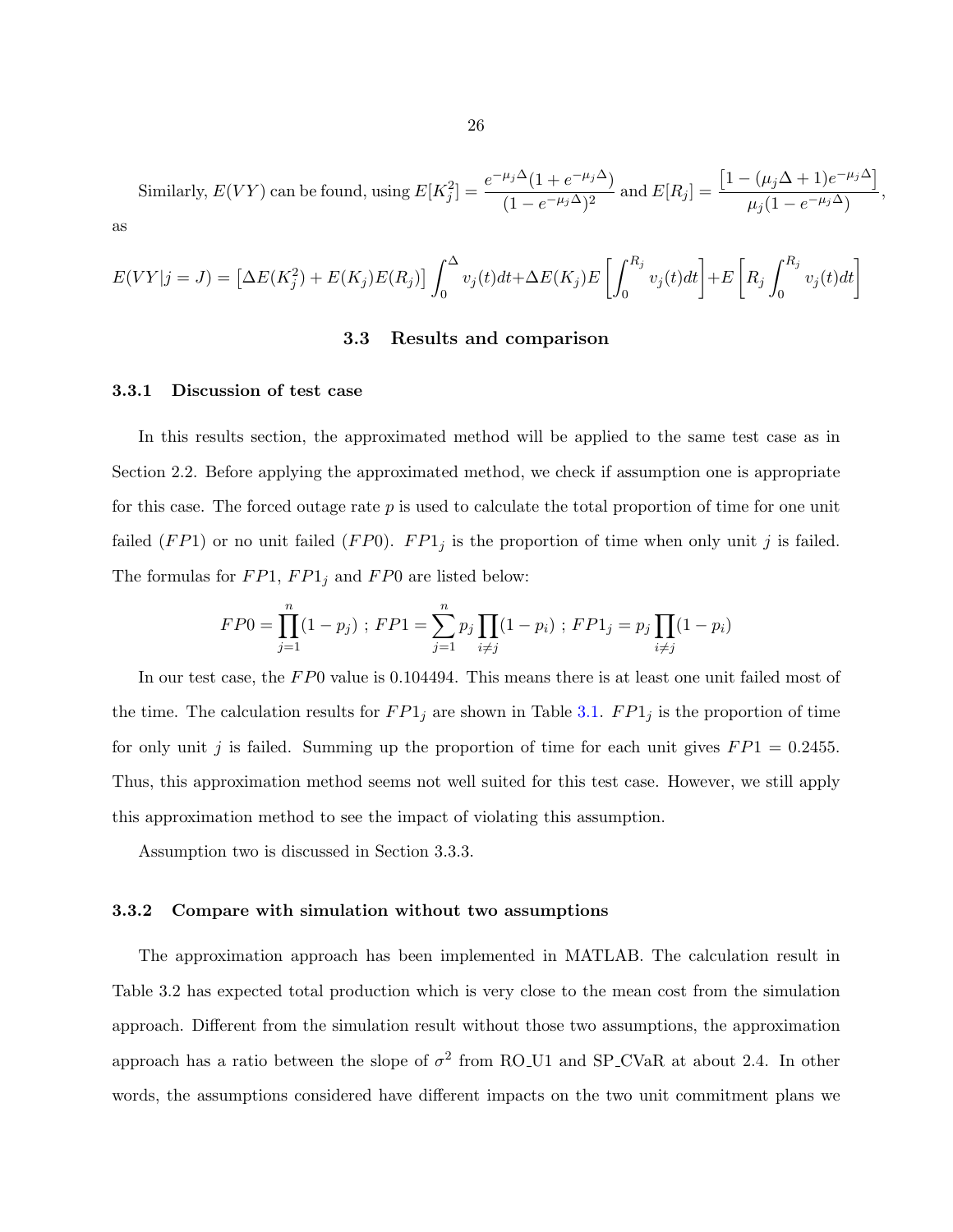<span id="page-32-0"></span>discussed. This means that the approximation method developed will lose some accuracy compared with the simulation approach, while we want to assess the difference between two unit commitment plans. However, it could be potentially useful for selecting some outstanding unit commitment plan before the implementation of the time consuming simulation method.

### 3.3.3 Simulation with assumptions

When considering the influence of these two assumptions, a simulation model is developed to test out the two cases where assumptions are included progressively. Table 3.3 shows the results from all cases. When we incorporate only assumption one, the variance from both unit commitment plans have significant changes. The ratio between production cost variance from RO U1 and SP CVaR changes from 6 to 2.4. This shows that this assumption could have different influence to production cost with different unit commitment plans. When considering assumption two, the variance of production cost is increased by 34% with both unit commitment plans while the ratio between production cost variance from RO U1 and SP CVaR stays the same at around 2.4. An interesting fact is that the simulation method produces a result very close to the approximation method's when simulated with both assumptions.

From the previous discussion and simulation result, the assumption one is the cause for the ratio difference between two approaches. There could be some further research about the influence of relaxing assumption one in approximation method. For example, when can we accept assumption one?

### 3.3.4 Test on more unit commitment plans

Even though the approximation method does not reflect the simulation result very closely, it can still be useful when there remains some relationship between the unit commitment plans. To check out this idea, both the approximation method and the simulation method are applied to the other four unit commitment plans from Kazemzadeh's research. Figure [3.3](#page-33-0) shows the slope of mean vs. the slope of variance from the simulation results. The slope of each unit commitment plan is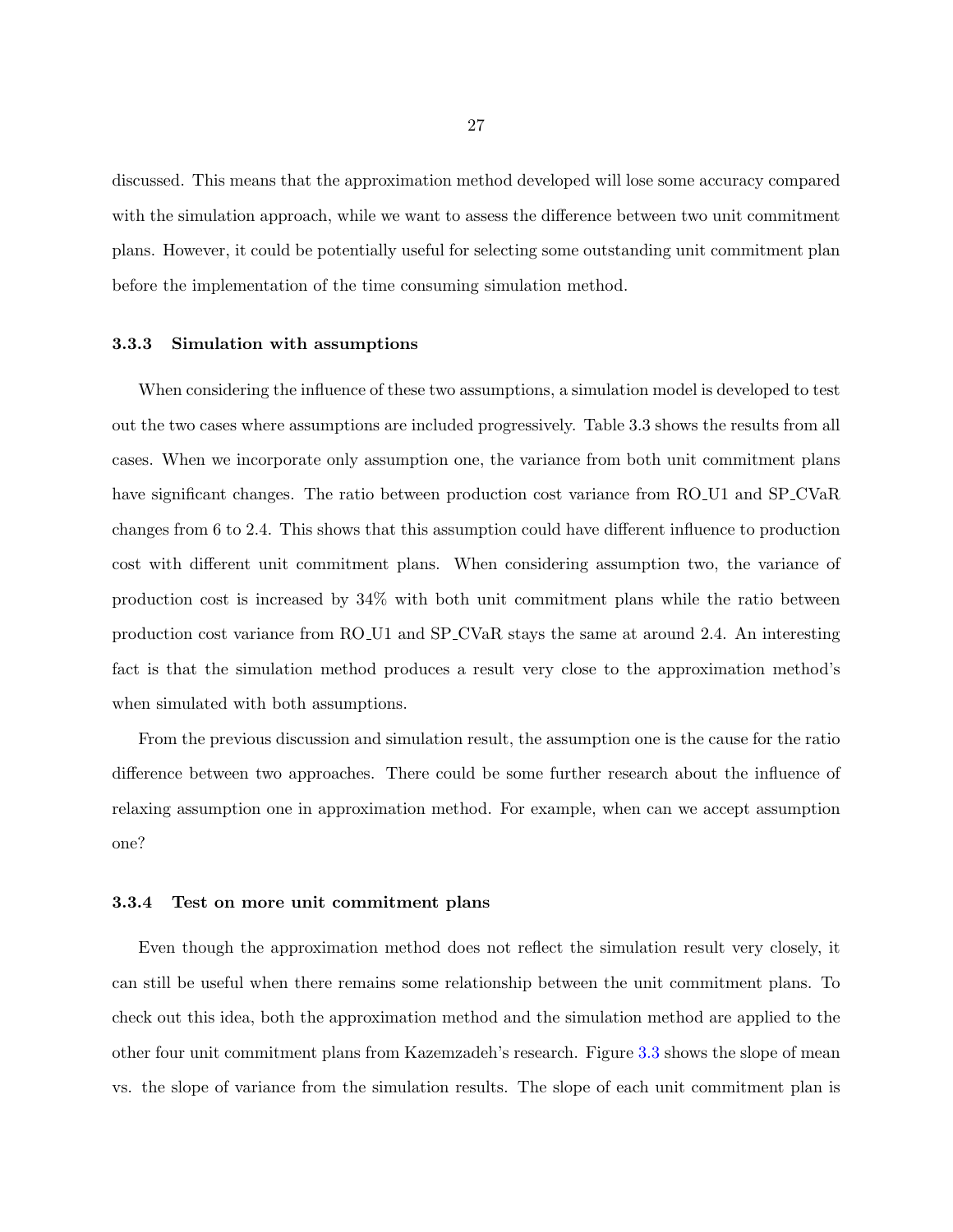<span id="page-33-0"></span>calculated by applying linear regression on all 6000 simulation results (one thousand for each TL). At the same time, the confidence interval for each slope value is calculated and shown in Figure [3.4.](#page-34-0) The calculation of the confidence interval for variance is done by the Jackknife re-sampling method [\[11\]](#page-46-0). For each data point, our program calculated a "variance" value without this data point. Then we treat those "variance" values as our data points to calculate the confidence interval. Unit commitment plans RO U1 01 and RO U1 10 are distinguishable from other unit commitment plans. As seen in Figure [3.4,](#page-34-0) none of those unit commitment plans have both smaller mean and standard deviation than RO U1.10 and RO U1.10. Those two interesting unit commitment plans are also distinguishable in Figure [3.5.](#page-34-0) Following the same rule, the decision maker would choose those two unit commitment plans. If people could choose more unit commitment plans based on Figure [3.5,](#page-34-0) it would be even less likely that they will miss those two unit commitment plans. This suggests that the approximation method could be useful to select some relatively good unit commitment plans which helps to save some computational power in the simulation stage.



Figure 3.3 Simulation results for other unit commitment plans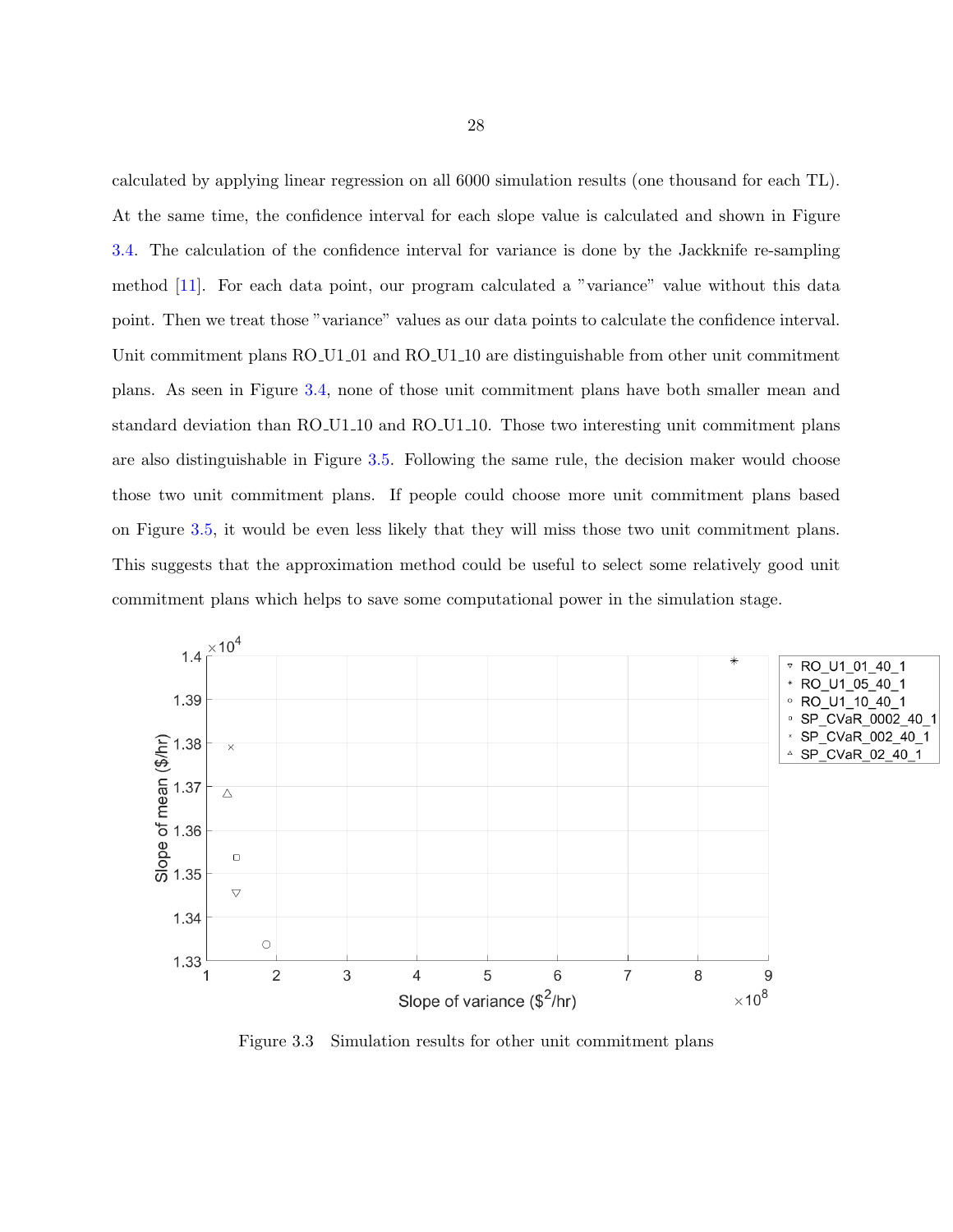<span id="page-34-0"></span>

Figure 3.4 Simulation results for other unit commitment plans (with confidence intervals)



Figure 3.5 Approximation results for other unit commitment plans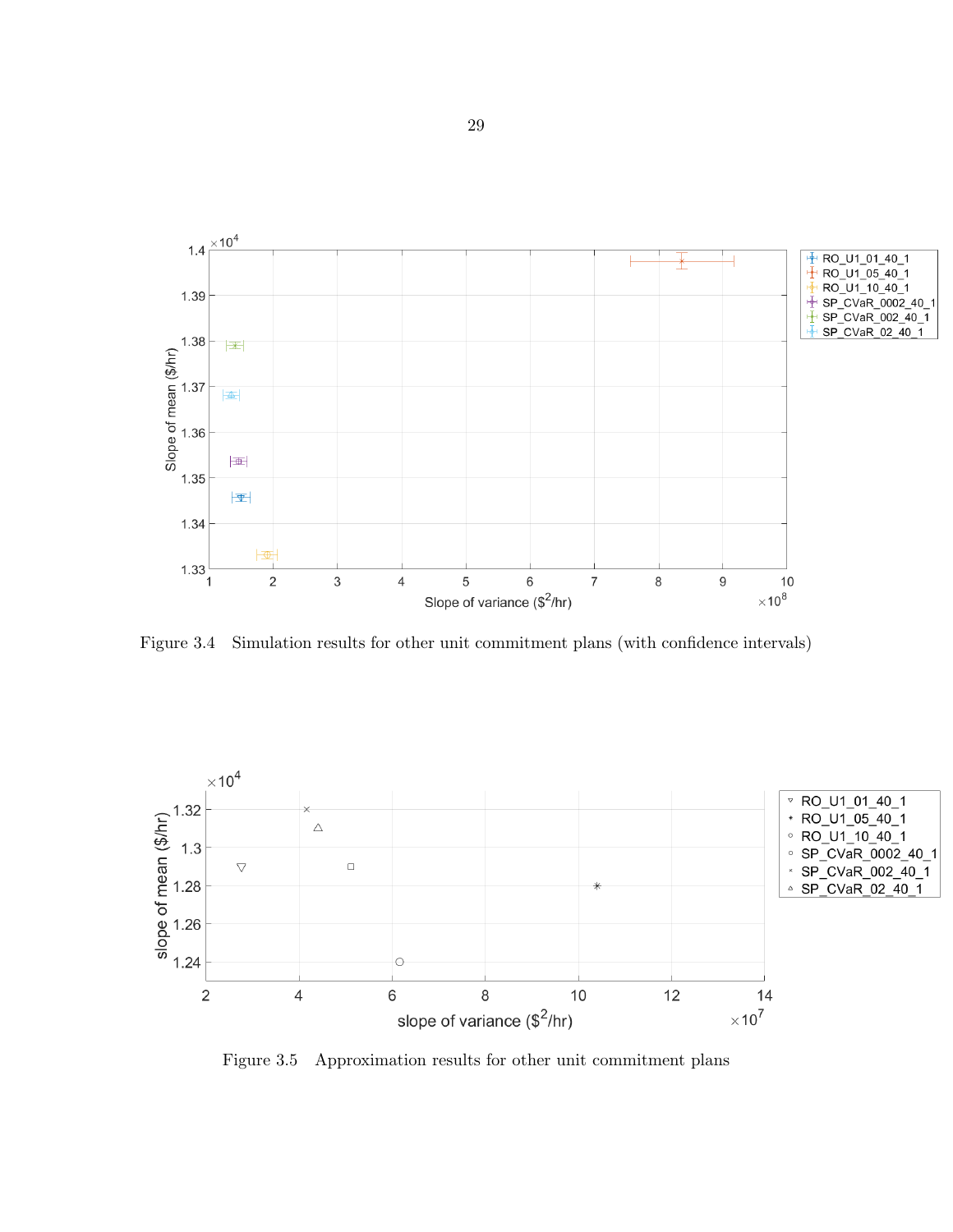| unit $j$       | $p_i$  | $1-p_j$ | $FP1_i$ |
|----------------|--------|---------|---------|
| 1              | 0.1000 | 0.9000  | 0.0116  |
| $\overline{2}$ | 0.1034 | 0.8966  | 0.0121  |
| 3              | 0.0977 | 0.9023  | 0.0113  |
| $\overline{4}$ | 0.0909 | 0.9091  | 0.0104  |
| $\overline{5}$ | 0.0909 | 0.9091  | 0.0104  |
| 6              | 0.0873 | 0.9127  | 0.0100  |
| $\overline{7}$ | 0.0873 | 0.9127  | 0.0100  |
| 8              | 0.0873 | 0.9127  | 0.0100  |
| 9              | 0.0756 | 0.9244  | 0.0085  |
| 10             | 0.0756 | 0.9244  | 0.0085  |
| 11             | 0.0756 | 0.9244  | 0.0085  |
| 12             | 0.0756 | 0.9244  | 0.0085  |
| 13             | 0.0756 | 0.9244  | 0.0085  |
| 14             | 0.0654 | 0.9346  | 0.0073  |
| 15             | 0.0535 | 0.9465  | 0.0059  |
| 16             | 0.0535 | 0.9465  | 0.0059  |
| 17             | 0.0535 | 0.9465  | 0.0059  |
| 18             | 0.0535 | 0.9465  | 0.0059  |
| 19             | 0.0535 | 0.9465  | 0.0059  |
| 20             | 0.0741 | 0.9259  | 0.0084  |
| 21             | 0.0741 | 0.9259  | 0.0084  |
| 22             | 0.0741 | 0.9259  | 0.0084  |
| 23             | 0.0741 | 0.9259  | 0.0084  |
| 24             | 0.0741 | 0.9259  | 0.0084  |
| 25             | 0.0741 | 0.9259  | 0.0084  |
| 26             | 0.0741 | 0.9259  | 0.0084  |
| 27             | 0.0331 | 0.9669  | 0.0036  |
| 28             | 0.0331 | 0.9669  | 0.0036  |
| 29             | 0.0331 | 0.9669  | 0.0036  |
| 30             | 0.0331 | 0.9669  | 0.0036  |
| 31             | 0.0331 | 0.9669  | 0.0036  |
| 32             | 0.0331 | 0.9669  | 0.0036  |

<span id="page-35-0"></span>Table 3.1 Calculation results for proportion of time that one specific unit failed  $(FP1<sub>j</sub>)$ 

Table 3.2 Approximation result

|         | UC Plan Expected cost (\$) at TL=2016 Variance $\sigma^2$ (\$2) at TL=2016 Slope of $\sigma^2$ (\$2/hr) |              |              |
|---------|---------------------------------------------------------------------------------------------------------|--------------|--------------|
| SP_CVaR | $2.66E + 07$                                                                                            | $8.39E + 10$ | $4.16E + 07$ |
| RO U1   | $2.58E + 07$                                                                                            | $2.11e + 11$ | $1.04E + 08$ |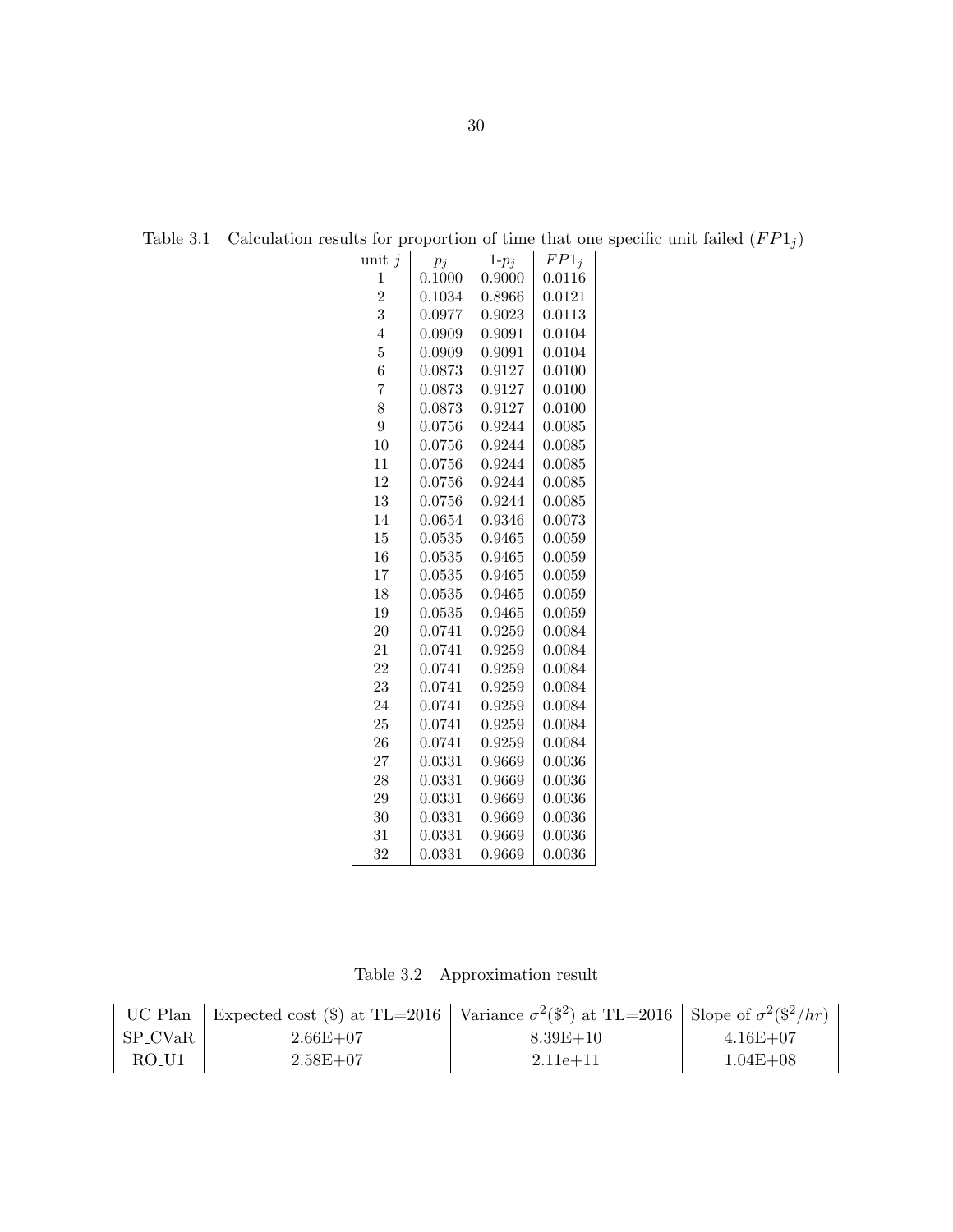<span id="page-36-0"></span>Table 3.3 Variance estimates from simulation with and without assumptions  $(\$^2)$ 

|        |              | With both assumptions |              | With assumption one only |              | Without assumption |
|--------|--------------|-----------------------|--------------|--------------------------|--------------|--------------------|
| TL(hr) | RO U1        | SP_CVaR               | RO U1        | SP_CVaR                  | RO U1        | SP CVaR            |
| 2016   | $2.09E + 11$ | $8.77E + 10$          | $1.59E + 11$ | $6.60E + 10$             | $1.84E + 12$ | $2.75E + 11$       |
| 4032   | $3.97E + 11$ | $1.66E + 11$          | $3.04E + 11$ | $1.26E + 11$             | $3.14E + 12$ | $4.88E + 11$       |
| 6048   | $5.57E + 11$ | $2.27E + 11$          | $4.06E + 11$ | $1.67E + 11$             | $5.24E + 12$ | $8.51E + 11$       |
| 8064   | $8.28E + 11$ | $3.09E + 11$          | $6.21E + 11$ | $2.33E+11$               | $6.89E + 12$ | $1.10E + 12$       |
| 10080  | $1.02E + 12$ | $4.40E + 11$          | $7.72E + 11$ | $3.33E + 11$             | $8.97E + 12$ | $1.38E + 12$       |
| 12096  | $1.19E + 12$ | $4.83E + 11$          | $8.77E + 11$ | $3.60E + 11$             | $9.81E + 12$ | $1.67E + 12$       |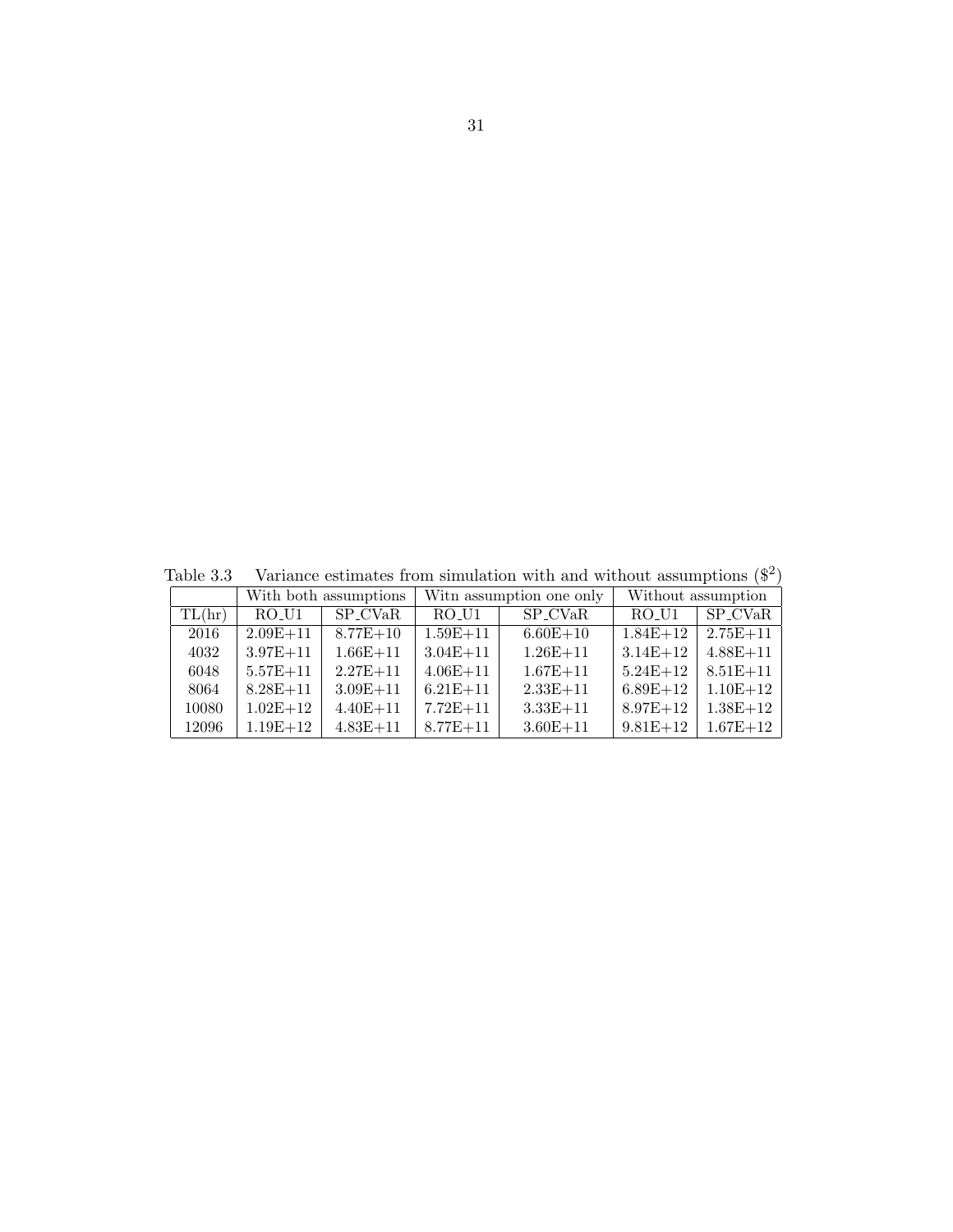# CHAPTER 4. CONCLUSION

### <span id="page-37-0"></span>4.1 The influence of the unit commitment plan on the variance of total cost

Both simulation and approximation approaches were discussed in this paper. When introducing the unit commitment plan in the generating unit schedule, the total cost will increase as well as the variance associated with the total cost as supported by simulation results. In addition, the time needed for the total production cost to approach a normal distribution will be different for different UC plans. When comparing the Stochastic Program with CVaR and Robust Optimization solution from [\[7\]](#page-45-0), The UC plan from the Stochastic Program with CVaR tends to have a slightly higher mean total production cost than Robust Optimization but lower variance. Compared with the simulation approach, the approximation method introduced is also able to pinpoint the two good unit commitment plans within less computation power required. However, the simulation approach is more appropriate when comparing two unit commitment plans closely, since the different unit commitment plans could react differently as we introduce those assumptions for the approximation method.

### 4.2 Other factors for future research

## 4.2.1 The prediction of demand

This research is done on the simplified model described in Chapter 1 in which a simplified net load curve was used. There is no doubt that the net load is a very important factor which influences the production cost and production cost variance. Currently, the short term net load prediction has been considered in the unit commitment plan schedule problem. There could also be a long time trend of net load changes. The research from Wang's team represents a way to capture the tendency and predict the annual load for the next year based on Support Vector Regression (SVR)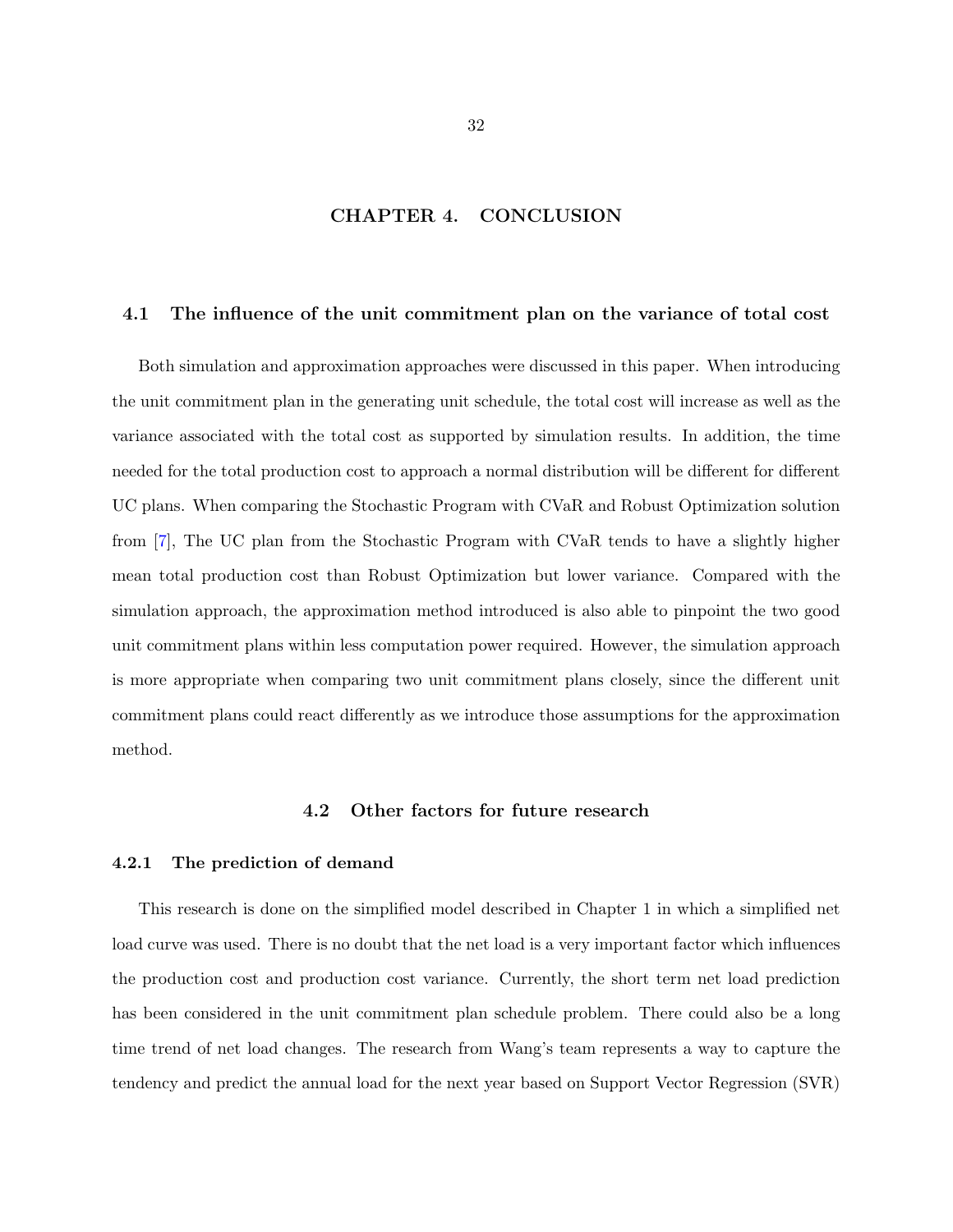<span id="page-38-0"></span>[\[12\]](#page-46-0). Their research results might be incorporated in the simulation described in this paper to get a result of production cost variance evaluation for a longer period of time. The performance of the unit commitment plan on a longer period of time would be an interesting topic as well.

## 4.2.2 A generalized approach to the simplified model

When looking at the approximation method in Chapter 3, Assumption one causes the divergence of the approximation method and the simulation method. In Chapter 3, the proportion of time when Assumption one holds is evaluated. Setting a threshold value on this proportion of time could help the decision of how many unit commitment plans should be chosen by this approximation method. There could also be some future work done on relaxing Assumption one or studying the situation when more than one machine can failure at same time. Some network analysis model like Petri Net could be potentially useful to reduce the number of scenarios considered. This direction could possibly produce a method that requires less computation power than the simulation method but more accuracy than the approximation method.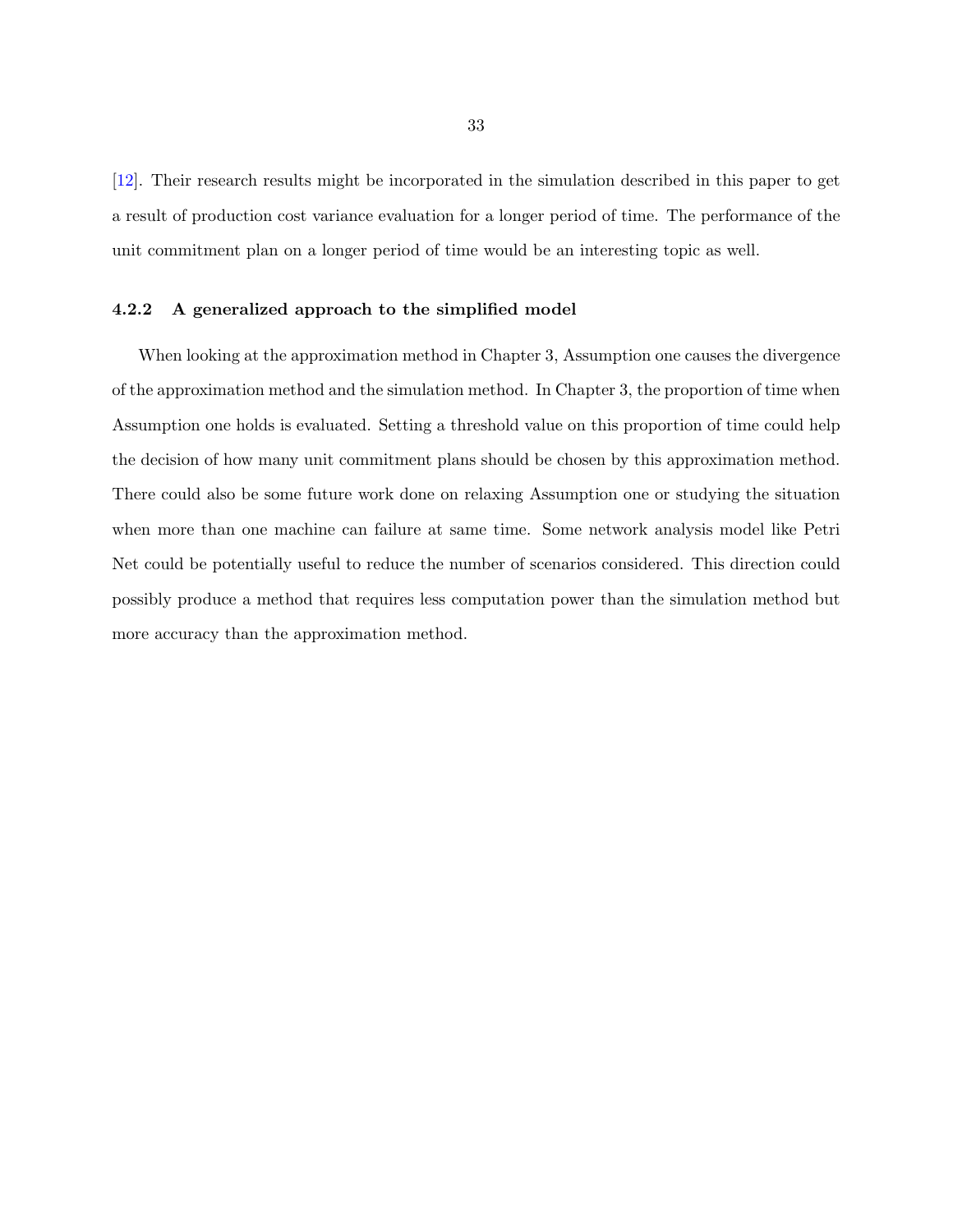<span id="page-39-0"></span>

| APPENDIX A. | <b>COMMITMENT PLAN TABLES</b> |  |
|-------------|-------------------------------|--|
|             |                               |  |

|                         |                  |                  |                  |                  |                  |                  |                  |                  |                  |                  |                |                  |                  | hour             |                  |                |                  |                  |                |                  |                  |                  |                  |                  |
|-------------------------|------------------|------------------|------------------|------------------|------------------|------------------|------------------|------------------|------------------|------------------|----------------|------------------|------------------|------------------|------------------|----------------|------------------|------------------|----------------|------------------|------------------|------------------|------------------|------------------|
| units                   | $\mathbf{1}$     | $\overline{2}$   | 3                | 4                | $\bf 5$          | $\,6\,$          | $\overline{7}$   | $8\,$            | 9                | 10               | 11             | 12               | 13               | 14               | 15               | 16             | 17               | 18               | 19             | 20               | 21               | $\overline{22}$  | $\overline{23}$  | $\overline{24}$  |
| $\mathbf{1}$            | $\mathbf{1}$     | $\overline{0}$   | $\overline{0}$   | $\overline{0}$   | $\overline{0}$   | $\overline{0}$   | $\boldsymbol{0}$ | $\theta$         | $\theta$         | $\boldsymbol{0}$ | $\overline{0}$ | $\overline{0}$   | $\overline{0}$   | $\overline{0}$   | $\overline{0}$   | $\theta$       | $\boldsymbol{0}$ | $\overline{0}$   | $\overline{0}$ | $\overline{0}$   | $\overline{0}$   | $\boldsymbol{0}$ | $\overline{0}$   | $\boldsymbol{0}$ |
| $\overline{\mathbf{c}}$ | $\overline{0}$   | $\overline{0}$   | $\theta$         | $\theta$         | $\overline{0}$   | $\theta$         | $\overline{0}$   | $\overline{0}$   | $\overline{0}$   | $\boldsymbol{0}$ | $\overline{0}$ | $\theta$         | $\overline{0}$   | $\boldsymbol{0}$ | $\overline{0}$   | $\overline{0}$ | $\overline{0}$   | $\theta$         | $\overline{0}$ | $\theta$         | $\boldsymbol{0}$ | $\theta$         | $\theta$         | $\overline{0}$   |
| 3                       | $\mathbf{1}$     | 1                | $\theta$         | $\theta$         | $\overline{0}$   | $\theta$         | 1                | $\mathbf{1}$     | 1                | 1                | 1              | 1                | 1                | 1                | 1                | 1              | 1                | 1                | $\mathbf 1$    | 1                | 1                | $\mathbf 1$      | 1                | $\theta$         |
| $\overline{4}$          | $\overline{0}$   | $\overline{0}$   | $\theta$         | $\overline{0}$   | $\overline{0}$   | $\overline{0}$   | 1                | $\mathbf{1}$     | 1                | 1                | $\mathbf 1$    | 1                | 1                | 1                | 1                | 1              | 1                | 1                | 1              | 1                | 1                | $\mathbf 1$      | 1                | $\theta$         |
| $\overline{5}$          | $\boldsymbol{0}$ | $\overline{0}$   | $\theta$         | $\theta$         | $\overline{0}$   | $\overline{0}$   | $\overline{0}$   | $\overline{0}$   | $\overline{0}$   | $\theta$         | $\theta$       | $\theta$         | $\theta$         | $\theta$         | $\theta$         | $\theta$       | $\theta$         | 0                | $\theta$       | 0                | $\boldsymbol{0}$ | $\theta$         | $\theta$         | $\theta$         |
| $\,6$                   | $\boldsymbol{0}$ | $\boldsymbol{0}$ | $\theta$         | $\overline{0}$   | $\overline{0}$   | $\overline{0}$   | $\theta$         | $\overline{0}$   | $\overline{0}$   | $\boldsymbol{0}$ | $\theta$       | $\theta$         | $\overline{0}$   | $\theta$         | $\boldsymbol{0}$ | $\theta$       | $\theta$         | 0                | $\theta$       | $\theta$         | 0                | $\theta$         | $\overline{0}$   | $\theta$         |
| 7                       | $\mathbf{1}$     | 1                | $\mathbf 1$      | 1                | 1                | 1                | 1                | 1                | $\mathbf{1}$     | 1                | 1              | 1                | 1                | 1                | 1                | 1              | 1                | 1                | 1              | 1                | 1                | $\mathbf 1$      | 1                | $\theta$         |
| $8\,$                   | $\mathbf{1}$     | $\mathbf 1$      | $\mathbf{1}$     | $\mathbf 1$      | 1                | 1                | 1                | $\mathbf{1}$     | $\mathbf 1$      | 1                | $\mathbf{1}$   | $\mathbf{1}$     | 1                | $\mathbf 1$      | $\mathbf 1$      | 1              | $\mathbf{1}$     | 1                | $\mathbf{1}$   | $\mathbf 1$      | 1                | $\mathbf 1$      | $\mathbf{1}$     | $\theta$         |
| $\boldsymbol{9}$        | $\mathbf{1}$     | $\overline{0}$   | $\boldsymbol{0}$ | $\boldsymbol{0}$ | $\boldsymbol{0}$ | $\overline{0}$   | $\boldsymbol{0}$ | $\boldsymbol{0}$ | $\mathbf{1}$     | $\mathbf{1}$     | $\mathbf 1$    | 1                | 1                | $\mathbf 1$      | $\mathbf 1$      | 1              | $\mathbf{1}$     | 1                | $\,1$          | 1                | 1                | $\mathbf 1$      | 1                | $\mathbf{1}$     |
| 10                      | 1                | 1                | 1                | $\mathbf 1$      | 1                | $\mathbf{1}$     | 1                | $\mathbf{1}$     | 1                | 1                | 1              | 1                | 1                | 1                | $\mathbf 1$      | 1              | $\mathbf 1$      | 1                | 1              | 1                | 1                | 1                | $\theta$         | $\theta$         |
| 11                      | 1                | 1                | 1                | $\mathbf 1$      | 1                | 1                | 1                | $\mathbf{1}$     | 1                | 1                | 1              | 1                | 1                | 1                | $\mathbf 1$      | 1              | 1                | 1                | 1              | 1                | 1                | 1                | 1                | 1                |
| 12                      | $\mathbf{1}$     | 1                | 1                | 1                | 1                | 1                | $\mathbf{1}$     | $\mathbf{1}$     | 1                | 1                | 1              | 1                | 1                | 1                | 1                | 1              | 1                | 1                | 1              | 1                | 1                | 1                | $\mathbf{1}$     | 1                |
| 13                      | $\mathbf{1}$     | 1                | 1                | 1                | 1                | 1                | 1                | $\mathbf{1}$     | 1                | 1                | 1              | 1                | 1                | 1                | 1                | 1              | 1                | 1                | 1              | 1                | 1                | 1                | 1                | 1                |
| 14                      | $\overline{0}$   | $\mathbf{1}$     | $\mathbf 1$      | 1                | 1                | 1                | 1                | $\mathbf{1}$     | 1                | 1                | 1              | 1                | 1                | 1                | 1                | 1              | 1                | 1                | $\mathbf{1}$   | 1                | 1                | 1                | 1                | 1                |
| 15                      | $\overline{0}$   | $\overline{0}$   | $\theta$         | $\overline{0}$   | $\overline{0}$   | $\overline{0}$   | $\overline{0}$   | $\overline{0}$   | $\overline{0}$   | $\boldsymbol{0}$ | $\theta$       | $\theta$         | $\overline{0}$   | $\theta$         | $\overline{0}$   | $\theta$       | $\boldsymbol{0}$ | 0                | $\overline{0}$ | $\theta$         | $\boldsymbol{0}$ | $\boldsymbol{0}$ | $\theta$         | $\theta$         |
| 16                      | $\overline{0}$   | $\overline{0}$   | $\theta$         | $\overline{0}$   | $\overline{0}$   | $\overline{0}$   | $\overline{0}$   | $\overline{0}$   | $\overline{0}$   | $\theta$         | $\theta$       | $\theta$         | $\overline{0}$   | $\theta$         | $\theta$         | $\theta$       | $\theta$         | 0                | $\overline{0}$ | $\overline{0}$   | 0                | $\theta$         | $\theta$         | $\theta$         |
| 17                      | $\overline{0}$   | $\overline{0}$   | $\theta$         | $\overline{0}$   | $\overline{0}$   | $\overline{0}$   | $\overline{0}$   | $\overline{0}$   | $\overline{0}$   | $\theta$         | $\overline{0}$ | $\theta$         | $\overline{0}$   | $\theta$         | $\theta$         | $\theta$       | $\theta$         | 0                | $\theta$       | $\overline{0}$   | 0                | $\theta$         | $\overline{0}$   | $\theta$         |
| 18                      | $\overline{0}$   | $\overline{0}$   | $\boldsymbol{0}$ | $\overline{0}$   | $\overline{0}$   | $\overline{0}$   | $\boldsymbol{0}$ | $\overline{0}$   | $\overline{0}$   | $\boldsymbol{0}$ | $\overline{0}$ | $\theta$         | $\boldsymbol{0}$ | $\boldsymbol{0}$ | $\boldsymbol{0}$ | $\theta$       | $\theta$         | 0                | $\theta$       | 0                | 0                | $\theta$         | $\overline{0}$   | $\boldsymbol{0}$ |
| 19                      | $\overline{0}$   | $\overline{0}$   | $\boldsymbol{0}$ | $\overline{0}$   | $\boldsymbol{0}$ | $\boldsymbol{0}$ | $\boldsymbol{0}$ | $\overline{0}$   | $\boldsymbol{0}$ | $\boldsymbol{0}$ | $\overline{0}$ | $\theta$         | $\theta$         | $\theta$         | $\boldsymbol{0}$ | $\theta$       | $\boldsymbol{0}$ | 0                | $\overline{0}$ | 0                | 0                | $\theta$         | $\theta$         | $\boldsymbol{0}$ |
| 20                      | $\mathbf{1}$     | $\mathbf{1}$     | $\mathbf 1$      | $\mathbf{1}$     | 1                | $\mathbf{1}$     | $\mathbf{1}$     | $\mathbf{1}$     | $\mathbf{1}$     | 1                | 1              | 1                | 1                | 1                | 1                | 1              | $\mathbf 1$      | 1                | 1              | 0                | $\boldsymbol{0}$ | $\theta$         | $\theta$         | $\theta$         |
| 21                      | $\mathbf{1}$     | 1                | 1                | $\mathbf 1$      | 1                | 1                | 1                | $\mathbf 1$      | 1                | 1                | 1              | 1                | 1                | $\mathbf 1$      | 1                | 1              | $\mathbf{1}$     | $\boldsymbol{0}$ | $\overline{0}$ | $\overline{0}$   | 0                | $\theta$         | $\theta$         | $\theta$         |
| 22                      | $\overline{0}$   | $\theta$         | $\theta$         | $\theta$         | $\overline{0}$   | $\theta$         | $\theta$         | $\overline{0}$   | $\overline{0}$   | $\boldsymbol{0}$ | $\theta$       | $\theta$         | $\theta$         | $\theta$         | $\theta$         | $\theta$       | 1                | 1                | 1              | 1                | 1                | 1                | 1                | 1                |
| 23                      | $\mathbf{1}$     | 1                | 1                | 1                | 1                | 1                | 1                | $\mathbf 1$      | 1                | 1                | 1              | 1                | 1                | 1                | 1                | 1              | 1                | 1                | 1              | 1                | 1                | $\mathbf{1}$     | 1                | 1                |
| 24                      | $\overline{0}$   | $\theta$         | $\theta$         | $\theta$         | $\theta$         | $\overline{0}$   | $\theta$         | $\overline{0}$   | $\overline{0}$   | $\boldsymbol{0}$ | $\theta$       | $\theta$         | $\theta$         | $\theta$         | $\theta$         | $\overline{0}$ | $\overline{0}$   | 0                | $\overline{0}$ | 0                | 0                | $\theta$         | $\theta$         | $\theta$         |
| 25                      | $\overline{0}$   | $\theta$         | $\theta$         | $\theta$         | $\theta$         | $\overline{0}$   | $\overline{0}$   | $\overline{0}$   | 1                | 1                | $\theta$       | $\theta$         | $\theta$         | $\theta$         | $\theta$         | $\theta$       | $\theta$         | 0                | $\overline{0}$ | $\overline{0}$   | $\theta$         | $\theta$         | $\theta$         | $\theta$         |
| 26                      | $\overline{0}$   | $\overline{0}$   | $\theta$         | $\overline{0}$   | $\overline{0}$   | $\overline{0}$   | $\overline{0}$   | $\overline{0}$   | $\overline{0}$   | $\boldsymbol{0}$ | $\theta$       | $\theta$         | $\overline{0}$   | $\theta$         | $\overline{0}$   | $\theta$       | $\theta$         | 0                | $\overline{0}$ | $\theta$         | $\theta$         | $\theta$         | $\overline{0}$   | $\theta$         |
| 27                      | $\overline{0}$   | $\overline{0}$   | $\theta$         | $\overline{0}$   | $\overline{0}$   | $\overline{0}$   | $\overline{0}$   | $\overline{0}$   | $\overline{0}$   | $\boldsymbol{0}$ | $\overline{0}$ | $\theta$         | $\overline{0}$   | $\theta$         | $\theta$         | $\theta$       | $\overline{0}$   | 0                | $\overline{0}$ | $\overline{0}$   | $\theta$         | $\theta$         | $\overline{0}$   | $\theta$         |
| 28                      | $\overline{0}$   | $\overline{0}$   | $\theta$         | $\overline{0}$   | $\overline{0}$   | $\overline{0}$   | $\overline{0}$   | $\overline{0}$   | 1                | 1                | $\theta$       | $\theta$         | $\theta$         | $\theta$         | $\boldsymbol{0}$ | $\theta$       | $\theta$         | 0                | $\overline{0}$ | $\theta$         | 0                | $\theta$         | $\theta$         | $\theta$         |
| 29                      | $\overline{0}$   | $\overline{0}$   | $\boldsymbol{0}$ | $\boldsymbol{0}$ | $\boldsymbol{0}$ | $\overline{0}$   | $\overline{0}$   | $\boldsymbol{0}$ | $\boldsymbol{0}$ | $\boldsymbol{0}$ | $\overline{0}$ | $\boldsymbol{0}$ | $\boldsymbol{0}$ | $\boldsymbol{0}$ | $\boldsymbol{0}$ | $\theta$       | $\boldsymbol{0}$ | 0                | $\theta$       | $\boldsymbol{0}$ | 0                | $\theta$         | $\theta$         | $\boldsymbol{0}$ |
| 30                      | $\mathbf{1}$     | 1                | 1                | 1                | 1                | 1                | 1                | $\mathbf{1}$     | 1                | 1                | $\mathbf 1$    | 1                | 1                | 1                | 1                | 1              | 1                | 1                | 1              | 1                | 1                | $\theta$         | $\boldsymbol{0}$ | $\boldsymbol{0}$ |
| 31                      | $\overline{0}$   | $\overline{0}$   | $\theta$         | $\overline{0}$   | $\boldsymbol{0}$ | $\overline{0}$   | $\overline{0}$   | $\theta$         | 1                | 1                | 1              | 1                | 1                | $\mathbf 1$      | 1                | 1              | 1                | 1                | 1              | 1                | 1                | 1                | 1                | 1                |
| 32                      | $\overline{0}$   | $\theta$         | $\boldsymbol{0}$ | $\theta$         | $\overline{0}$   | $\theta$         | $\mathbf{1}$     | $\mathbf{1}$     | 1                | $\mathbf{1}$     | $\mathbf{1}$   | 1                | $\mathbf{1}$     | $\mathbf{1}$     | $\mathbf{1}$     | 1              | $\mathbf{1}$     | $\mathbf{1}$     | 1              | $\mathbf{1}$     | 1                | $\mathbf{1}$     | $\theta$         | $\overline{0}$   |

Table A.1  $\,$  Commitment plan from SP\_CVaR\_02  $\,$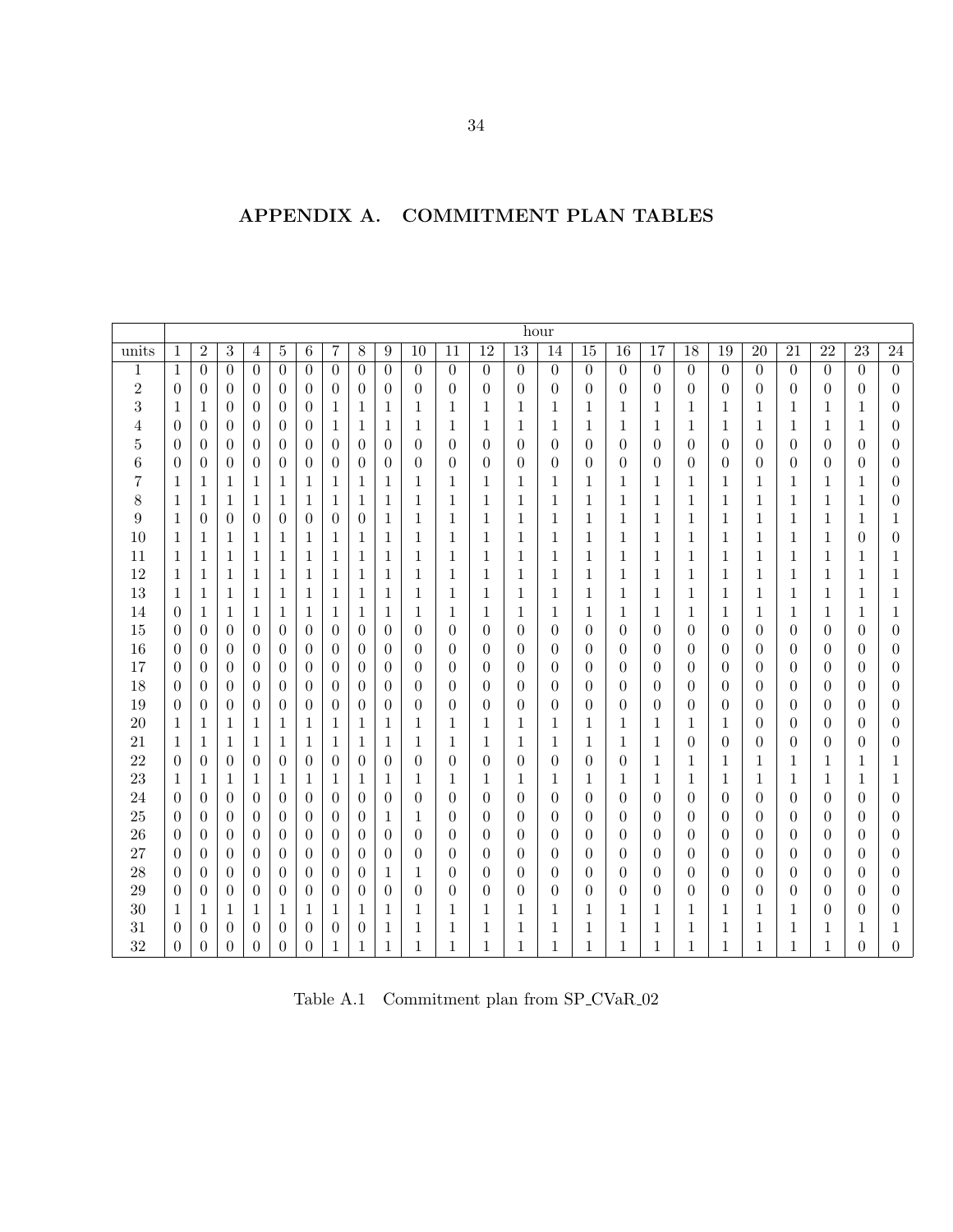<span id="page-40-0"></span>

|                  |                  |                |                  |                  |                |                  |                  |                  |                  |                  |                  |                  | hour             |                  |                  |                  |                 |                  |                  |                  |                  |                  |                  |                  |
|------------------|------------------|----------------|------------------|------------------|----------------|------------------|------------------|------------------|------------------|------------------|------------------|------------------|------------------|------------------|------------------|------------------|-----------------|------------------|------------------|------------------|------------------|------------------|------------------|------------------|
| units            | $\mathbf{1}$     | $\overline{2}$ | $\overline{3}$   | $\overline{4}$   | $\bf 5$        | $\overline{6}$   | 7                | $8\,$            | $\boldsymbol{9}$ | $\overline{10}$  | $\overline{11}$  | $\overline{12}$  | $\overline{13}$  | 14               | $\overline{15}$  | $\overline{16}$  | $\overline{17}$ | $\overline{18}$  | $\overline{19}$  | $\overline{20}$  | $\overline{21}$  | $\overline{22}$  | $\overline{23}$  | 24               |
| $\mathbf 1$      | 1                | $\theta$       | $\theta$         | $\boldsymbol{0}$ | $\overline{0}$ | $\overline{0}$   | $\overline{0}$   | $\overline{0}$   | $\theta$         | $\boldsymbol{0}$ | $\overline{0}$   | $\boldsymbol{0}$ | $\overline{0}$   | $\overline{0}$   | $\boldsymbol{0}$ | $\boldsymbol{0}$ | $\overline{0}$  | $\overline{0}$   | $\theta$         | $\overline{0}$   | $\overline{0}$   | $\overline{0}$   | $\theta$         | $\overline{0}$   |
| $\sqrt{2}$       | $\theta$         | $\theta$       | $\theta$         | $\theta$         | $\theta$       | $\theta$         | $\theta$         | $\overline{0}$   | $\theta$         | $\theta$         | $\theta$         | 0                | $\theta$         | $\overline{0}$   | $\theta$         | $\overline{0}$   | $\theta$        | $\theta$         | $\overline{0}$   | $\theta$         | $\theta$         | $\overline{0}$   | 0                | $\boldsymbol{0}$ |
| 3                | $\mathbf 1$      | $\mathbf{1}$   | $\overline{0}$   | 0                | $\theta$       | $\theta$         | 1                | $\mathbf{1}$     | 1                | $\mathbf 1$      | $\mathbf{1}$     | 1                | 1                | $\mathbf 1$      | $\mathbf 1$      | $\mathbf 1$      | 1               | 1                | $\mathbf 1$      | 1                | 1                | 1                | $\mathbf 1$      | $\boldsymbol{0}$ |
| 4                | $\overline{0}$   | $\theta$       | $\boldsymbol{0}$ | $\theta$         | $\theta$       | $\overline{0}$   | 1                | 1                | 1                | 1                | 1                | 1                | 1                | 1                | 1                | 1                | 1               | 1                | 1                | 1                | 1                | 1                | 1                | 0                |
| 5                | $\overline{0}$   | $\overline{0}$ | $\overline{0}$   | $\theta$         | $\overline{0}$ | $\overline{0}$   | $\overline{0}$   | $\overline{0}$   | $\theta$         | $\boldsymbol{0}$ | $\overline{0}$   | $\boldsymbol{0}$ | $\overline{0}$   | $\overline{0}$   | $\theta$         | $\boldsymbol{0}$ | $\theta$        | $\overline{0}$   | $\overline{0}$   | $\overline{0}$   | $\theta$         | $\overline{0}$   | $\boldsymbol{0}$ | 0                |
| 6                | $\boldsymbol{0}$ | $\overline{0}$ | $\boldsymbol{0}$ | $\boldsymbol{0}$ | $\theta$       | $\boldsymbol{0}$ | $\boldsymbol{0}$ | $\boldsymbol{0}$ | $\boldsymbol{0}$ | $\boldsymbol{0}$ | $\boldsymbol{0}$ | $\boldsymbol{0}$ | $\overline{0}$   | $\boldsymbol{0}$ | $\boldsymbol{0}$ | $\boldsymbol{0}$ | $\theta$        | $\boldsymbol{0}$ | $\boldsymbol{0}$ | $\boldsymbol{0}$ | $\boldsymbol{0}$ | $\boldsymbol{0}$ | $\boldsymbol{0}$ | $\boldsymbol{0}$ |
| 7                | 1                | $\mathbf 1$    | 1                | 1                | 1              | 1                | 1                | 1                | 1                | 1                | 1                | 1                | 1                | 1                | 1                | 1                | 1               | 1                | 1                | 1                | 1                | 1                | 1                | 0                |
| 8                | $\mathbf{1}$     | $\mathbf{1}$   | 1                | $\mathbf{1}$     | $\theta$       | $\overline{0}$   | 1                | $\mathbf{1}$     | $\mathbf{1}$     | $\mathbf{1}$     | $\mathbf{1}$     | $\mathbf 1$      | $\mathbf{1}$     | $\mathbf{1}$     | $\mathbf{1}$     | $\mathbf 1$      | $\mathbf{1}$    | $\mathbf{1}$     | $\mathbf{1}$     | $\mathbf 1$      | $\mathbf{1}$     | $\mathbf{1}$     | $\mathbf 1$      | $\boldsymbol{0}$ |
| $\boldsymbol{9}$ | $\mathbf{1}$     | $\overline{0}$ | $\theta$         | $\theta$         | $\theta$       | $\overline{0}$   | $\theta$         | 1                | 1                | $\mathbf{1}$     | $\mathbf{1}$     | 1                | 1                | $\mathbf{1}$     | 1                | $\mathbf 1$      | 1               | 1                | $\mathbf{1}$     | $\mathbf 1$      | $\mathbf{1}$     | $\mathbf{1}$     | 0                | $\boldsymbol{0}$ |
| 10               | 1                | $\mathbf 1$    | 1                | 1                | 1              | 1                | 1                | $\mathbf{1}$     | 1                | $\mathbf{1}$     | 1                | 1                | $\mathbf{1}$     | $\mathbf{1}$     | $\mathbf{1}$     | $\mathbf{1}$     | 1               | 1                | 1                | 1                | $\mathbf{1}$     | 1                | 1                | 1                |
| 11               | $\mathbf{1}$     | $\mathbf{1}$   | 1                | $\mathbf{1}$     | 1              | 1                | 1                | $\mathbf{1}$     | $\mathbf{1}$     | $\mathbf{1}$     | 1                | 1                | $\mathbf{1}$     | $\mathbf{1}$     | $\mathbf{1}$     | $\mathbf{1}$     | 1               | 1                | $\mathbf{1}$     | $\mathbf 1$      | $\mathbf{1}$     | $\mathbf{1}$     | 1                | 1                |
| 12               | 1                | $\mathbf{1}$   | 1                | $\mathbf{1}$     | 1              | 1                | 1                | 1                | 1                | $\mathbf{1}$     | 1                | 1                | 1                | $\mathbf{1}$     | $\mathbf{1}$     | $\mathbf{1}$     | 1               | 1                | 1                | 1                | $\mathbf{1}$     | 1                | 1                |                  |
| 13               | $\mathbf{1}$     | $\mathbf{1}$   | 1                | $\mathbf{1}$     | 1              | 1                | 1                | $\mathbf{1}$     | 1                | $\mathbf{1}$     | 1                | 1                | $\mathbf{1}$     | 1                | 1                | 1                | 1               | 1                | 1                | 1                | 1                | 1                | 1                | 1                |
| 14               | $\overline{0}$   | $\mathbf{1}$   | 1                | 1                | 1              | 1                | 1                | 1                | 1                | 1                | 1                | 1                | 1                | 1                | 1                | 1                | 1               | 1                | 1                | 1                | 1                | 1                | 1                | 1                |
| 15               | $\theta$         | $\theta$       | $\theta$         | $\theta$         | $\theta$       | $\overline{0}$   | $\theta$         | $\theta$         | $\theta$         | $\theta$         | $\theta$         | 0                | $\theta$         | $\theta$         | $\theta$         | $\theta$         | $\theta$        | $\theta$         | $\theta$         | $\theta$         | $\theta$         | $\overline{0}$   | $\theta$         | 0                |
| 16               | $\theta$         | $\overline{0}$ | $\theta$         | $\theta$         | $\theta$       | $\theta$         | $\theta$         | $\overline{0}$   | $\theta$         | $\theta$         | $\theta$         | 0                | $\theta$         | $\theta$         | $\theta$         | $\theta$         | $\theta$        | $\overline{0}$   | $\theta$         | $\theta$         | $\theta$         | $\theta$         | $\theta$         | 0                |
| 17               | $\theta$         | $\overline{0}$ | $\overline{0}$   | $\theta$         | $\theta$       | $\overline{0}$   | $\overline{0}$   | $\overline{0}$   | $\theta$         | $\boldsymbol{0}$ | $\overline{0}$   | $\boldsymbol{0}$ | $\overline{0}$   | $\overline{0}$   | $\overline{0}$   | $\overline{0}$   | $\theta$        | $\boldsymbol{0}$ | $\theta$         | $\theta$         | $\theta$         | $\theta$         | $\boldsymbol{0}$ | 0                |
| 18               | $\boldsymbol{0}$ | $\theta$       | $\overline{0}$   | $\theta$         | $\theta$       | $\theta$         | $\theta$         | $\theta$         | $\theta$         | $\overline{0}$   | $\theta$         | 0                | $\theta$         | $\theta$         | $\theta$         | $\theta$         | $\theta$        | $\boldsymbol{0}$ | $\theta$         | $\theta$         | $\theta$         | $\theta$         | $\theta$         | 0                |
| 19               | $\theta$         | $\overline{0}$ | $\theta$         | 0                | $\theta$       | $\theta$         | $\boldsymbol{0}$ | $\theta$         | $\overline{0}$   | $\boldsymbol{0}$ | $\overline{0}$   | 0                | $\boldsymbol{0}$ | $\overline{0}$   | $\theta$         | $\overline{0}$   | $\theta$        | $\boldsymbol{0}$ | $\overline{0}$   | $\theta$         | $\theta$         | $\theta$         | 0                | $\boldsymbol{0}$ |
| 20               | 1                | 1              | 1                | 1                | 1              | 1                | 1                | 1                | 1                | $\mathbf{1}$     | 1                | 1                | 1                | 1                | 1                | 1                | 1               | 1                | 1                | 1                | $\theta$         | $\overline{0}$   | $\theta$         | 0                |
| 21               | 1                | $\mathbf 1$    | 1                | 1                | 1              | 1                | 1                | $\mathbf{1}$     | 1                | 1                | 1                | 1                | 1                | 1                | 1                | 1                | 1               | 1                | 1                | 1                | $\theta$         | $\theta$         | 0                | 0                |
| 22               | $\theta$         | $\overline{0}$ | $\boldsymbol{0}$ | $\boldsymbol{0}$ | $\theta$       | $\overline{0}$   | $\boldsymbol{0}$ | $\boldsymbol{0}$ | $\boldsymbol{0}$ | $\boldsymbol{0}$ | $\overline{0}$   | $\boldsymbol{0}$ | $\theta$         | $\boldsymbol{0}$ | $\overline{0}$   | $\boldsymbol{0}$ | $\mathbf{1}$    | 1                | 1                | 1                | 1                | $\mathbf{1}$     | 1                | 1                |
| 23               | 1                | $\mathbf 1$    | 1                | 1                | 1              | 1                | 1                | 1                | 1                | $\mathbf{1}$     | 1                | 1                | 1                | 1                | 1                | 1                | 1               | 1                | 1                | 1                | 1                | 1                | 1                | 1                |
| 24               | $\overline{0}$   | $\theta$       | $\boldsymbol{0}$ | $\theta$         | $\theta$       | $\theta$         | $\theta$         | $\overline{0}$   | $\overline{0}$   | $\overline{0}$   | $\overline{0}$   | 0                | $\theta$         | $\overline{0}$   | $\theta$         | $\theta$         | $\theta$        | $\theta$         | $\theta$         | $\theta$         | $\theta$         | $\theta$         | $\overline{0}$   | 0                |
| 25               | $\boldsymbol{0}$ | $\theta$       | 0                | $\boldsymbol{0}$ | $\theta$       | $\boldsymbol{0}$ | $\boldsymbol{0}$ | $\overline{0}$   | $\boldsymbol{0}$ | $\boldsymbol{0}$ | $\theta$         | $\boldsymbol{0}$ | $\boldsymbol{0}$ | $\overline{0}$   | $\overline{0}$   | $\overline{0}$   | $\theta$        | $\theta$         | $\overline{0}$   | $\overline{0}$   | $\theta$         | $\boldsymbol{0}$ | $\overline{0}$   | $\boldsymbol{0}$ |
| 26               | $\boldsymbol{0}$ | $\overline{0}$ | $\theta$         | $\theta$         | $\theta$       | $\boldsymbol{0}$ | $\theta$         | $\overline{0}$   | 1                | $\mathbf{1}$     | $\theta$         | 0                | $\theta$         | $\overline{0}$   | $\overline{0}$   | $\boldsymbol{0}$ | $\theta$        | $\overline{0}$   | $\theta$         | $\overline{0}$   | $\theta$         | $\overline{0}$   | $\boldsymbol{0}$ | 0                |
| 27               | $\boldsymbol{0}$ | $\overline{0}$ | $\overline{0}$   | $\theta$         | $\theta$       | $\overline{0}$   | $\overline{0}$   | $\boldsymbol{0}$ | $\boldsymbol{0}$ | $\boldsymbol{0}$ | $\boldsymbol{0}$ | $\boldsymbol{0}$ | $\boldsymbol{0}$ | $\overline{0}$   | $\boldsymbol{0}$ | $\boldsymbol{0}$ | $\theta$        | $\boldsymbol{0}$ | $\boldsymbol{0}$ | $\boldsymbol{0}$ | $\theta$         | $\theta$         | $\boldsymbol{0}$ | 0                |
| 28               | $\theta$         | $\theta$       | $\overline{0}$   | $\theta$         | $\theta$       | $\overline{0}$   | $\theta$         | $\overline{0}$   | 1                | $\mathbf{1}$     | 1                | 1                | $\mathbf{1}$     | $\mathbf{1}$     | $\boldsymbol{0}$ | $\overline{0}$   | $\theta$        | $\overline{0}$   | $\overline{0}$   | $\overline{0}$   | $\theta$         | $\theta$         | $\theta$         | 0                |
| 29               | $\boldsymbol{0}$ | $\theta$       | $\overline{0}$   | $\theta$         | $\theta$       | $\theta$         | $\theta$         | $\overline{0}$   | $\overline{0}$   | $\overline{0}$   | $\theta$         | $\overline{0}$   | $\theta$         | $\overline{0}$   | $\overline{0}$   | $\overline{0}$   | $\theta$        | $\theta$         | $\theta$         | $\theta$         | $\theta$         | $\theta$         | 0                | 0                |
| 30               | 1                | 1              | 1                | 1                | 1              | 1                | 1                | 1                | 1                | $\mathbf{1}$     | 1                | 1                | 1                | 1                | 1                | 1                | 1               | 1                | 1                | 1                | 1                | 1                | 0                | $\boldsymbol{0}$ |
| 31               | $\overline{0}$   | $\overline{0}$ | $\boldsymbol{0}$ | 0                | $\theta$       | $\overline{0}$   | $\theta$         | $\theta$         | 1                | $\mathbf{1}$     | 1                | 1                | 1                | $\mathbf{1}$     | 1                | 1                | 1               | 1                | $\mathbf{1}$     | 1                | 1                | 1                | $\mathbf{1}$     |                  |
| 32               | $\overline{0}$   | $\overline{0}$ | $\theta$         | $\overline{0}$   | $\theta$       | $\mathbf 1$      | $\mathbf{1}$     | $\mathbf{1}$     | $\mathbf{1}$     | $\mathbf{1}$     | $\mathbf{1}$     | 1                | $\mathbf{1}$     | $\mathbf{1}$     | $\mathbf{1}$     | 1                | 1               | $\mathbf{1}$     | $\mathbf{1}$     | 1                | 1                | $\mathbf{1}$     | $\overline{0}$   | $\overline{0}$   |

Table A.2  $\,$  Commitment plan from SP\_CVaR\_002  $\,$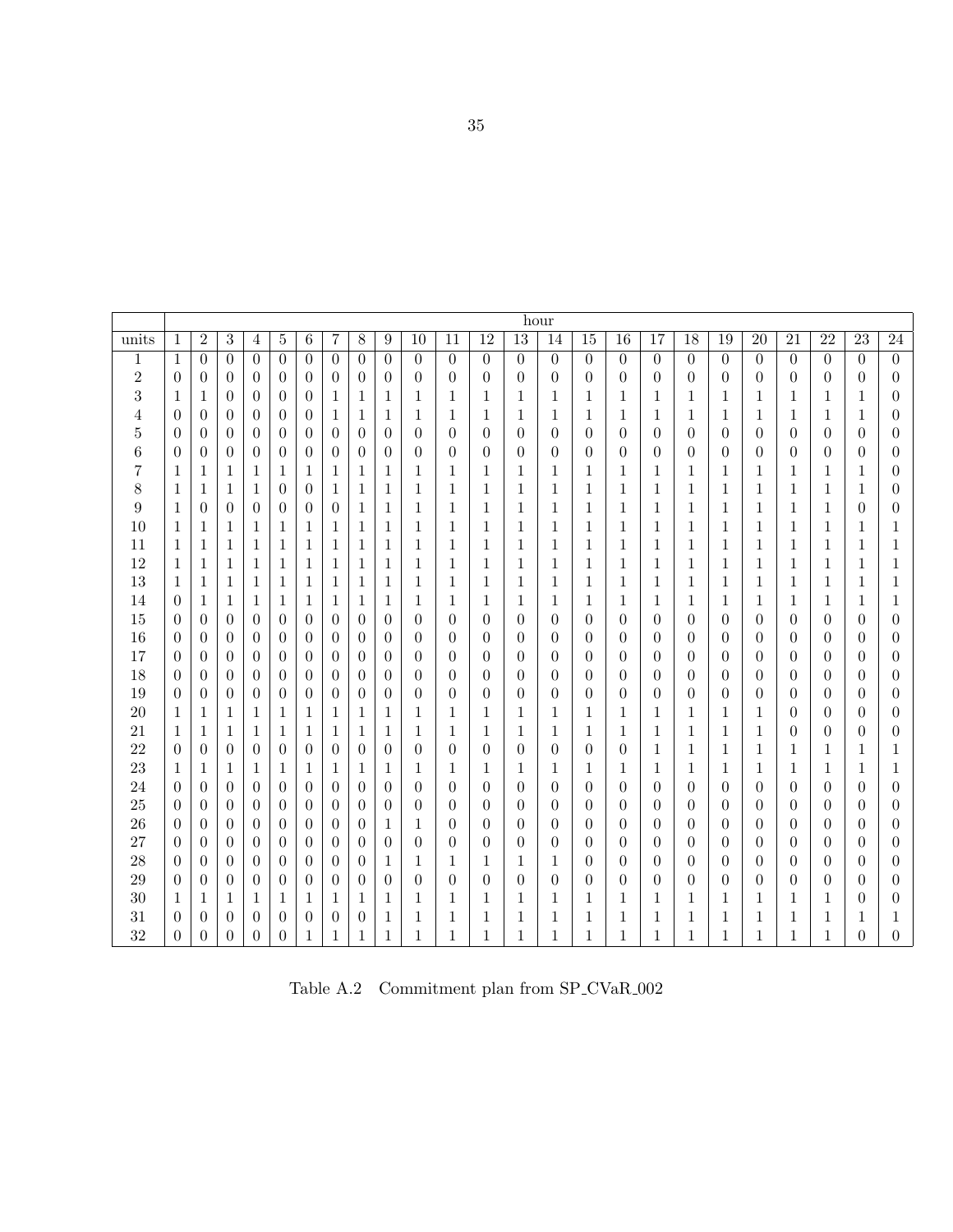<span id="page-41-0"></span>

|                |                  |                  |                  |                  |                |                  |                  |                  |                |                  |                 |                 |                  | hour             |                  |                  |                 |                  |                  |                  |                  |                  |                  |                  |
|----------------|------------------|------------------|------------------|------------------|----------------|------------------|------------------|------------------|----------------|------------------|-----------------|-----------------|------------------|------------------|------------------|------------------|-----------------|------------------|------------------|------------------|------------------|------------------|------------------|------------------|
| units          | $\mathbf{1}$     | $\overline{2}$   | 3                | $\overline{4}$   | $\overline{5}$ | $\overline{6}$   | 7                | $8\,$            | 9              | $\overline{10}$  | $\overline{11}$ | $\overline{12}$ | $\overline{13}$  | 14               | $\overline{15}$  | $\overline{16}$  | $\overline{17}$ | $\overline{18}$  | $\overline{19}$  | $\overline{20}$  | $\overline{21}$  | $\overline{22}$  | $\overline{23}$  | 24               |
| $\,1$          | 1                | $\overline{0}$   | $\overline{0}$   | $\overline{0}$   | $\Omega$       | $\theta$         | $\overline{0}$   | $\theta$         | $\overline{0}$ | $\boldsymbol{0}$ | $\theta$        | $\overline{0}$  | $\overline{0}$   | $\overline{0}$   | $\theta$         | $\overline{0}$   | $\overline{0}$  | $\overline{0}$   | $\overline{0}$   | $\overline{0}$   | $\overline{0}$   | $\overline{0}$   | $\theta$         | $\overline{0}$   |
| $\,2$          | $\theta$         | $\theta$         | $\overline{0}$   | $\theta$         | $\theta$       | $\theta$         | $\overline{0}$   | $\theta$         | $\theta$       | $\theta$         | 0               | $\theta$        | $\theta$         | $\boldsymbol{0}$ | $\overline{0}$   | $\theta$         | $\theta$        | $\theta$         | $\theta$         | $\theta$         | $\theta$         | $\overline{0}$   | 0                | $\boldsymbol{0}$ |
| 3              | 1                | $\mathbf{1}$     | 1                | 1                | $\theta$       | $\overline{0}$   | 1                | $\mathbf 1$      | 1              | $\mathbf 1$      | 1               | 1               | 1                | 1                | 1                | 1                | $\mathbf 1$     | 1                | 1                | 1                | 1                | 1                | $\mathbf 1$      | $\boldsymbol{0}$ |
| 4              | $\theta$         | $\overline{0}$   | $\overline{0}$   | $\theta$         | $\overline{0}$ | $\overline{0}$   | 1                | 1                | 1              | 1                | 1               | 1               | $\mathbf 1$      | 1                | 1                | 1                | 1               | 1                | 1                | 1                | 1                | 1                | 1                | 0                |
| $\overline{5}$ | 0                | $\overline{0}$   | $\theta$         | $\theta$         | $\theta$       | $\overline{0}$   | $\overline{0}$   | $\theta$         | $\overline{0}$ | $\boldsymbol{0}$ | $\overline{0}$  | $\theta$        | $\overline{0}$   | $\overline{0}$   | $\boldsymbol{0}$ | $\theta$         | $\theta$        | 0                | $\overline{0}$   | $\boldsymbol{0}$ | $\theta$         | $\theta$         | $\boldsymbol{0}$ | 0                |
| 6              | $\theta$         | $\overline{0}$   | $\theta$         | $\overline{0}$   | $\overline{0}$ | $\overline{0}$   | $\overline{0}$   | $\theta$         | $\overline{0}$ | $\overline{0}$   | 0               | $\theta$        | $\overline{0}$   | $\boldsymbol{0}$ | $\overline{0}$   | $\overline{0}$   | $\theta$        | 0                | $\theta$         | $\boldsymbol{0}$ | $\boldsymbol{0}$ | $\theta$         | $\boldsymbol{0}$ | $\overline{0}$   |
| 7              | 1                | $\mathbf{1}$     | 1                | 1                | 1              | 1                | 1                | 1                | 1              | 1                | 1               | 1               | 1                | 1                | 1                | 1                | 1               | 1                | 1                | 1                | 1                | 1                | 1                | 0                |
| 8              | 1                | $\mathbf{1}$     | 1                | 1                | 1              | 1                | 1                | 1                | 1              | 1                | 1               | 1               | 1                | 1                | 1                | 1                | 1               | 1                | 1                | 1                | $\mathbf{1}$     | 1                | 1                | 0                |
| 9              | $\overline{0}$   | $\overline{0}$   | $\theta$         | $\overline{0}$   | $\overline{0}$ | $\theta$         | $\overline{0}$   | $\mathbf 1$      | 1              | 1                | 1               | 1               | 1                | 1                | 1                | 1                | 1               | 1                | 1                | 1                | 1                | 1                | 1                |                  |
| 10             | 1                | $\mathbf{1}$     | 1                | 1                | 1              | 1                | $\mathbf{1}$     | $\mathbf 1$      | 1              | 1                | 1               | 1               | 1                | 1                | $\mathbf 1$      | 1                | $\mathbf 1$     | $\overline{0}$   | $\overline{0}$   | $\boldsymbol{0}$ | $\theta$         | $\theta$         | $\overline{0}$   | 0                |
| 11             | 1                | $\mathbf{1}$     | 1                | 1                | 1              | 1                | $\mathbf{1}$     | 1                | $\mathbf{1}$   | 1                | 1               | 1               | 1                | 1                | $\mathbf 1$      | 1                | 1               | 1                | 1                | 1                | 1                | 1                | 1                | 1                |
| 12             | 1                | $\mathbf 1$      | 1                | 1                | 1              | 1                | 1                | 1                | 1              | 1                | 1               | 1               | 1                | 1                | $\mathbf 1$      | 1                | 1               | 1                | 1                | 1                | 1                | 1                | 1                | 1                |
| 13             | 1                | $\mathbf{1}$     | 1                | $\mathbf{1}$     | 1              | $\mathbf 1$      | 1                | $\mathbf{1}$     | $\mathbf{1}$   | $\mathbf{1}$     | $\mathbf 1$     | 1               | $\mathbf 1$      | 1                | $\mathbf{1}$     | 1                | $\mathbf{1}$    | 1                | $\mathbf{1}$     | 1                | $\mathbf{1}$     | 1                | $\mathbf 1$      | 1                |
| 14             | $\overline{0}$   | $\mathbf{1}$     | 1                | $\mathbf{1}$     | 1              | 1                | 1                | $\mathbf 1$      | $\mathbf 1$    | $\mathbf 1$      | 1               | 1               | 1                | 1                | 1                | 1                | $\mathbf{1}$    | $\mathbf 1$      | 1                | 1                | $\mathbf{1}$     | 1                | $\mathbf 1$      | $\mathbf 1$      |
| 15             | $\overline{0}$   | $\overline{0}$   | $\theta$         | $\theta$         | $\overline{0}$ | $\overline{0}$   | $\overline{0}$   | $\theta$         | $\overline{0}$ | $\boldsymbol{0}$ | $\overline{0}$  | $\theta$        | $\overline{0}$   | $\theta$         | $\boldsymbol{0}$ | $\boldsymbol{0}$ | $\overline{0}$  | $\overline{0}$   | $\theta$         | $\boldsymbol{0}$ | $\theta$         | $\boldsymbol{0}$ | $\boldsymbol{0}$ | 0                |
| 16             | $\overline{0}$   | $\overline{0}$   | $\theta$         | $\theta$         | $\theta$       | $\overline{0}$   | $\boldsymbol{0}$ | $\boldsymbol{0}$ | $\overline{0}$ | $\boldsymbol{0}$ | $\overline{0}$  | $\theta$        | $\boldsymbol{0}$ | $\boldsymbol{0}$ | $\boldsymbol{0}$ | $\boldsymbol{0}$ | $\theta$        | $\boldsymbol{0}$ | $\boldsymbol{0}$ | $\boldsymbol{0}$ | $\theta$         | $\theta$         | $\boldsymbol{0}$ | $\boldsymbol{0}$ |
| 17             | $\boldsymbol{0}$ | $\boldsymbol{0}$ | $\boldsymbol{0}$ | $\theta$         | $\overline{0}$ | $\overline{0}$   | $\boldsymbol{0}$ | $\boldsymbol{0}$ | $\theta$       | $\boldsymbol{0}$ | $\overline{0}$  | $\theta$        | 0                | $\boldsymbol{0}$ | $\boldsymbol{0}$ | $\boldsymbol{0}$ | $\theta$        | $\boldsymbol{0}$ | $\boldsymbol{0}$ | $\boldsymbol{0}$ | $\boldsymbol{0}$ | $\boldsymbol{0}$ | $\boldsymbol{0}$ | $\boldsymbol{0}$ |
| 18             | $\overline{0}$   | $\overline{0}$   | $\overline{0}$   | $\theta$         | $\theta$       | $\overline{0}$   | $\theta$         | $\overline{0}$   | $\overline{0}$ | $\boldsymbol{0}$ | $\overline{0}$  | $\overline{0}$  | $\boldsymbol{0}$ | $\overline{0}$   | $\overline{0}$   | $\theta$         | $\theta$        | $\boldsymbol{0}$ | $\overline{0}$   | 0                | $\theta$         | $\overline{0}$   | $\overline{0}$   | $\boldsymbol{0}$ |
| 19             | $\overline{0}$   | $\overline{0}$   | $\theta$         | $\theta$         | $\overline{0}$ | $\theta$         | $\theta$         | $\overline{0}$   | $\overline{0}$ | $\boldsymbol{0}$ | $\overline{0}$  | $\overline{0}$  | $\boldsymbol{0}$ | $\overline{0}$   | $\boldsymbol{0}$ | $\boldsymbol{0}$ | $\theta$        | $\boldsymbol{0}$ | $\overline{0}$   | 0                | $\theta$         | $\theta$         | 0                | 0                |
| 20             | 1                | $\mathbf{1}$     | 1                | 1                | 1              | $\mathbf{1}$     | 1                | 1                | 1              | 1                | 1               | 1               | 1                | 1                | 1                | 1                | 1               | 1                | 1                | 1                | 1                | 1                | $\overline{0}$   | 0                |
| 21             | 1                | $\mathbf{1}$     | 1                | $\mathbf{1}$     | 1              | 1                | 1                | $\mathbf{1}$     | 1              | $\mathbf{1}$     | 1               | 1               | $\mathbf{1}$     | 1                | 1                | 1                | $\mathbf{1}$    | $\mathbf 1$      | $\mathbf{1}$     | $\overline{0}$   | $\theta$         | $\boldsymbol{0}$ | $\theta$         | 0                |
| 22             | $\theta$         | $\boldsymbol{0}$ | $\overline{0}$   | $\boldsymbol{0}$ | $\theta$       | $\boldsymbol{0}$ | $\overline{0}$   | $\boldsymbol{0}$ | $\overline{0}$ | $\boldsymbol{0}$ | $\theta$        | $\overline{0}$  | $\theta$         | $\boldsymbol{0}$ | $\boldsymbol{0}$ | $\boldsymbol{0}$ | $\mathbf{1}$    | 1                | $\mathbf{1}$     | 1                | 1                | 1                | 1                | 1                |
| 23             | 1                | $\mathbf{1}$     | 1                | 1                | 1              | 1                | 1                | 1                | 1              | 1                | 1               | 1               | 1                | 1                | 1                | 1                | 1               | 1                | $\mathbf{1}$     | 1                | $\mathbf{1}$     | 1                | $\mathbf{1}$     | 1                |
| 24             | $\theta$         | $\theta$         | $\overline{0}$   | $\theta$         | $\theta$       | $\theta$         | $\theta$         | 1                | 1              | $\mathbf{1}$     | 1               | $\theta$        | $\theta$         | $\theta$         | $\theta$         | $\theta$         | $\theta$        | $\theta$         | $\theta$         | $\theta$         | $\theta$         | $\theta$         | $\theta$         | 0                |
| 25             | $\overline{0}$   | $\theta$         | $\theta$         | $\theta$         | $\theta$       | $\theta$         | $\theta$         | $\overline{0}$   | 1              | $\mathbf{1}$     | $\overline{0}$  | 0               | $\theta$         | $\theta$         | $\theta$         | $\theta$         | $\theta$        | $\theta$         | $\theta$         | $\theta$         | $\theta$         | $\theta$         | $\theta$         | 0                |
| 26             | $\overline{0}$   | $\theta$         | $\theta$         | $\theta$         | $\overline{0}$ | $\theta$         | $\theta$         | $\theta$         | 1              | 1                | 1               | 1               | 1                | 1                | $\theta$         | $\theta$         | $\theta$        | 0                | $\theta$         | $\theta$         | $\theta$         | $\theta$         | $\theta$         | 0                |
| 27             | $\theta$         | $\theta$         | $\theta$         | $\theta$         | $\theta$       | $\overline{0}$   | $\overline{0}$   | $\theta$         | 1              | $\mathbf{1}$     | $\overline{0}$  | $\theta$        | $\theta$         | $\overline{0}$   | $\overline{0}$   | $\overline{0}$   | $\theta$        | $\overline{0}$   | $\theta$         | $\theta$         | $\theta$         | $\theta$         | $\theta$         | $\boldsymbol{0}$ |
| 28             | $\overline{0}$   | $\overline{0}$   | $\theta$         | $\theta$         | $\theta$       | $\overline{0}$   | $\overline{0}$   | 1                | 1              | $\mathbf{1}$     | 1               | 1               | $\mathbf{1}$     | 1                | 1                | 1                | $\theta$        | $\boldsymbol{0}$ | $\theta$         | $\theta$         | $\theta$         | $\theta$         | $\overline{0}$   | $\overline{0}$   |
| 29             | $\overline{0}$   | $\theta$         | $\overline{0}$   | $\theta$         | $\theta$       | $\theta$         | $\overline{0}$   | 1                | 1              | $\mathbf{1}$     | 1               | $\theta$        | $\overline{0}$   | $\theta$         | $\overline{0}$   | $\overline{0}$   | $\theta$        | $\overline{0}$   | $\theta$         | $\overline{0}$   | $\theta$         | $\theta$         | 0                | 0                |
| 30             | 1                | $\mathbf 1$      | 1                | 1                | 1              | 1                | 1                | 1                | 1              | 1                | 1               | 1               | 1                | 1                | $\mathbf 1$      | 1                | 1               | 1                | 1                | 1                | 1                | 1                | 0                | $\boldsymbol{0}$ |
| 31             | $\overline{0}$   | $\overline{0}$   | $\theta$         | $\theta$         | 0              | $\theta$         | $\boldsymbol{0}$ | $\overline{0}$   | 1              | 1                | 1               | 1               | 1                | 1                | 1                | 1                | 1               | 1                | 1                | 1                | 1                | 1                | $\mathbf{1}$     |                  |
| 32             | $\mathbf 1$      | $\mathbf{1}$     | 1                | $\mathbf{1}$     | 1              | $\mathbf{1}$     | $\mathbf{1}$     | $\mathbf{1}$     | $\mathbf{1}$   | $\mathbf{1}$     | 1               | 1               | $\mathbf{1}$     | 1                | $\mathbf 1$      | 1                | 1               | 1                | $\mathbf{1}$     | 1                | 1                | $\mathbf{1}$     | $\overline{0}$   | $\overline{0}$   |

Table A.3  $\,$  Commitment plan from SP\_CVaR\_0002  $\,$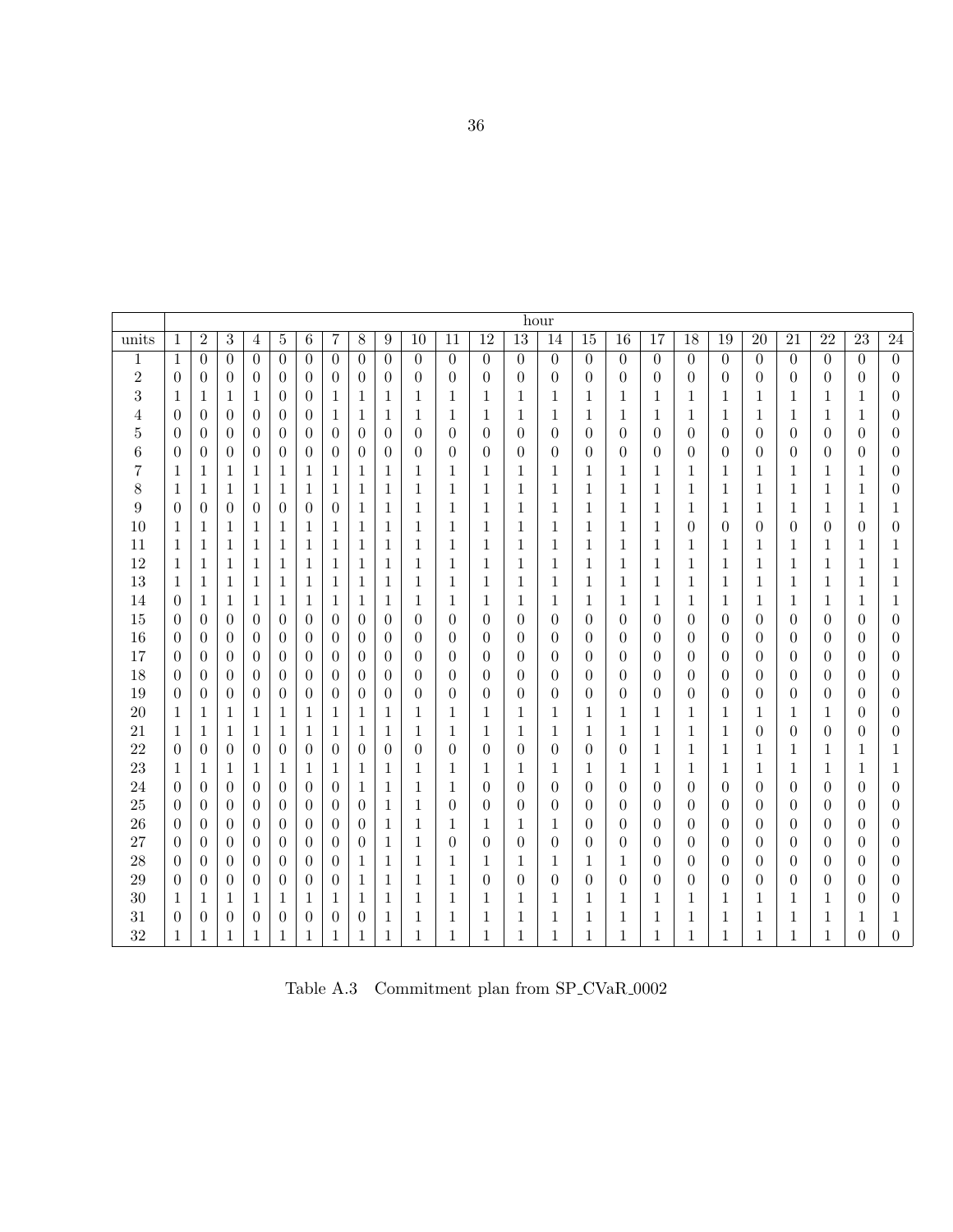<span id="page-42-0"></span>

|                  |                  |                |                  |                  |                |                  |                  |                  |                  |                  |                  |                  | hour             |                  |                  |                  |                 |                  |                  |                  |                  |                  |                  |                  |
|------------------|------------------|----------------|------------------|------------------|----------------|------------------|------------------|------------------|------------------|------------------|------------------|------------------|------------------|------------------|------------------|------------------|-----------------|------------------|------------------|------------------|------------------|------------------|------------------|------------------|
| units            | $\mathbf{1}$     | $\overline{2}$ | $\overline{3}$   | $\overline{4}$   | $\bf 5$        | $\overline{6}$   | 7                | $8\,$            | $\boldsymbol{9}$ | $\overline{10}$  | $\overline{11}$  | $\overline{12}$  | $\overline{13}$  | 14               | $\overline{15}$  | $\overline{16}$  | $\overline{17}$ | $\overline{18}$  | $\overline{19}$  | $\overline{20}$  | $\overline{21}$  | $\overline{22}$  | $\overline{23}$  | 24               |
| $\mathbf 1$      | 1                | $\theta$       | $\theta$         | $\boldsymbol{0}$ | $\overline{0}$ | $\overline{0}$   | $\overline{0}$   | $\overline{0}$   | $\theta$         | $\boldsymbol{0}$ | $\theta$         | $\boldsymbol{0}$ | $\mathbf{1}$     | $\mathbf{1}$     | $\mathbf{1}$     | $\mathbf{1}$     | $\overline{0}$  | $\overline{0}$   | $\theta$         | $\overline{0}$   | $\overline{0}$   | $\overline{0}$   | $\theta$         | $\overline{0}$   |
| $\sqrt{2}$       | $\theta$         | $\theta$       | $\theta$         | $\theta$         | $\theta$       | $\theta$         | $\theta$         | $\overline{0}$   | $\theta$         | $\theta$         | $\theta$         | $\boldsymbol{0}$ | $\overline{0}$   | $\overline{0}$   | $\theta$         | $\theta$         | $\theta$        | $\theta$         | $\overline{0}$   | $\theta$         | $\theta$         | $\overline{0}$   | 0                | $\boldsymbol{0}$ |
| 3                | $\mathbf 1$      | $\overline{0}$ | $\theta$         | $\theta$         | $\theta$       | $\theta$         | 1                | $\mathbf{1}$     | 1                | $\mathbf 1$      | $\mathbf{1}$     | 1                | 1                | $\mathbf 1$      | $\mathbf 1$      | 1                | 1               | 1                | $\mathbf 1$      | 1                | 1                | 1                | 1                | 0                |
| 4                | $\overline{0}$   | $\overline{0}$ | $\boldsymbol{0}$ | $\theta$         | $\theta$       | $\overline{0}$   | 1                | 1                | 1                | 1                | 1                | 1                | 1                | 1                | 1                | 1                | 1               | 1                | 1                | 1                | 1                | 1                | 1                | 0                |
| 5                | $\overline{0}$   | $\theta$       | $\overline{0}$   | $\theta$         | $\overline{0}$ | $\overline{0}$   | $\overline{0}$   | $\overline{0}$   | $\theta$         | $\boldsymbol{0}$ | $\theta$         | $\boldsymbol{0}$ | $\overline{0}$   | $\overline{0}$   | $\theta$         | $\boldsymbol{0}$ | $\theta$        | $\overline{0}$   | $\overline{0}$   | $\overline{0}$   | $\theta$         | $\overline{0}$   | $\boldsymbol{0}$ | 0                |
| 6                | $\boldsymbol{0}$ | $\overline{0}$ | $\boldsymbol{0}$ | $\boldsymbol{0}$ | $\theta$       | $\boldsymbol{0}$ | $\boldsymbol{0}$ | $\boldsymbol{0}$ | $\boldsymbol{0}$ | $\boldsymbol{0}$ | $\boldsymbol{0}$ | $\boldsymbol{0}$ | $\overline{0}$   | $\boldsymbol{0}$ | $\boldsymbol{0}$ | $\boldsymbol{0}$ | $\theta$        | $\boldsymbol{0}$ | $\boldsymbol{0}$ | $\boldsymbol{0}$ | $\boldsymbol{0}$ | $\boldsymbol{0}$ | $\boldsymbol{0}$ | $\boldsymbol{0}$ |
| 7                | 1                | $\mathbf 1$    | 1                | 1                | 1              | 1                | 1                | 1                | 1                | 1                | 1                | 1                | 1                | 1                | 1                | 1                | 1               | 1                | 1                | 1                | 1                | 1                | 1                | 0                |
| 8                | $\mathbf{1}$     | $\mathbf{1}$   | 1                | $\mathbf{1}$     | 1              | $\mathbf{1}$     | 1                | $\mathbf{1}$     | $\mathbf{1}$     | $\mathbf{1}$     | $\mathbf{1}$     | $\mathbf{1}$     | $\mathbf{1}$     | $\mathbf{1}$     | $\mathbf{1}$     | $\mathbf 1$      | $\mathbf{1}$    | $\mathbf{1}$     | $\mathbf{1}$     | $\mathbf 1$      | $\mathbf{1}$     | $\mathbf{1}$     | $\mathbf 1$      | $\boldsymbol{0}$ |
| $\boldsymbol{9}$ | $\mathbf{1}$     | $\overline{0}$ | $\boldsymbol{0}$ | $\theta$         | $\overline{0}$ | 1                | 1                | $\mathbf{1}$     | 1                | $\mathbf{1}$     | 1                | 1                | 1                | $\mathbf{1}$     | 1                | $\mathbf 1$      | 1               | 1                | $\mathbf{1}$     | $\mathbf 1$      | 1                | 1                | 1                | 1                |
| 10               | 1                | $\mathbf 1$    | 1                | $\theta$         | $\theta$       | 1                | 1                | $\mathbf{1}$     | 1                | $\mathbf{1}$     | 1                | 1                | $\mathbf{1}$     | $\mathbf{1}$     | $\mathbf{1}$     | 1                | 1               | 1                | 1                | 1                | $\mathbf{1}$     | 1                | 1                | 1                |
| 11               | $\mathbf{1}$     | $\mathbf{1}$   | 1                | $\theta$         | $\theta$       | 1                | 1                | $\mathbf{1}$     | $\mathbf{1}$     | $\mathbf{1}$     | 1                | 1                | $\mathbf{1}$     | $\mathbf{1}$     | $\mathbf{1}$     | 1                | 1               | 1                | $\mathbf{1}$     | $\mathbf 1$      | 1                | $\mathbf{1}$     | 1                | 1                |
| 12               | 1                | $\mathbf{1}$   | 1                | $\mathbf{1}$     | 1              | 1                | 1                | 1                | 1                | $\mathbf{1}$     | 1                | 1                | 1                | $\mathbf{1}$     | $\mathbf{1}$     | $\mathbf{1}$     | 1               | 1                | 1                | 1                | $\theta$         | $\theta$         | $\theta$         | 0                |
| 13               | $\mathbf{1}$     | $\mathbf{1}$   | 1                | $\mathbf{1}$     | 1              | 1                | 1                | $\mathbf{1}$     | 1                | $\mathbf{1}$     | 1                | 1                | 1                | 1                | 1                | 1                | 1               | 1                | 1                | 1                | 1                | 1                | 1                | 1                |
| 14               | $\overline{0}$   | $\mathbf{1}$   | 1                | $\,1$            | 1              | 1                | 1                | 1                | 1                | 1                | 1                | 1                | 1                | 1                | 1                | 1                | 1               | 1                | 1                | 1                | 1                | 1                | 1                | 1                |
| 15               | $\theta$         | $\theta$       | $\theta$         | $\theta$         | $\theta$       | $\overline{0}$   | $\theta$         | $\theta$         | $\theta$         | $\theta$         | $\overline{0}$   | 0                | $\theta$         | $\theta$         | $\theta$         | $\theta$         | $\theta$        | $\theta$         | $\theta$         | $\theta$         | $\theta$         | $\overline{0}$   | $\theta$         | 0                |
| 16               | $\theta$         | $\overline{0}$ | $\theta$         | $\theta$         | $\theta$       | $\theta$         | $\theta$         | $\overline{0}$   | $\theta$         | $\theta$         | $\theta$         | 0                | $\theta$         | $\theta$         | $\theta$         | $\theta$         | $\theta$        | $\overline{0}$   | $\theta$         | $\theta$         | $\theta$         | $\theta$         | $\theta$         | 0                |
| 17               | $\theta$         | $\overline{0}$ | $\overline{0}$   | $\theta$         | $\theta$       | $\overline{0}$   | $\overline{0}$   | $\overline{0}$   | $\theta$         | $\boldsymbol{0}$ | $\theta$         | $\boldsymbol{0}$ | $\overline{0}$   | $\overline{0}$   | $\overline{0}$   | $\overline{0}$   | $\theta$        | $\boldsymbol{0}$ | $\theta$         | $\theta$         | $\theta$         | $\theta$         | $\boldsymbol{0}$ | 0                |
| 18               | $\boldsymbol{0}$ | $\theta$       | $\overline{0}$   | $\theta$         | $\theta$       | $\theta$         | $\theta$         | $\theta$         | $\theta$         | $\overline{0}$   | $\theta$         | 0                | $\theta$         | $\theta$         | $\theta$         | $\theta$         | $\theta$        | $\boldsymbol{0}$ | $\theta$         | $\theta$         | $\theta$         | $\theta$         | $\theta$         | 0                |
| 19               | $\theta$         | $\overline{0}$ | $\theta$         | 0                | $\theta$       | $\theta$         | $\boldsymbol{0}$ | $\theta$         | $\overline{0}$   | $\boldsymbol{0}$ | $\overline{0}$   | 0                | $\boldsymbol{0}$ | $\overline{0}$   | $\theta$         | $\overline{0}$   | $\theta$        | $\boldsymbol{0}$ | $\overline{0}$   | $\theta$         | $\theta$         | $\theta$         | 0                | 0                |
| 20               | 1                | 1              | 1                | 1                | 1              | 1                | 1                | 1                | 1                | $\mathbf{1}$     | 1                | 1                | 1                | 1                | 1                | 1                | 1               | 1                | 1                | 1                | 1                | 1                | 1                | 1                |
| 21               | 1                | $\mathbf 1$    | 1                | 1                | 1              | 1                | 1                | $\mathbf{1}$     | 1                | 1                | 1                | 1                | 1                | 1                | 1                | 1                | 1               | 1                | 1                | 1                | 1                | 1                | 1                | 1                |
| 22               | $\boldsymbol{0}$ | $\overline{0}$ | $\boldsymbol{0}$ | $\boldsymbol{0}$ | $\theta$       | $\overline{0}$   | $\boldsymbol{0}$ | $\boldsymbol{0}$ | $\boldsymbol{0}$ | $\boldsymbol{0}$ | $\theta$         | $\boldsymbol{0}$ | $\theta$         | $\boldsymbol{0}$ | $\overline{0}$   | $\boldsymbol{0}$ | $\mathbf{1}$    | 1                | 1                | 1                | 1                | $\mathbf 1$      | 1                | 1                |
| 23               | 1                | $\mathbf 1$    | 1                | 1                | 1              | 1                | 1                | 1                | 1                | $\mathbf{1}$     | 1                | 1                | 1                | $\mathbf{1}$     | 1                | 1                | 1               | 1                | 1                | 1                | 1                | 1                | 1                | 1                |
| 24               | 1                | $\theta$       | $\boldsymbol{0}$ | $\theta$         | $\theta$       | $\theta$         | $\theta$         | $\theta$         | $\overline{0}$   | $\boldsymbol{0}$ | $\theta$         | 0                | 1                | 1                | 1                | 1                | $\theta$        | $\theta$         | $\theta$         | $\theta$         | $\theta$         | $\theta$         | $\overline{0}$   | 0                |
| 25               | $\overline{0}$   | $\theta$       | 0                | $\boldsymbol{0}$ | $\theta$       | $\boldsymbol{0}$ | $\boldsymbol{0}$ | $\mathbf{1}$     | $\mathbf 1$      | $\,1$            | $\mathbf{1}$     | 1                | $\overline{0}$   | $\overline{0}$   | $\theta$         | $\overline{0}$   | $\theta$        | $\theta$         | $\overline{0}$   | $\overline{0}$   | $\theta$         | $\boldsymbol{0}$ | $\overline{0}$   | $\boldsymbol{0}$ |
| 26               | $\theta$         | $\overline{0}$ | $\theta$         | $\theta$         | $\theta$       | $\boldsymbol{0}$ | $\theta$         | 1                | 1                | $\mathbf{1}$     | 1                | 1                | $\theta$         | $\overline{0}$   | $\overline{0}$   | $\boldsymbol{0}$ | $\theta$        | $\overline{0}$   | $\theta$         | $\overline{0}$   | $\theta$         | $\overline{0}$   | $\boldsymbol{0}$ | 0                |
| 27               | $\boldsymbol{0}$ | $\overline{0}$ | $\overline{0}$   | $\theta$         | $\theta$       | $\overline{0}$   | $\overline{0}$   | $\mathbf{1}$     | $\mathbf{1}$     | $\mathbf{1}$     | $\mathbf{1}$     | $\mathbf 1$      | $\boldsymbol{0}$ | $\overline{0}$   | $\boldsymbol{0}$ | $\overline{0}$   | $\theta$        | $\boldsymbol{0}$ | $\boldsymbol{0}$ | $\boldsymbol{0}$ | $\mathbf{1}$     | 1                | $\boldsymbol{0}$ | 0                |
| 28               | $\mathbf{1}$     | $\theta$       | $\overline{0}$   | $\theta$         | $\overline{0}$ | $\overline{0}$   | $\theta$         | $\mathbf{1}$     | 1                | $\mathbf{1}$     | $\mathbf{1}$     | $\boldsymbol{0}$ | $\mathbf{1}$     | $\mathbf{1}$     | $\boldsymbol{0}$ | $\overline{0}$   | $\theta$        | $\overline{0}$   | $\theta$         | $\overline{0}$   | $\theta$         | $\theta$         | $\overline{0}$   | $\theta$         |
| 29               | $\mathbf{1}$     | $\theta$       | $\overline{0}$   | $\theta$         | $\theta$       | $\theta$         | $\theta$         | 1                | 1                | $\mathbf{1}$     | 1                | 1                | $\theta$         | $\overline{0}$   | $\overline{0}$   | $\overline{0}$   | $\theta$        | $\theta$         | $\theta$         | $\theta$         | 1                | 1                | $\theta$         | 0                |
| 30               | $\mathbf{1}$     | 1              | 1                | 1                | 1              | 1                | 1                | 1                | 1                | 1                | 1                | 1                | 1                | 1                | 1                | 1                | 1               | 1                | 1                | 1                | 1                | 1                | 0                | $\boldsymbol{0}$ |
| 31               | $\overline{0}$   | $\overline{0}$ | $\theta$         | 0                | $\theta$       | $\overline{0}$   | $\theta$         | $\theta$         | $\theta$         | $\boldsymbol{0}$ | 1                | 1                | 1                | $\mathbf{1}$     | 1                | 1                | 1               | 1                | 1                | 1                | 1                | 1                | $\mathbf{1}$     |                  |
| 32               | $\overline{0}$   | $\overline{0}$ | $\theta$         | $\overline{0}$   | $\theta$       | $\overline{0}$   | $\theta$         | $\theta$         | $\mathbf{1}$     | $\mathbf{1}$     | $\mathbf{1}$     | 1                | $\mathbf{1}$     | $\mathbf{1}$     | $\mathbf{1}$     | 1                | 1               | $\mathbf{1}$     | $\mathbf{1}$     | 1                | 1                | $\mathbf{1}$     | $\overline{0}$   | $\overline{0}$   |

Table A.4  $\,$  Commitment plan from RO\_U1\_01  $\,$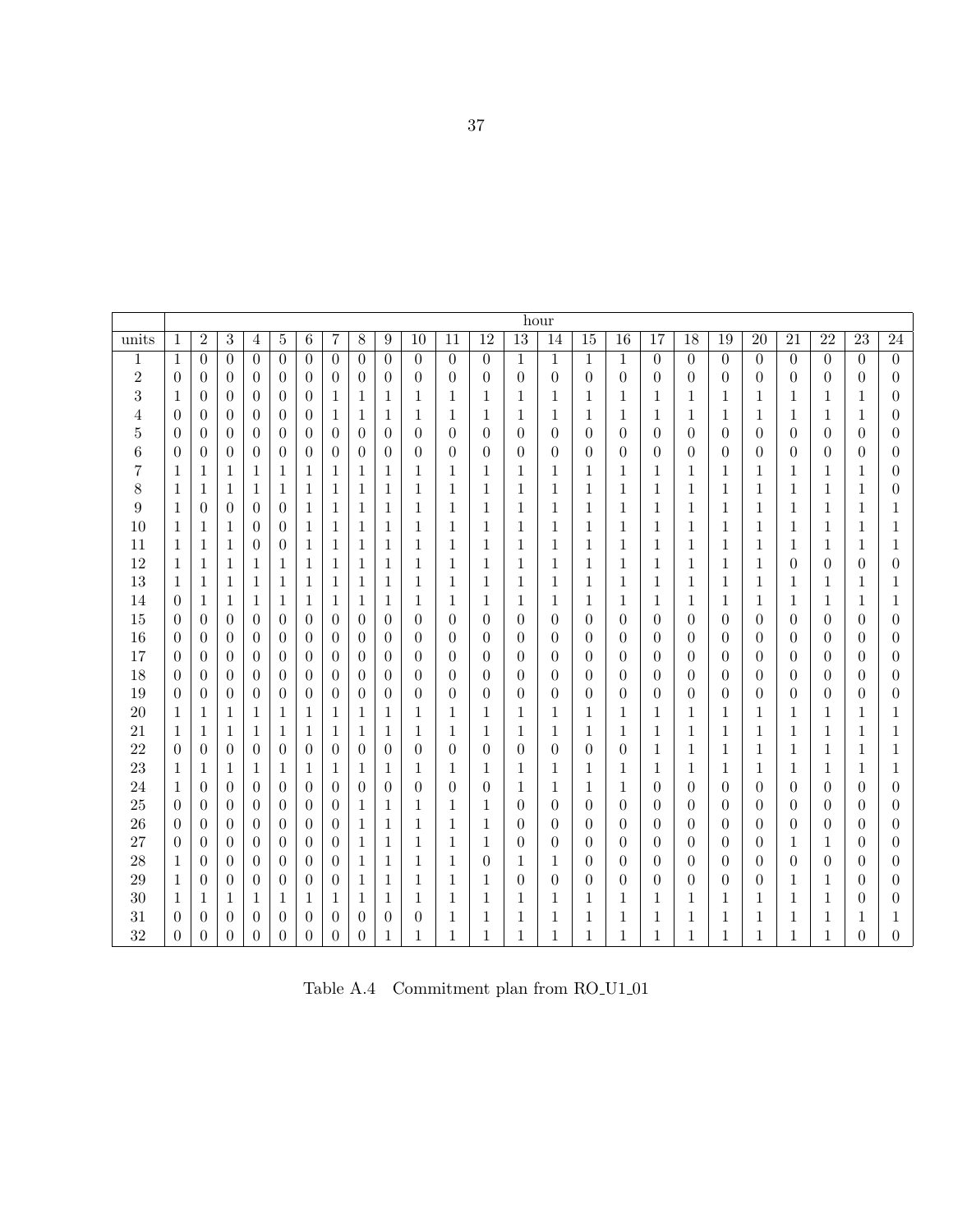<span id="page-43-0"></span>

|                |                  |                |                |                  |                |                  |                  |                  |                  |                  |                 |                 |                 | hour           |                  |                 |                  |                  |                  |                 |                 |                  |                  |                  |
|----------------|------------------|----------------|----------------|------------------|----------------|------------------|------------------|------------------|------------------|------------------|-----------------|-----------------|-----------------|----------------|------------------|-----------------|------------------|------------------|------------------|-----------------|-----------------|------------------|------------------|------------------|
| units          | $\mathbf{1}$     | $\overline{2}$ | 3              | $\overline{4}$   | $\bf 5$        | $\overline{6}$   | 7                | $8\,$            | 9                | $\overline{10}$  | $\overline{11}$ | $\overline{12}$ | $\overline{13}$ | 14             | $\overline{15}$  | $\overline{16}$ | $\overline{17}$  | $\overline{18}$  | $\overline{19}$  | $\overline{20}$ | $\overline{21}$ | $\overline{22}$  | $\overline{23}$  | $\overline{24}$  |
| $\mathbf 1$    | 1                | $\overline{0}$ | $\overline{0}$ | $\overline{0}$   | $\overline{0}$ | $\theta$         | $\overline{0}$   | $\boldsymbol{0}$ | $\mathbf{1}$     | $\mathbf{1}$     | 1               | 1               | $\mathbf{1}$    | 1              | $\boldsymbol{0}$ | $\overline{0}$  | $\boldsymbol{0}$ | $\overline{0}$   | $\overline{0}$   | $\overline{0}$  | $\theta$        | $\overline{0}$   | $\theta$         | $\overline{0}$   |
| $\overline{2}$ | $\theta$         | $\theta$       | $\overline{0}$ | $\theta$         | $\overline{0}$ | $\theta$         | $\theta$         | $\theta$         | 1                | 1                | 1               | 1               | $\mathbf{1}$    | 1              | $\theta$         | $\theta$        | $\overline{0}$   | $\theta$         | $\overline{0}$   | $\theta$        | $\theta$        | $\theta$         | $\boldsymbol{0}$ | $\boldsymbol{0}$ |
| 3              | 1                | $\mathbf{1}$   | 1              | $\mathbf 1$      | 1              | $\mathbf{1}$     | 1                | $\mathbf 1$      | $\mathbf{1}$     | $\,1$            | 1               | 1               | 1               | 1              | $\mathbf{1}$     | 1               | 1                | 1                | $\mathbf{1}$     | $\mathbf{1}$    | $\mathbf{1}$    | $\mathbf{1}$     | $\boldsymbol{0}$ | $\boldsymbol{0}$ |
| 4              | $\overline{0}$   | $\overline{0}$ | $\overline{0}$ | $\theta$         | $\overline{0}$ | $\boldsymbol{0}$ | 1                | 1                | 1                | $\mathbf{1}$     | 1               | 1               | $\mathbf{1}$    | 1              | 1                | 1               | $\mathbf 1$      | 1                | 1                | $\mathbf 1$     | $\mathbf{1}$    | 1                | $\boldsymbol{0}$ | $\overline{0}$   |
| 5              | $\overline{0}$   | $\theta$       | $\overline{0}$ | $\theta$         | $\theta$       | $\theta$         | $\overline{0}$   | $\theta$         | $\mathbf{1}$     | $\mathbf{1}$     | 1               | 1               | $\mathbf{1}$    | 1              | $\boldsymbol{0}$ | $\theta$        | $\overline{0}$   | $\overline{0}$   | $\boldsymbol{0}$ | $\theta$        | $\overline{0}$  | $\boldsymbol{0}$ | $\theta$         | $\theta$         |
| 6              | $\theta$         | $\overline{0}$ | $\overline{0}$ | $\overline{0}$   | $\overline{0}$ | $\theta$         | $\overline{0}$   | $\theta$         | 1                | $\,1$            | 1               | 1               | $\mathbf{1}$    | 1              | $\boldsymbol{0}$ | $\theta$        | $\overline{0}$   | $\overline{0}$   | 0                | $\theta$        | $\overline{0}$  | $\overline{0}$   | $\theta$         | $\theta$         |
| 7              | 1                | $\mathbf 1$    | $\mathbf 1$    | $\theta$         | $\overline{0}$ | $\theta$         | $\theta$         | 1                | $\mathbf 1$      | $\,1$            | 1               | 1               | $\mathbf{1}$    | 1              | $\mathbf{1}$     | 1               | 1                | $\mathbf{1}$     | $\mathbf{1}$     | 1               | 1               | 1                | $\overline{0}$   | $\theta$         |
| 8              | $\mathbf{1}$     | $\mathbf 1$    | 1              | $\theta$         | $\theta$       | $\theta$         | 1                | $\mathbf 1$      | $\mathbf 1$      | $\,1$            | 1               | 1               | 1               | 1              | 1                | 1               | 1                | 1                | 1                | 1               | 1               | 1                | 0                | $\theta$         |
| 9              | 1                | $\overline{0}$ | $\overline{0}$ | $\theta$         | $\overline{0}$ | $\theta$         | 1                | 1                | 1                | $\mathbf 1$      | 1               | 1               | 1               | 1              | 1                | 1               | 1                | 1                | 1                | 1               | 1               | 1                | 1                | 1                |
| 10             | $\mathbf{1}$     | $\mathbf 1$    | $\overline{0}$ | $\theta$         | $\overline{0}$ | $\boldsymbol{0}$ | 1                | $\mathbf{1}$     | $\mathbf{1}$     | $\mathbf{1}$     | 1               | 1               | $\mathbf{1}$    | 1              | $\mathbf{1}$     | 1               | $\mathbf{1}$     | 1                | $\mathbf{1}$     | 1               | $\mathbf{1}$    | $\mathbf{1}$     | 1                | $\overline{0}$   |
| 11             | 1                | 1              | 1              | $\boldsymbol{0}$ | $\overline{0}$ | $\boldsymbol{0}$ | $\overline{0}$   | 1                | $\mathbf{1}$     | $\,1$            | 1               | 1               | 1               | 1              | 1                | 1               | 1                | 1                | 1                | 1               | 1               | 1                | $\boldsymbol{0}$ | $\overline{0}$   |
| 12             | 1                | $\mathbf 1$    | 1              | $\mathbf 1$      | 1              | 1                | 1                | 1                | 1                | $\mathbf 1$      | 1               | 1               | 1               | 1              | 1                | 1               | 1                | 1                | 1                | 1               | 1               | 1                | 1                | 1                |
| 13             | 1                | $\mathbf 1$    | 1              | $\mathbf{1}$     | 1              | 1                | 1                | 1                | 1                | 1                | 1               | 1               | 1               | 1              | 1                | 1               | 1                | 1                | 1                | 1               | 1               | 1                | 1                | 1                |
| 14             | $\theta$         | $\mathbf{1}$   | 1              | $\mathbf 1$      | 1              | 1                | 1                | 1                | $\mathbf{1}$     | $\mathbf 1$      | 1               | 1               | $\mathbf{1}$    | 1              | $\mathbf 1$      | 1               | $\mathbf{1}$     | 1                | 1                | 1               | $\mathbf{1}$    | 1                | 1                | $\mathbf 1$      |
| 15             | $\theta$         | $\overline{0}$ | $\overline{0}$ | $\boldsymbol{0}$ | $\overline{0}$ | $\boldsymbol{0}$ | $\overline{0}$   | $\overline{0}$   | $\mathbf{1}$     | $\,1$            | 1               | 1               | $\mathbf{1}$    | 1              | $\boldsymbol{0}$ | $\theta$        | $\boldsymbol{0}$ | $\theta$         | 0                | $\theta$        | $\overline{0}$  | $\overline{0}$   | $\boldsymbol{0}$ | $\boldsymbol{0}$ |
| 16             | $\theta$         | $\overline{0}$ | $\overline{0}$ | $\theta$         | $\theta$       | $\theta$         | $\theta$         | $\theta$         | $\mathbf{1}$     | $\,1$            | 1               | 1               | $\mathbf{1}$    | 1              | $\theta$         | $\theta$        | $\overline{0}$   | $\overline{0}$   | $\overline{0}$   | $\theta$        | $\overline{0}$  | $\theta$         | $\theta$         | $\theta$         |
| 17             | $\theta$         | $\theta$       | $\overline{0}$ | $\theta$         | $\theta$       | $\overline{0}$   | $\overline{0}$   | $\theta$         | 1                | $\,1$            | 1               | 1               | $\mathbf{1}$    | 1              | $\overline{0}$   | $\theta$        | $\overline{0}$   | 0                | $\overline{0}$   | $\theta$        | $\overline{0}$  | $\theta$         | $\theta$         | $\theta$         |
| 18             | $\theta$         | $\theta$       | $\overline{0}$ | $\theta$         | $\theta$       | $\theta$         | $\theta$         | $\theta$         | 1                | $\mathbf{1}$     | 1               | 1               | $\mathbf{1}$    | 1              | $\overline{0}$   | $\theta$        | $\theta$         | $\overline{0}$   | $\overline{0}$   | $\theta$        | $\theta$        | $\theta$         | $\theta$         | $\theta$         |
| 19             | $\boldsymbol{0}$ | $\overline{0}$ | $\overline{0}$ | $\theta$         | $\overline{0}$ | $\theta$         | $\boldsymbol{0}$ | $\theta$         | 1                | $\,1$            | 1               | 1               | 1               | 1              | $\overline{0}$   | $\theta$        | $\overline{0}$   | $\boldsymbol{0}$ | $\theta$         | $\theta$        | $\overline{0}$  | $\theta$         | $\boldsymbol{0}$ | $\theta$         |
| 20             | 1                | 1              | 1              | 1                | 1              | 1                | 1                | $\mathbf{1}$     | $\mathbf{1}$     | $\mathbf 1$      | 1               | 1               | 1               | 1              | 1                | 1               | 1                | 1                | 1                | 1               | 1               | 1                | $\theta$         | $\theta$         |
| 21             | $\mathbf{1}$     | $\mathbf 1$    | 1              | $\mathbf{1}$     | 1              | $\mathbf{1}$     | 1                | $\mathbf{1}$     | $\mathbf{1}$     | $\mathbf{1}$     | 1               | 1               | $\mathbf{1}$    | 1              | $\mathbf{1}$     | 1               | $\mathbf{1}$     | $\mathbf{1}$     | $\mathbf{1}$     | 1               | $\mathbf{1}$    | $\mathbf{1}$     | 1                | 1                |
| 22             | $\theta$         | $\overline{0}$ | $\overline{0}$ | $\boldsymbol{0}$ | $\overline{0}$ | $\boldsymbol{0}$ | $\overline{0}$   | $\theta$         | $\overline{0}$   | $\boldsymbol{0}$ | 0               | $\theta$        | $\theta$        | $\overline{0}$ | 0                | $\theta$        | $\mathbf{1}$     | 1                | 1                | 1               | $\mathbf{1}$    | 1                | 1                | 1                |
| 23             | 1                | 1              | 1              | $\mathbf 1$      | 1              | 1                | 1                | 1                | $\mathbf 1$      | $\mathbf 1$      | 1               | 1               | 1               | 1              | 1                | 1               | 1                | 1                | 1                | 1               | 1               | 1                | 1                | 1                |
| 24             | 1                | $\theta$       | 0              | $\theta$         | $\overline{0}$ | $\boldsymbol{0}$ | 0                | 1                | 1                | $\mathbf{1}$     | 1               | 1               | 1               | 1              | 1                | 1               | 1                | 1                | 1                | 1               | $\theta$        | $\theta$         | 0                | $\overline{0}$   |
| 25             | 1                | $\overline{0}$ | $\theta$       | $\theta$         | $\overline{0}$ | $\overline{0}$   | $\overline{0}$   | 1                | $\mathbf{1}$     | $\mathbf 1$      | 1               | 1               | $\mathbf{1}$    | 1              | 1                | 1               | $\mathbf 1$      | 1                | 1                | 1               | $\theta$        | $\overline{0}$   | $\theta$         | $\overline{0}$   |
| 26             | $\boldsymbol{0}$ | $\overline{0}$ | $\overline{0}$ | $\theta$         | $\overline{0}$ | $\boldsymbol{0}$ | $\overline{0}$   | $\mathbf{1}$     | 1                | $\mathbf{1}$     | $\mathbf{1}$    | 1               | $\mathbf{1}$    | 1              | $\mathbf{1}$     | 1               | $\mathbf{1}$     | $\mathbf{1}$     | $\mathbf{1}$     | $\mathbf{1}$    | $\theta$        | $\overline{0}$   | $\theta$         | $\boldsymbol{0}$ |
| 27             | $\boldsymbol{0}$ | $\overline{0}$ | $\overline{0}$ | $\theta$         | $\theta$       | $\theta$         | $\overline{0}$   | $\mathbf{1}$     | $\mathbf{1}$     | $\mathbf{1}$     | 1               | 1               | $\mathbf{1}$    | 1              | $\mathbf{1}$     | 1               | $\mathbf{1}$     | $\mathbf{1}$     | 1                | $\mathbf{1}$    | $\overline{0}$  | $\theta$         | $\overline{0}$   | $\theta$         |
| 28             | 1                | $\theta$       | $\overline{0}$ | $\theta$         | $\overline{0}$ | $\theta$         | $\theta$         | $\mathbf{1}$     | 1                | 1                | 1               | 1               | 1               | 1              | 1                | 1               | 1                | 1                | 1                | 1               | $\theta$        | $\theta$         | $\theta$         | $\theta$         |
| 29             | $\mathbf{1}$     | $\theta$       | 0              | $\theta$         | $\theta$       | $\theta$         | $\boldsymbol{0}$ | $\mathbf{1}$     | 1                | $\mathbf{1}$     | $\mathbf{1}$    | 1               | $\mathbf{1}$    | 1              | $\mathbf{1}$     | 1               | $\mathbf{1}$     | $\mathbf{1}$     | 1                | $\mathbf{1}$    | $\theta$        | $\overline{0}$   | 0                | $\theta$         |
| 30             | 1                | 1              | 1              | 1                | 1              | 1                | 1                | 1                | 1                | 1                | 1               | 1               | 1               | 1              | 1                | 1               | 1                | 1                | 1                | 1               | 1               | 1                | $\boldsymbol{0}$ | $\theta$         |
| 31             | $\theta$         | $\theta$       | $\overline{0}$ | $\boldsymbol{0}$ | $\overline{0}$ | $\theta$         | $\boldsymbol{0}$ | $\boldsymbol{0}$ | $\boldsymbol{0}$ | $\mathbf 1$      | 1               | 1               | 1               | 1              | 1                | 1               | 1                | 1                | 1                | 1               | 1               | 1                | $\mathbf 1$      | 1                |
| 32             | $\mathbf{1}$     | $\mathbf{1}$   | $\mathbf{1}$   | $\mathbf{1}$     | $\mathbf{1}$   | $\mathbf{1}$     | $\mathbf{1}$     | $\mathbf{1}$     | $\mathbf{1}$     | $\mathbf{1}$     | 1               | 1               | $\mathbf{1}$    | 1              | $\mathbf{1}$     | 1               | 1                | $\mathbf{1}$     | 1                | 1               | 1               | $\mathbf{1}$     | $\mathbf 1$      | 1                |

Table A.5  $\,$  Commitment plan from RO\_U1\_05  $\,$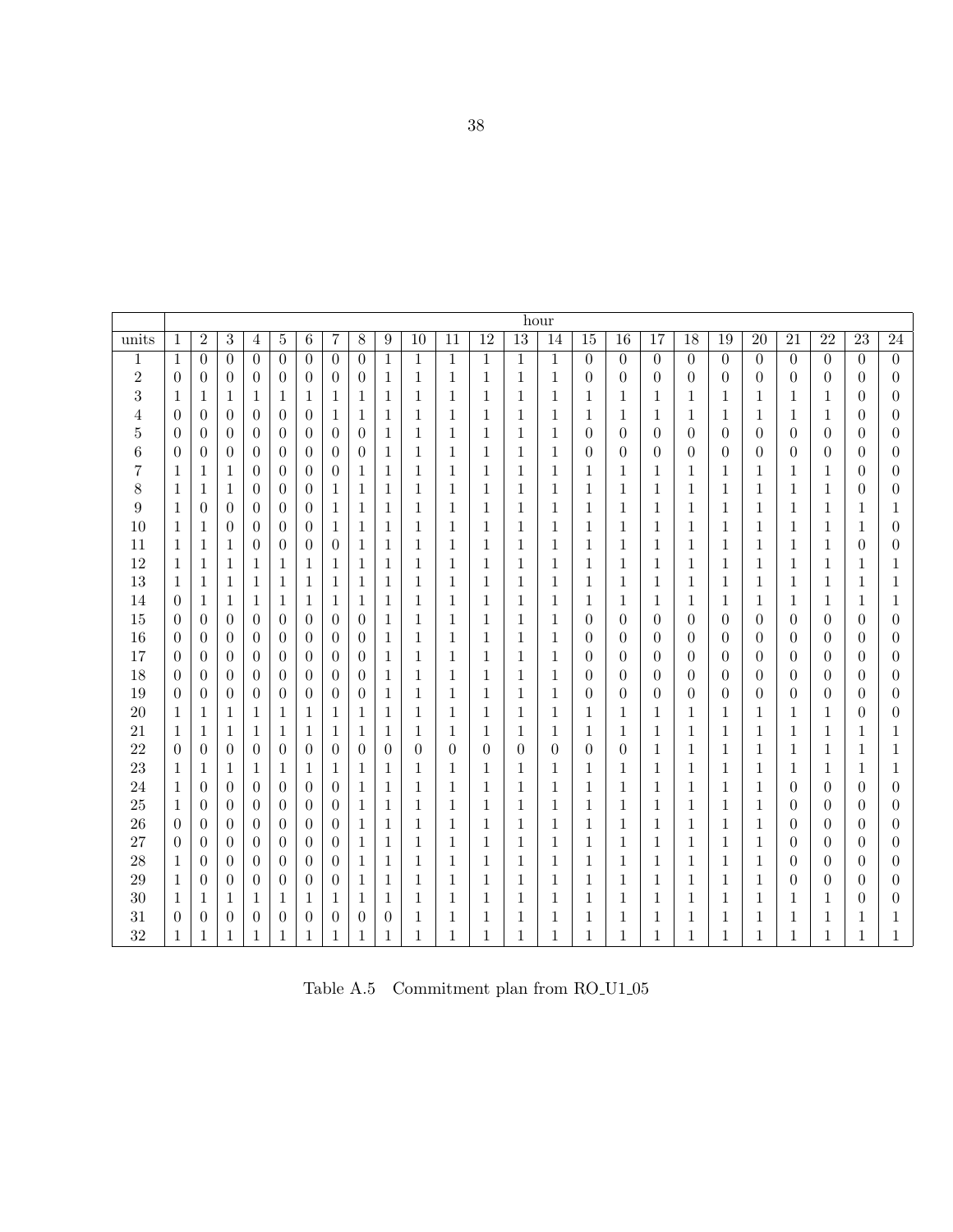<span id="page-44-0"></span>

|                |                  |                  |                  |                |                |                  |                  |                  |                  |                  |                  |                 | hour             |                  |                  |                  |                  |                  |                  |                  |                  |                  |                  |                  |
|----------------|------------------|------------------|------------------|----------------|----------------|------------------|------------------|------------------|------------------|------------------|------------------|-----------------|------------------|------------------|------------------|------------------|------------------|------------------|------------------|------------------|------------------|------------------|------------------|------------------|
| units          | $\mathbf{1}$     | $\overline{2}$   | 3                | $\overline{4}$ | $\overline{5}$ | $\overline{6}$   | $\overline{7}$   | $8\,$            | $\boldsymbol{9}$ | $\overline{10}$  | $\overline{11}$  | $\overline{12}$ | $\overline{13}$  | 14               | $\overline{15}$  | $\overline{16}$  | $\overline{17}$  | $\overline{18}$  | $\overline{19}$  | $\overline{20}$  | $\overline{21}$  | $\overline{22}$  | $\overline{23}$  | $\overline{24}$  |
| $\,1$          | 1                | $\overline{0}$   | $\overline{0}$   | $\overline{0}$ | $\overline{0}$ | $\overline{0}$   | $\overline{0}$   | $\theta$         | $\mathbf{1}$     | $\mathbf{1}$     | $\mathbf{1}$     | $\mathbf{1}$    | $\mathbf{1}$     | $\mathbf{1}$     | $\boldsymbol{0}$ | $\overline{0}$   | $\theta$         | $\overline{0}$   | $\theta$         | $\overline{0}$   | $\overline{0}$   | $\overline{0}$   | $\overline{0}$   | $\overline{0}$   |
| $\,2$          | $\theta$         | $\theta$         | $\boldsymbol{0}$ | $\overline{0}$ | $\theta$       | $\overline{0}$   | $\overline{0}$   | $\overline{0}$   | 1                | 1                | 1                | 1               | $\mathbf{1}$     | $\mathbf{1}$     | $\overline{0}$   | $\theta$         | $\theta$         | $\theta$         | $\overline{0}$   | $\theta$         | $\theta$         | $\theta$         | 0                | $\boldsymbol{0}$ |
| 3              | 1                | 1                | 1                | 1              | 1              | 1                | 1                | $\mathbf{1}$     | 1                | 1                | 1                | 1               | $\mathbf 1$      | 1                | 1                | 1                | 1                | 1                | 1                | 1                | 1                | 1                | 1                | $\overline{0}$   |
| 4              | $\theta$         | $\overline{0}$   | $\overline{0}$   | $\overline{0}$ | $\theta$       | $\overline{0}$   | 1                | $\mathbf 1$      | 1                | 1                | 1                | 1               | $\mathbf{1}$     | 1                | 1                | 1                | $\mathbf 1$      | 1                | 1                | 1                | 1                | 1                | 1                | $\overline{0}$   |
| $\overline{5}$ | $\boldsymbol{0}$ | $\overline{0}$   | $\overline{0}$   | $\overline{0}$ | $\theta$       | $\overline{0}$   | $\boldsymbol{0}$ | $\boldsymbol{0}$ | $\mathbf{1}$     | $\mathbf 1$      | $\mathbf{1}$     | $\mathbf{1}$    | $\mathbf{1}$     | $\mathbf{1}$     | $\boldsymbol{0}$ | $\boldsymbol{0}$ | $\boldsymbol{0}$ | $\boldsymbol{0}$ | $\boldsymbol{0}$ | $\boldsymbol{0}$ | $\theta$         | $\boldsymbol{0}$ | $\boldsymbol{0}$ | $\boldsymbol{0}$ |
| 6              | $\theta$         | $\overline{0}$   | $\overline{0}$   | $\overline{0}$ | $\theta$       | $\overline{0}$   | $\overline{0}$   | $\overline{0}$   | $\mathbf{1}$     | $\mathbf{1}$     | $\mathbf{1}$     | $\mathbf 1$     | $\,1\,$          | $\mathbf 1$      | $\mathbf{1}$     | $\mathbf{1}$     | $\mathbf{1}$     | $\theta$         | $\boldsymbol{0}$ | $\overline{0}$   | $\boldsymbol{0}$ | $\overline{0}$   | $\boldsymbol{0}$ | $\overline{0}$   |
| 7              | 1                | $\mathbf{1}$     | $\mathbf 1$      | $\mathbf{1}$   | $\mathbf{1}$   | $\mathbf{1}$     | $\mathbf 1$      | $\mathbf{1}$     | $\mathbf 1$      | $\mathbf 1$      | $\mathbf{1}$     | $\mathbf{1}$    | $\mathbf{1}$     | $\mathbf 1$      | $\mathbf{1}$     | $\mathbf{1}$     | $\mathbf{1}$     | $\mathbf{1}$     | $\mathbf{1}$     | 1                | $\mathbf{1}$     | $\mathbf{1}$     | 1                | $\overline{0}$   |
| 8              | 1                | $\mathbf{1}$     | 1                | $\mathbf{1}$   | 1              | $\mathbf{1}$     | 1                | $\mathbf{1}$     | 1                | $\mathbf 1$      | $\mathbf{1}$     | 1               | $\mathbf{1}$     | $\mathbf 1$      | $\mathbf{1}$     | $\mathbf{1}$     | $\mathbf{1}$     | $\mathbf{1}$     | $\mathbf{1}$     | $\mathbf{1}$     | $\mathbf{1}$     | $\mathbf{1}$     | $\mathbf 1$      | $\overline{0}$   |
| 9              | 1                | $\overline{0}$   | $\theta$         | $\theta$       | $\theta$       | $\theta$         | 1                | $\mathbf{1}$     | 1                | 1                | 1                | 1               | $\mathbf 1$      | 1                | $\mathbf{1}$     | 1                | $\mathbf{1}$     | 1                | $\mathbf{1}$     | $\mathbf{1}$     | 1                | $\mathbf{1}$     | $\theta$         | $\theta$         |
| 10             | 1                | $\mathbf{1}$     | 1                | $\theta$       | $\theta$       | $\overline{0}$   | 1                | $\mathbf{1}$     | 1                | $\mathbf 1$      | $\mathbf{1}$     | 1               | $\mathbf{1}$     | $\mathbf{1}$     | $\mathbf{1}$     | $\mathbf{1}$     | $\mathbf{1}$     | $\mathbf{1}$     | $\mathbf{1}$     | $\mathbf{1}$     | $\mathbf{1}$     | $\mathbf{1}$     | 1                | $\theta$         |
| 11             | 1                | $\,1$            | $\overline{0}$   | $\theta$       | $\theta$       | $\boldsymbol{0}$ | $\mathbf 1$      | $\mathbf{1}$     | $\mathbf{1}$     | $\mathbf 1$      | 1                | 1               | 1                | $\mathbf{1}$     | $\mathbf{1}$     | $\mathbf{1}$     | $\mathbf{1}$     | 1                | $\mathbf{1}$     | $\mathbf{1}$     | 1                | $\mathbf{1}$     | 1                | $\theta$         |
| 12             | 1                | $\mathbf 1$      | 1                | 1              | 1              | 1                | 1                | 1                | 1                | 1                | 1                | 1               | 1                | 1                | 1                | 1                | 1                | 1                | 1                | 1                | 1                | 1                | 1                | 1                |
| 13             | 1                | $\mathbf{1}$     | 1                | $\mathbf{1}$   | 1              | $\mathbf{1}$     | 1                | $\mathbf{1}$     | 1                | $\mathbf 1$      | 1                | 1               | 1                | 1                | 1                | 1                | 1                | 1                | $\mathbf{1}$     | 1                | 1                | 1                | 1                | 1                |
| 14             | $\theta$         | $\mathbf{1}$     | 1                | 1              | 1              | 1                | 1                | 1                | 1                | 1                | 1                | 1               | 1                | 1                | 1                | 1                | 1                | 1                | 1                | 1                | 1                | 1                | 1                | 1                |
| 15             | $\theta$         | $\theta$         | $\theta$         | $\overline{0}$ | $\theta$       | $\theta$         | $\theta$         | $\overline{0}$   | 1                | 1                | 1                | 1               | $\mathbf 1$      | 1                | $\boldsymbol{0}$ | $\theta$         | $\theta$         | $\theta$         | $\theta$         | $\theta$         | $\theta$         | $\overline{0}$   | $\theta$         | $\theta$         |
| 16             | $\theta$         | $\overline{0}$   | $\overline{0}$   | $\overline{0}$ | $\theta$       | $\overline{0}$   | $\overline{0}$   | $\overline{0}$   | $\mathbf{1}$     | $\mathbf{1}$     | $\mathbf{1}$     | 1               | $\mathbf{1}$     | $\mathbf{1}$     | $\boldsymbol{0}$ | $\theta$         | $\theta$         | $\theta$         | $\overline{0}$   | $\theta$         | $\theta$         | $\theta$         | $\theta$         | $\theta$         |
| 17             | $\overline{0}$   | $\overline{0}$   | $\overline{0}$   | $\overline{0}$ | $\overline{0}$ | $\overline{0}$   | $\overline{0}$   | $\overline{0}$   | 1                | $\mathbf{1}$     | 1                | $\mathbf{1}$    | $\mathbf{1}$     | $\mathbf{1}$     | $\boldsymbol{0}$ | $\theta$         | $\overline{0}$   | $\theta$         | $\overline{0}$   | $\overline{0}$   | $\theta$         | $\theta$         | $\boldsymbol{0}$ | $\theta$         |
| 18             | $\theta$         | $\overline{0}$   | $\boldsymbol{0}$ | $\overline{0}$ | $\theta$       | $\overline{0}$   | $\theta$         | $\overline{0}$   | 1                | $\mathbf{1}$     | 1                | 1               | $\mathbf 1$      | 1                | $\theta$         | $\theta$         | $\overline{0}$   | 0                | $\theta$         | $\theta$         | $\theta$         | $\theta$         | $\theta$         | $\theta$         |
| 19             | $\theta$         | $\overline{0}$   | $\boldsymbol{0}$ | $\overline{0}$ | $\theta$       | $\boldsymbol{0}$ | $\overline{0}$   | $\boldsymbol{0}$ | 1                | 1                | 1                | 1               | $\mathbf 1$      | 1                | 0                | $\theta$         | $\boldsymbol{0}$ | $\boldsymbol{0}$ | $\overline{0}$   | $\overline{0}$   | $\theta$         | $\theta$         | $\boldsymbol{0}$ | $\theta$         |
| 20             | 1                | $\mathbf{1}$     | 1                | 1              | 1              | 1                | 1                | 1                | 1                | 1                | 1                | 1               | 1                | 1                | 1                | 1                | 1                | 1                | 1                | 1                | 1                | 1                | 1                | 1                |
| 21             | 1                | $\mathbf{1}$     | 1                | $\mathbf 1$    | 1              | 1                | 1                | $\mathbf{1}$     | $\mathbf{1}$     | 1                | 1                | 1               | $\mathbf 1$      | 1                | $\mathbf{1}$     | 1                | $\mathbf{1}$     | 1                | $\mathbf{1}$     | 1                | $\mathbf{1}$     | $\mathbf{1}$     | 1                | 1                |
| 22             | $\theta$         | $\boldsymbol{0}$ | $\overline{0}$   | $\overline{0}$ | $\theta$       | $\overline{0}$   | $\boldsymbol{0}$ | $\boldsymbol{0}$ | $\boldsymbol{0}$ | $\boldsymbol{0}$ | $\boldsymbol{0}$ | $\overline{0}$  | $\boldsymbol{0}$ | $\boldsymbol{0}$ | $\boldsymbol{0}$ | $\boldsymbol{0}$ | $\mathbf 1$      | $\mathbf 1$      | $\,1$            | $\mathbf{1}$     | $\mathbf{1}$     | $\mathbf{1}$     | $\mathbf 1$      | 1                |
| 23             | 1                | $\mathbf 1$      | 1                | $\mathbf{1}$   | 1              | 1                | $\mathbf 1$      | 1                | $\mathbf{1}$     | 1                | 1                | 1               | 1                | 1                | 1                | 1                | 1                | 1                | 1                | 1                | 1                | 1                | 1                | 1                |
| 24             | 1                | $\,1$            | 0                | $\overline{0}$ | $\theta$       | $\boldsymbol{0}$ | $\boldsymbol{0}$ | $\mathbf 1$      | $\mathbf 1$      | $\mathbf 1$      | $\mathbf{1}$     | 1               | $\,1$            | 1                | $\,1$            | 1                | 1                | $\mathbf 1$      | $\,1$            | $\mathbf{1}$     | $\theta$         | $\overline{0}$   | $\boldsymbol{0}$ | $\boldsymbol{0}$ |
| 25             | 1                | $\mathbf{1}$     | $\boldsymbol{0}$ | $\overline{0}$ | $\theta$       | $\overline{0}$   | $\theta$         | 1                | 1                | 1                | 1                | 1               | 1                | 1                | 1                | 1                | 1                | 1                | $\mathbf{1}$     | $\overline{0}$   | $\overline{0}$   | $\overline{0}$   | $\boldsymbol{0}$ | $\boldsymbol{0}$ |
| 26             | 1                | $\mathbf{1}$     | $\boldsymbol{0}$ | $\theta$       | $\theta$       | $\theta$         | $\overline{0}$   | $\mathbf{1}$     | $\mathbf 1$      | $\mathbf{1}$     | 1                | 1               | $\mathbf{1}$     | 1                | $\mathbf{1}$     | 1                | 1                | 1                | $\mathbf{1}$     | $\mathbf{1}$     | $\overline{0}$   | $\theta$         | $\theta$         | $\theta$         |
| 27             | 1                | $\mathbf{1}$     | $\theta$         | $\overline{0}$ | $\theta$       | $\overline{0}$   | $\overline{0}$   | $\mathbf{1}$     | $\mathbf{1}$     | $\mathbf{1}$     | $\mathbf{1}$     | $\mathbf{1}$    | $\mathbf{1}$     | $\mathbf 1$      | $\mathbf{1}$     | $\mathbf{1}$     | $\mathbf{1}$     | $\mathbf{1}$     | $\mathbf{1}$     | $\mathbf{1}$     | $\overline{0}$   | $\theta$         | $\theta$         | $\theta$         |
| 28             | 1                | $\mathbf{1}$     | $\theta$         | $\theta$       | $\theta$       | $\theta$         | $\overline{0}$   | $\mathbf{1}$     | 1                | $\mathbf{1}$     | $\mathbf{1}$     | 1               | $\mathbf{1}$     | 1                | $\mathbf{1}$     | $\mathbf{1}$     | $\mathbf{1}$     | $\mathbf{1}$     | $\mathbf{1}$     | $\mathbf{1}$     | $\overline{0}$   | $\theta$         | $\overline{0}$   | $\theta$         |
| 29             | 1                | $\mathbf{1}$     | $\theta$         | $\theta$       | $\theta$       | $\overline{0}$   | $\theta$         | $\mathbf{1}$     | 1                | $\mathbf{1}$     | $\mathbf{1}$     | 1               | $\mathbf{1}$     | $\mathbf 1$      | $\mathbf{1}$     | 1                | 1                | $\mathbf{1}$     | $\mathbf{1}$     | $\theta$         | $\theta$         | $\theta$         | $\theta$         | $\overline{0}$   |
| 30             | 1                | 1                | 1                | 1              | 1              | 1                | 1                | 1                | 1                | 1                | 1                | 1               | 1                | 1                | 1                | 1                | 1                | 1                | $\mathbf{1}$     | 1                | 1                | 1                | 1                | $\theta$         |
| 31             | $\theta$         | $\boldsymbol{0}$ | 0                | $\overline{0}$ | $\theta$       | $\boldsymbol{0}$ | $\boldsymbol{0}$ | $\boldsymbol{0}$ | $\boldsymbol{0}$ | 1                | 1                | 1               | 1                | 1                | 1                | 1                | 1                | 1                | 1                | 1                | 1                | 1                | 1                | 1                |
| 32             | $\theta$         | $\boldsymbol{0}$ | $\mathbf{1}$     | $\mathbf{1}$   | $\mathbf{1}$   | $\mathbf{1}$     | $\mathbf{1}$     | $\mathbf{1}$     | $\mathbf{1}$     | $\mathbf{1}$     | $\mathbf{1}$     | 1               | $\mathbf{1}$     | 1                | $\mathbf{1}$     | 1                | $\mathbf{1}$     | $\mathbf{1}$     | 1                | $\mathbf{1}$     | $\mathbf{1}$     | $\mathbf{1}$     | $\mathbf 1$      | $\mathbf{1}$     |

Table A.6 Commitment plan from RO U1 10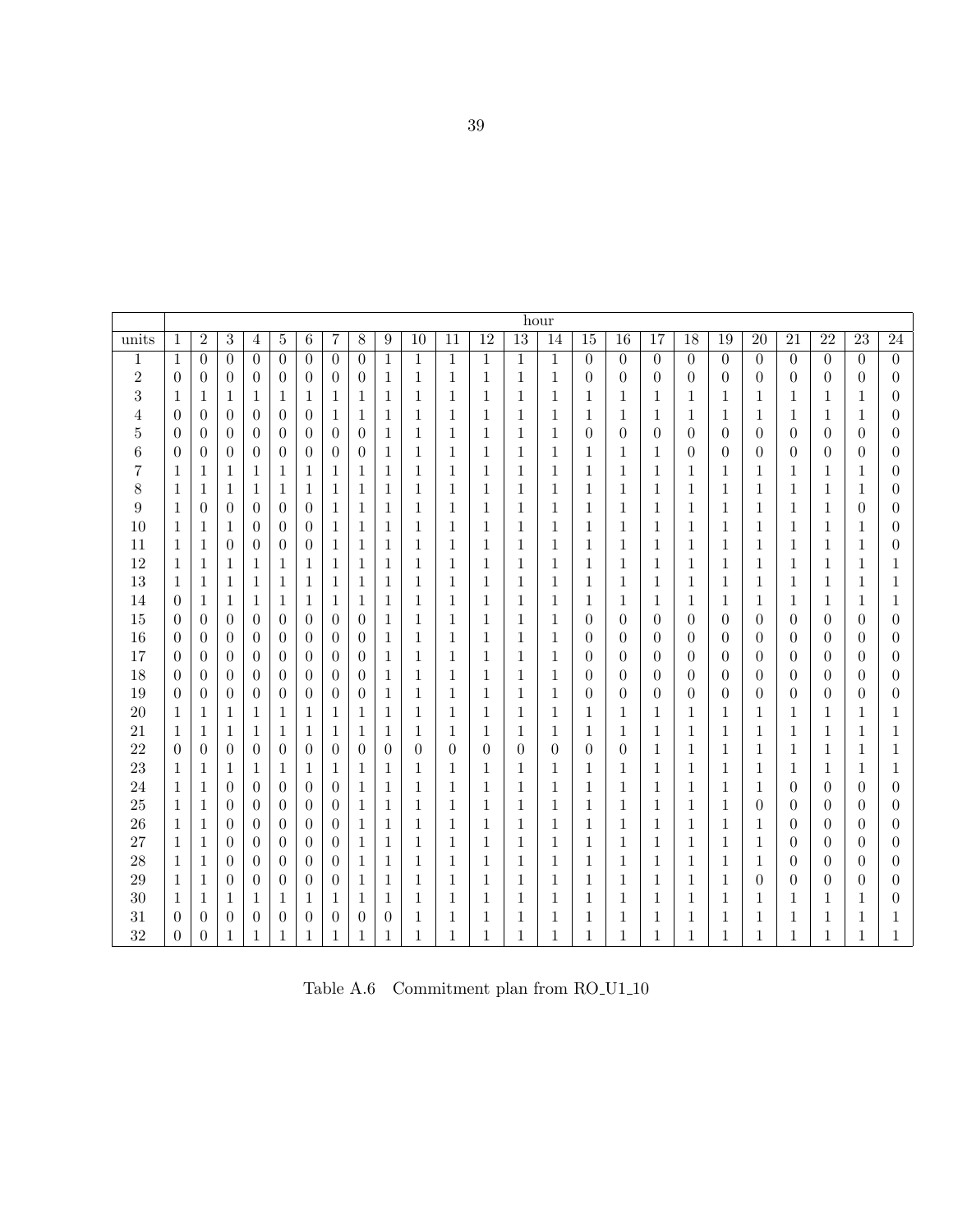# Bibliography

- <span id="page-45-0"></span>[1] "2017 International Energy Outlook from the EIA Electric Choice." [https://www.eia.gov/](https://www.eia.gov/outlooks/ieo/pdf/0484(2017).pdf/) [outlooks/ieo/pdf/0484\(2017\).pdf/](https://www.eia.gov/outlooks/ieo/pdf/0484(2017).pdf/).
- [2] Q. P. Zheng, J. Wang, and A. L. Liu, "Stochastic optimization for unit commitment;a review," IEEE Transactions on Power Systems, vol. 30, pp. 1913–1924, July 2015.
- [3] F. Shih, A Markov model for evaluation of electric power generation system production costs. PhD dissertation, University of Pittsburgh, Pittsburgh, Pennsylvania, 1995.
- [4] F. R. Shih, M. Mazumdar, and J. A. Bloom, "Asymptotic mean and variance of electric power generation system production costs via recursive computation of the fundamental matrix of a markov chain," Operations Research, vol. 47, no. 5, pp. 703–712, 1999.
- [5] S. M. RYAN, "A renewal reward approximation for the variance of electric power production costs," IIE Transactions, vol. 29, pp. 435–440, Jun 1997.
- [6] J. Valenzuela and M. Mazumdar, "Statistical analysis of electric power production costs," IIE Transactions, vol. 32, pp. 1139–1148, Dec 2000.
- [7] N. Kazemzadeh, S. M. Ryan, and M. Hamzeei, "Robust optimization vs. stochastic programming incorporating risk measures for unit commitment with uncertain variable renewable generation," Energy Systems, Dec 2017.
- [8] S. Ryan, J. Li, and N. Kazemzadeh, "Asymptotic risk of unit commitment schedule due to generating unit outages," in Probabilistic Methods Applied to Power Systems (PMAPS), 2018.
- [9] P. Wong, P. Albrecht, R. Allan, R. Billinton, Q. Chen, C. Fong, S. Haddad, W. Li, R. Mukerji, D. Patton, A. Schneider, M. Shahidehpour, and C. Singh, "The IEEE reliability test system-1996," Power Systems, IEEE Transactions on, vol. 14, pp. 1010–1020, Aug 1999.